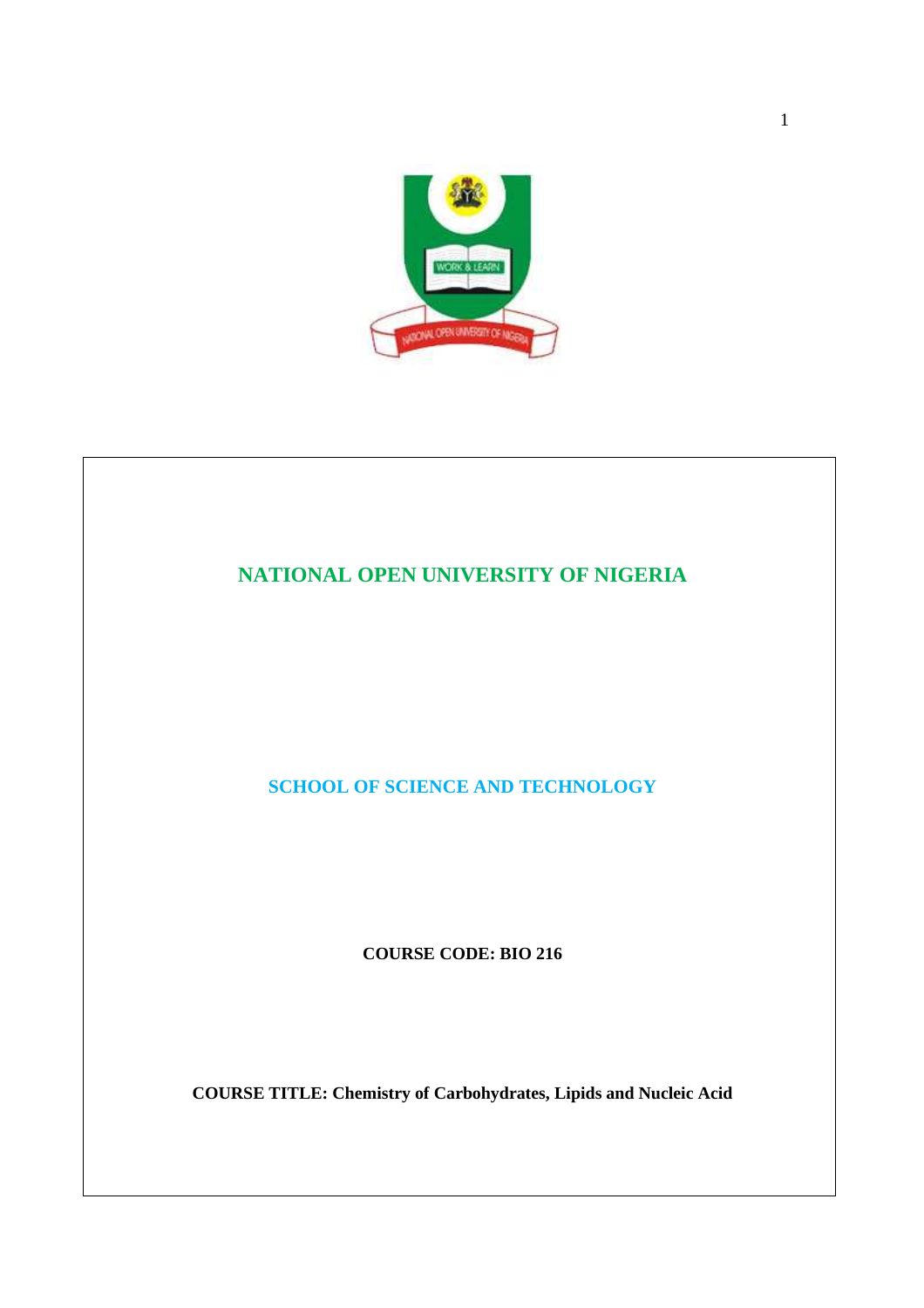# **MODULE 1: CARBOHYDRATES**.

# **CARBOHYDRATES: PHYSICAL PROPERTIES AND FUNCTIONS**.

- 1.0 Introduction.
- 2.0 Objectives.<br>3.0 Definitions
- Definitions of Carbohydrates.
	- 3.1 Classification of Carbohydrates.<br>3.2 Function/Role of Carbohydrates.
	- Function/Role of Carbohydrates.
	- 3.3 Physical property of Carbohydrates.
	- 3.4 Stereochemistry of Carbohydrates.
- 3.5 Self Assessment Exercises.<br>4.0 Conclusions.
- 4.0 Conclusions.<br>5.0 Summary.
- Summary.
- 6.0 Tutor Marked Assignment (TMA)
- 7.0 References and Further Readings .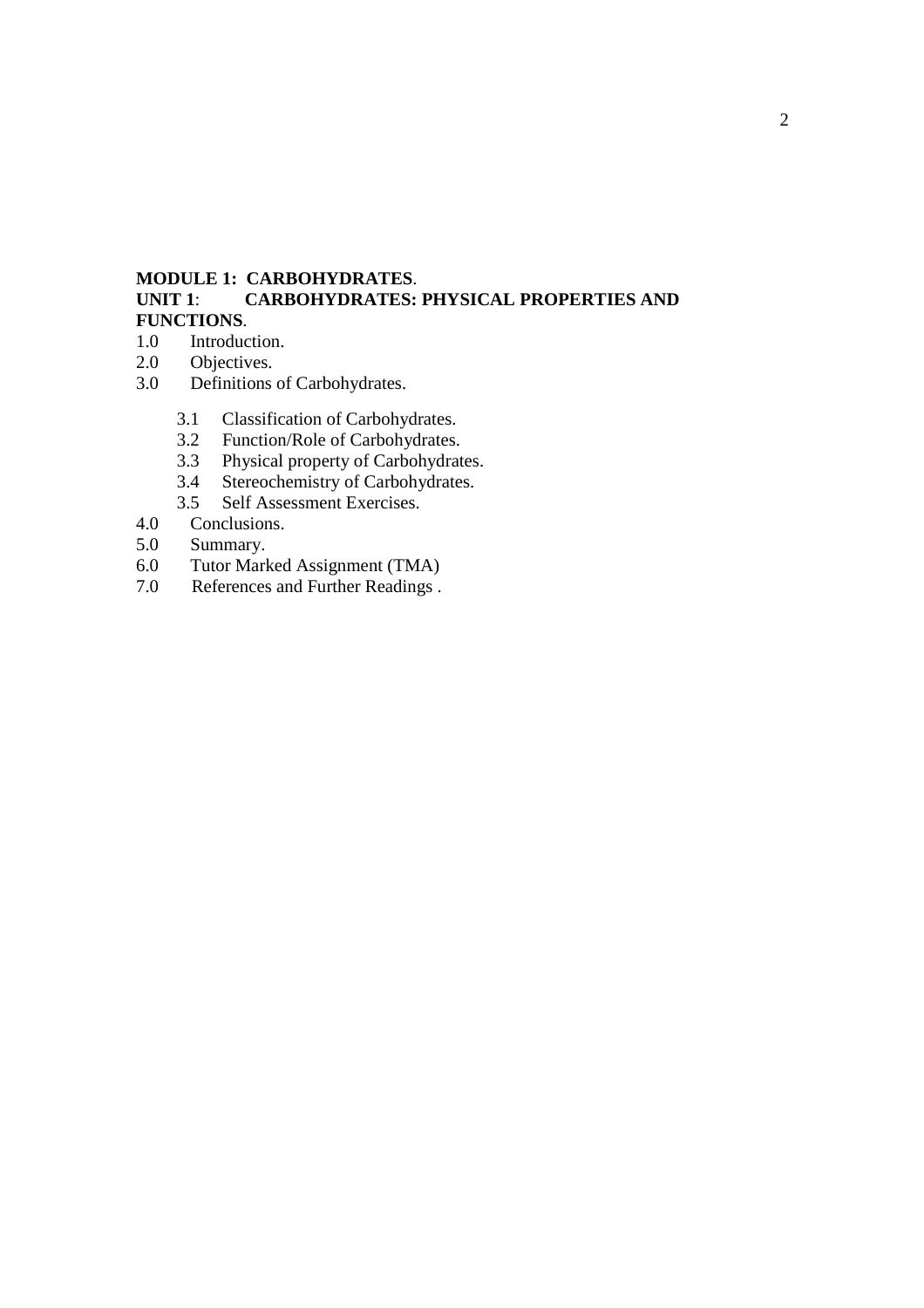## **1.0 INTRODUCTION**

The term 'Carbohydrates' describes a group of organic compounds, ranging from simple sugars through polysacchacharides, which form some of the important structures in the biosphere. Carbohydrates are the most abundant biomolecules on earth. Thus the term "carbohydrates" includes compounds such as simple sugars (glucose and galactose), storage carbohydrates (starch and glycogen )and complex carbohydrates (cellulose and a bacterial cell wall peptidoglycans). In this unit you are going to study carbohaydrates, their physical property, classification, functions and stereochemistry.

# **2.0 OBJECTIVES**

By the end of this units you are expected to know:

- What carbohydrates are:
- The various classification of carbohydrates;
- Physical property of carbohydrates:
- Different roles played by carbohydrates in living system:
- Stereochemistry of carbohydrates.

# **3.0 DEFINITION OF CARBOHYDRATES**

Carbohydrates can be defined as polyhydroxy aldehydes or ketones, or as substance that yield one of these compounds on hydrolysis. Many but not all carbohydrates have the empirical formula  $(CH_2O)_n$ , where n is three (3) or greater than three. However, this formula does not fit in for all carbohydrates because some carbohydrates have been found to contain nitrogen, phosphorus or sulfur while some are deoxysugars eg deoxyribose.

The occurrence of the ratio of one molecule of water to one atom of carbon led to the name "hydrates of carbon" or "carbohydrates". However this name is not applicable to all carbohydrates because of the aforementioned reason of the presence of nitrogen, phosphorus or sulfur.

#### **3.1 CLASSIFICATION OF CARBOHYDRATES**

Carbohydrates are classified into (3) three major classes. These are: Monosaccharides, Oligosaccharides and Polysaccharides. The word "saccharide" is derived from the Greek word "sackaron" meaning sugar.

Monosaccharides are simple sugars consisting of single polyhydroxy aldelyde or ketone unit. The most abundant monosaccharide in nature is the six-carbon sugar D-glucose. Other monosaccharides include: Mannose, Galactose and Fructose.

 Oligosaccharides consists of short chains of monosaccharide units or residues joined by characteristic linkage called glycosidic bonds. The most abundant ones are the diasaccharides which contain two monosaccharide units joined together by the glycosidic bond. Typical example is sucrose which consists of two six carbon sugars, D-glucose and D-fructose.

 Polysaccharides are sugar polymers that occur in a continuous range of sizes, they usually contain more than 20 monosaccharide units. Polysaccharides may have hundreds and thousands of monosaccharides units joined together by glycosidic bonds.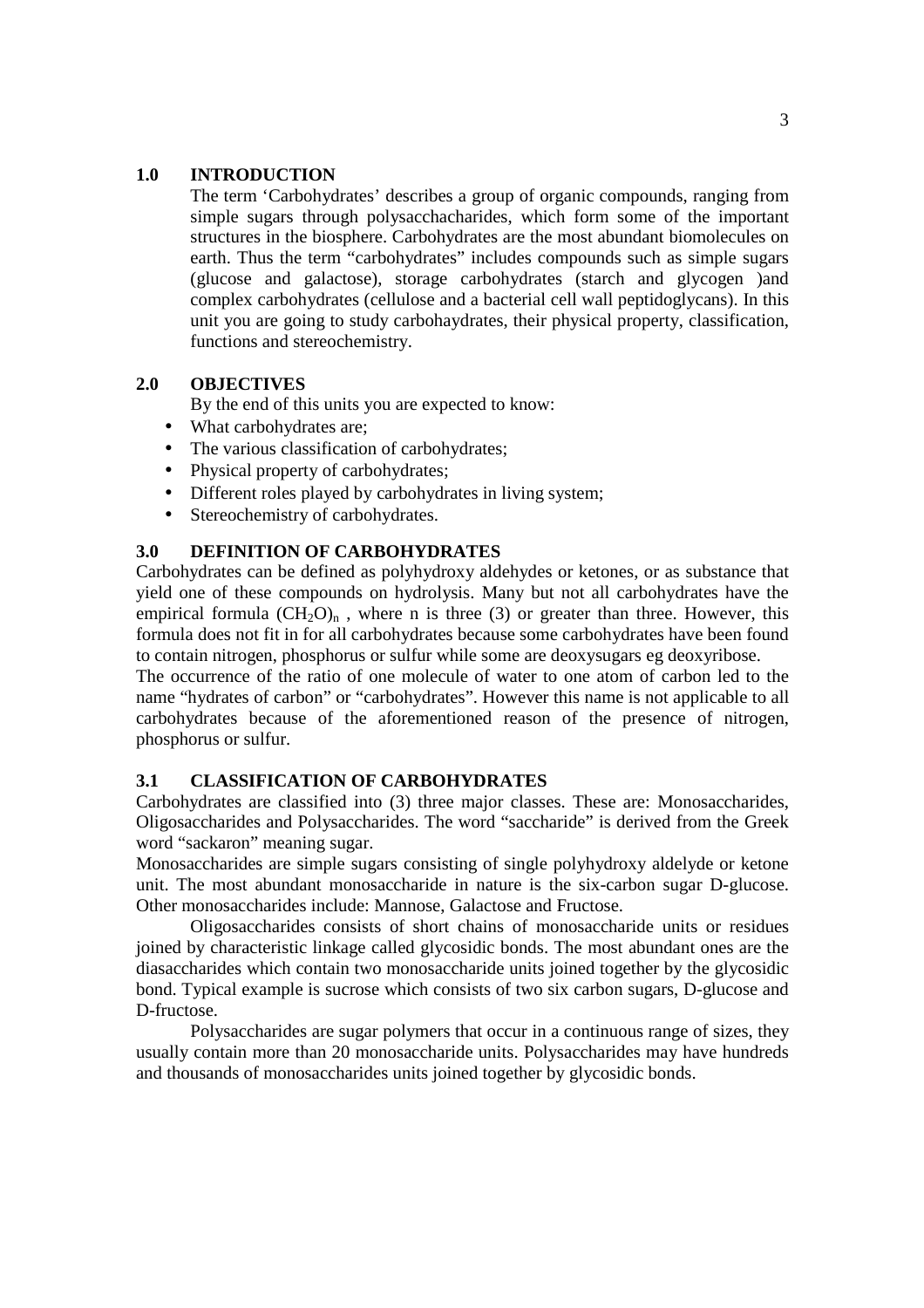# **3.2 FUNCTIONS / ROLES OF CARBOHYDRATES**

- One of the primary role/function of carbohydrates is that they serve as nutrients to cells e.g glucose
- Carbohydrates also functions as form by which energy is stored in cells e.g. glycogen is the storage form of energy in animal cell while cellulose is the storage form of energy in plant cells.
- Carbohydrates function in serving as structural components of cells and tissue e.g chitin found in insects and cellulose found in plants.
- Carbohydrates like peptidoglycans serve as 'ground substance' in connective tissues ( a gelly-like material) that is very important to the proper functioning of the tissue).
- Carbohydrates e.g. Hyaluronic acid can also serve as lubricants due to their viscosity in joint.
- Carbohydrates e.g. Oligosaccharides serve as components of glycoprotein where they are involved cellular/molecular recognition.
- Carbohydrates e.g. Galactose and fucose also function as antigenic determinant of blood group (ABO) system.
- Carbohydrates, e.g. Sialic acid serve protecting roles, they shield oligosaccharides of glycoconjugates from the action of hydrolytic enzymes.
- Carbohydrates, e.g. glycolipids play role in infection in that they serve as site or recognition by toxins such as cholera toxins and pertusis toxin.

# **3.3 PHYSICAL PROPERTY OF CARBOHYDRATES**

- Carbohydrate e.g. monosaccharides are soluble in water but insoluble in organic solvents eg chloroform. Polysaccharides like cellulose are insoluble in water but will dissolve in ammoniacal solution of cupric salts.
- Carbohydrates including monosaccharides, oligosaccharides and polysaccharides are solid at room temperature.
- Most monosaccharides and some diasaccharides e.g. sucrose are sweet to taste.
- Carbohydrates e.g. monosaccharides are colourless crystalline solids.
- Monosaccharides, diasaccharides and polysaccharides are odourless.

# **3.4 STEREOCHEMISTRY OF CARBOHYDRATES**

Carbohydrates, as organic compounds exhibit stereoisomerisms, different molecule in which the order of bonding is the same but the spatial relationship among the atoms is different.

Enantiomers are stereoisomers that are non super imposible mirror images of each other. The concept of enatiomerism requires the presence of a chiral carbon atom. A chiral carbon (also called asymmetric atom) is one that is attached to four different groups: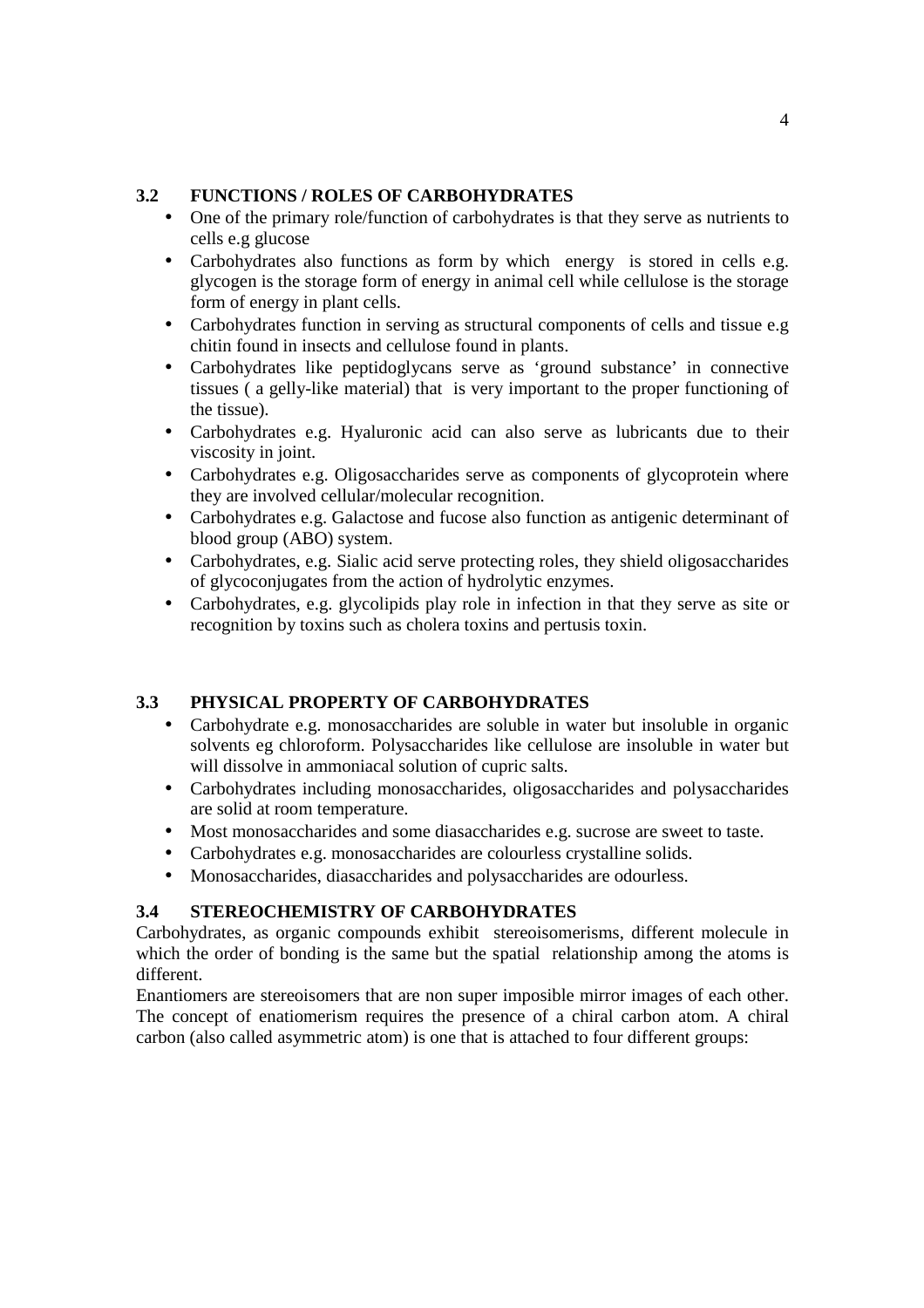

**Enantiomers** 

# *The structure of D and L Glyceraldehyde Enantiomers was obtained from Lehninger's Principles of Biochemistry.*

Enatiomers will be distinguished from each other by designations D for dextrorotatory and L for leavorotatory. the maximum numbers of stereoisomers possible is  $2<sup>n</sup>$ , where n is the number of chiral carbon atoms.In sugars, what determines wheather it is a D or L is the position of –OH group on the carbon atom adjacent or next to the carbon atom that is most distant from the aldehyde or ketone functional group in the sugar.

Diastereoisomers are stereoisomers that are not mirror image of each other and need not contain chiral atoms. Epimers are diastereoisomers that contain more than one chiral carbon and differ in configuration about only one asymmetric carbon. e.g. of epimers include: glucose, galactose and mannose. Epimers therefore exhibit the concept of epimerism (differing around only one chiral carbon atom)

Anomers are special form of carbohydrate sterioisomers in which the difference is specifically about the anomeric carbon. Carbohydrates that exhibit difference around anomeric carbon atom are said to undergo anomerism e.g. of anomers are α and  $β - D$ glucose. When the –OH group on the anomeric carbon atom is down or below the plane, it is an alpha (α) anomer while –OH group is up or above the plane, it is a beta (β) anomer.

# **3.6 SELF ASSESSMENT EXERCISES (SEA).**

1.a. What is stereoisomerism?

- b. Using examples, distingusish between epimerism and anomerism.
- 2. State five(5) functions of carbohydrates.

# **4.0 CONCLUSION**

Carbohydrates are organic compounds that are classified into different classes, have functions/roles in biological systems and exhibit stereochemistry.

#### **5.0 SUMMARY**

- Carbohydrates are defined as polyhydroxyaldehydes, polyhydroxy ketones or their derivatives.
- Carbohydrates functions include: surveying as energy source, structural importance, cellular recognition, antogeric determinants among other functions.
- Carbohydrates exhibits; anomerism,epimerism, enatiomerism and diastereoisomerism.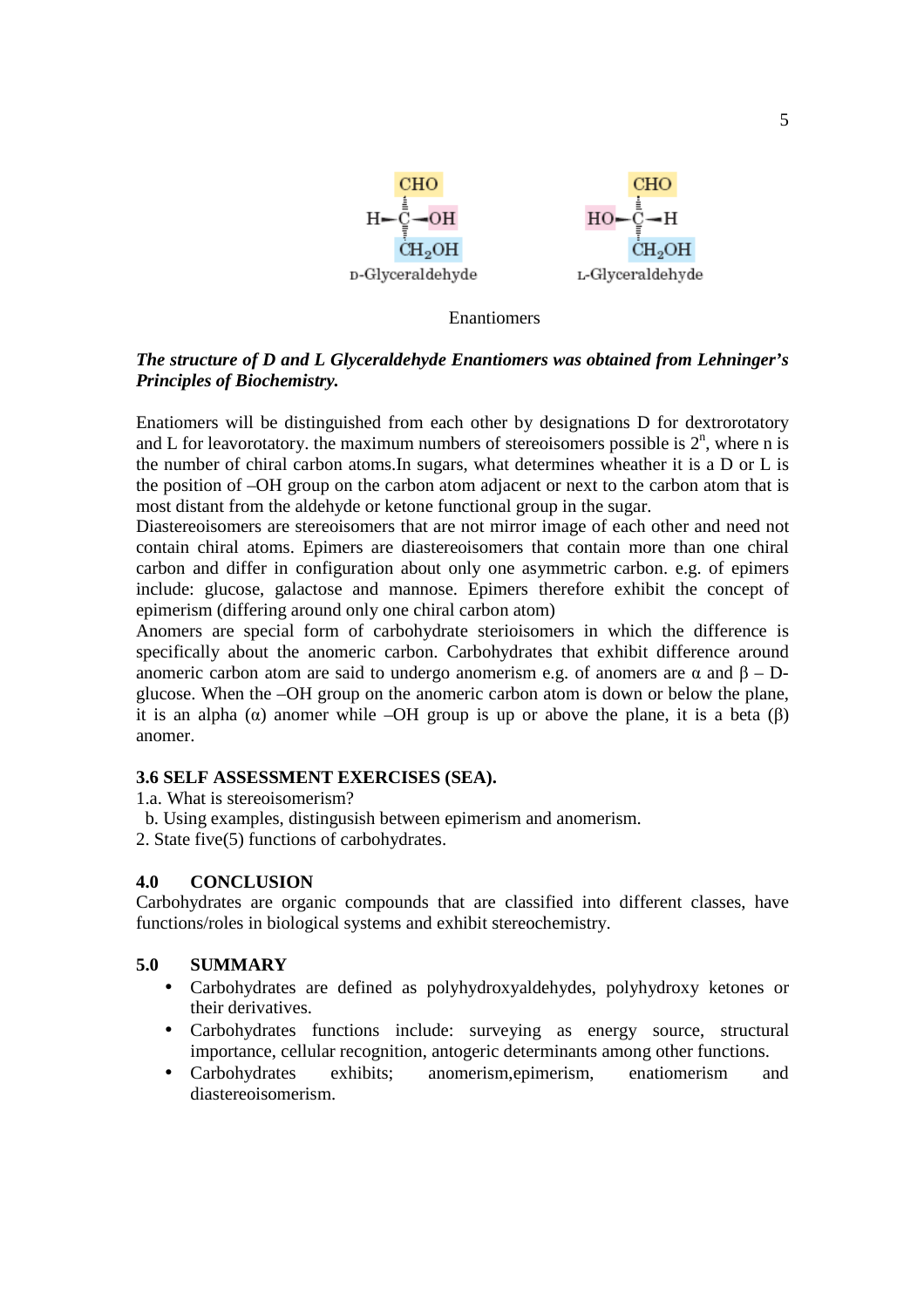# **6.0 TUTOR MARKED ASSESSMENT**

- 1(a) Define carbohydrates
- (b) Which classes of carbohydrates are you familiar with?
- 2. list the physical properties of carbohydrates.

# **7.0 REFERENCES/FURTHER READING.**

Elegbede J.A.(1990) Introductory Biochemistry (Chemistry of Macromolecules) .Institute of Education Press.

- Nelson L.,D., and Cox M.,M (2000) Lehninger's Principles of Biochemistry. New York. Worth Publishers.
- White A.,Handler P.,Smith E.,L., Hill R.,L., Lehman R.I.(1978). Principles of Biochemistry  $(6<sup>th</sup>$ .edition)Mc Graw Hill, Kogakusha.

 Devlin, T. (1986). Textbook of Biochemistry with Clinical Correlations.( $2<sup>nd</sup>$  Edition) John Wiley and sons New York.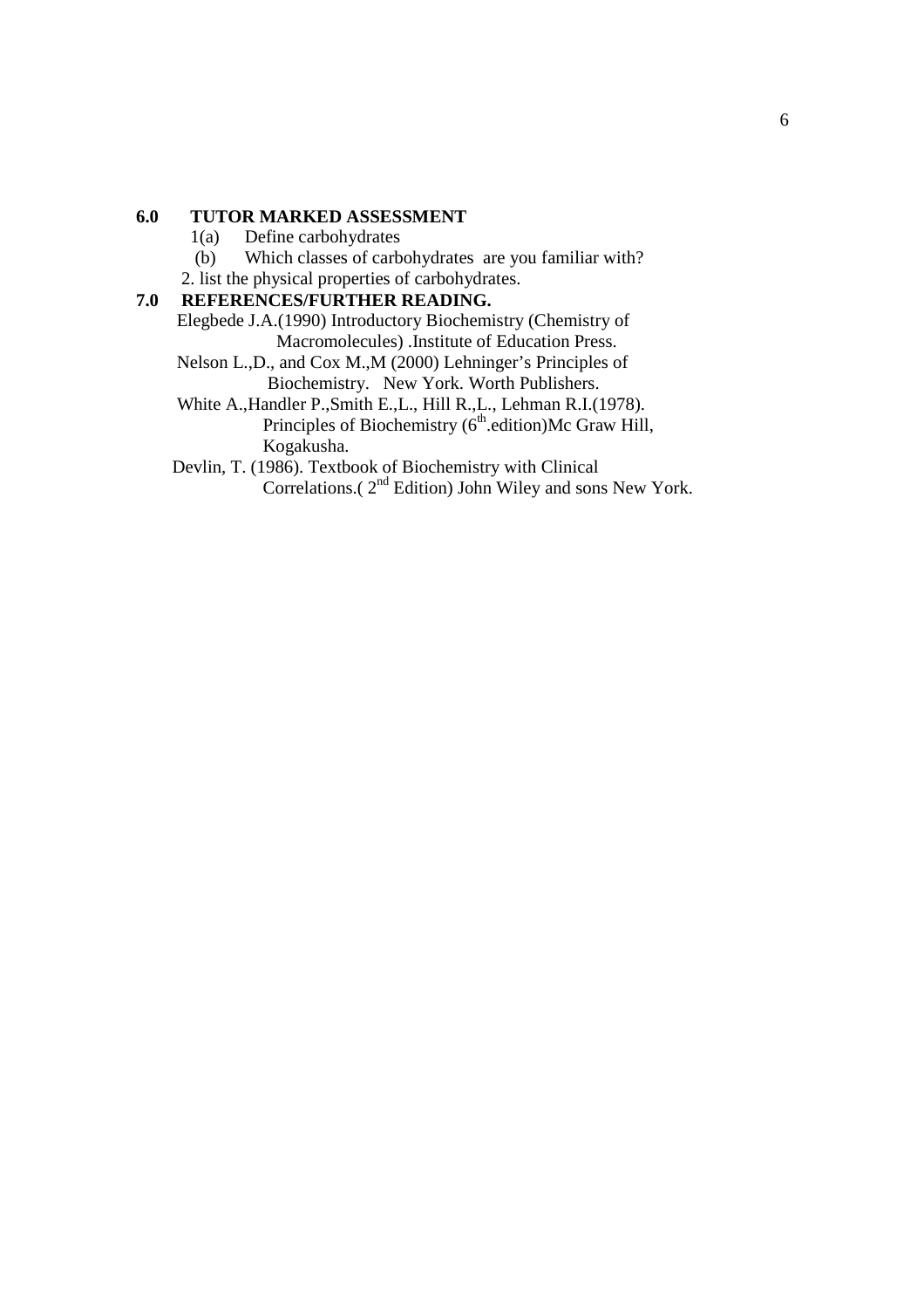# **MODULE 1: CARBOHYDRATES**  UNIT 2: **MONOSACCHARIDES**

- 1.0 Introduction<br>2.0 Objectives
- 2.0 Objectives<br>3.0 Structure of
- Structure of Glucose.
	- 3.1 Projection and Perspective Formula .<br>3.2 Fischer's Projection Formula.
	- Fischer's Projection Formula.
	- 3.3 Cyclisation of Fischer Projection Formula in Monosaccharides.<br>3.4 Optical activity in Monosaccharides.
	- 3.4 Optical activity in Monosaccharides.<br>3.5 Measurement of Optical Activity.
	- Measurement of Optical Activity.
	- 3.6 Haworth Projection Formula.
	- 3.7 Self Assessment Exercises.
- 4.0 Conclusion<br>5.0 Summary
- Summary
- 6.0 Tutor Marked Assignment
- 7.0 References and Further Reading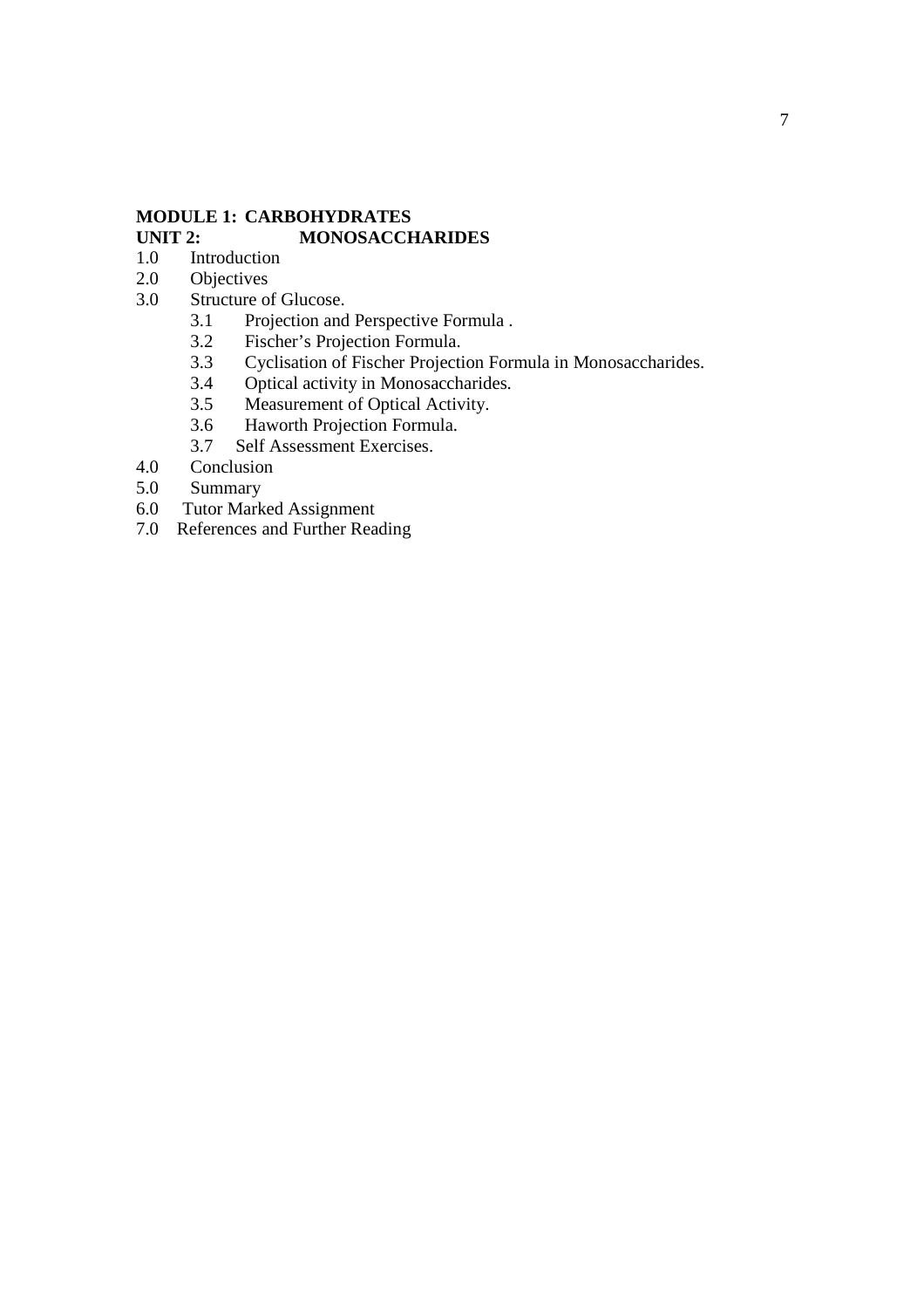#### **1.0 INTRODUCTION**

Monosaccharides are the simplest carbohydrates that are also called simple sugars. They are the first of the three classes of carbohydrates characterized by being products of hydrolysis of non simpler sugars (Oligosaccharides and Polysaccharides). Monosaccharides consists of a single polyhydroxy aldehyde or ketone unit. The most abundant monosaccharides in nature is the six carbon sugar D-glucose, sometimes refered to as dextrose. Monosaccharides are of two families; those containing aldehyde functional group, called aldose and those with ketonic group are called ketoses, each having its own characteristic structure. In this unit you are going to study some aspects of monosaccharide (glucose) chemistry.

#### **2.0 OBJECTIVES**

The objectives of this unit are:

- To study the structure of glucose;
- To study the perspective and projection formula of glucose;
- To study the Fisher and Haworth projection of glucose .

# **3.0 STRUCTURE OF GLUCOSE**

The most abundant, naturally-occurring monosaccharide is D-glucose. D-glucose is a component of structures e.g. cellulose, glycogen, starch and important disaccharides such as sucrose, lactose and maltose.

Structurally glucose can be represented in a straight chain and a cyclic structure called Fisher and Haworth projection formulae of D-glucose respectively, these will be discussed in this unit



# **3.1 PROJECTION AND PERPECTIVE FORMULAS**

The tetrahedral nature of carbon compounds presents a unique problem in writing the three dimensional structure of a compound on a two dimensional surface such as paper. This difficulty persisted until Emil Fischer introduced the projection formula in which 4 groups attached to a carbon atom are projected onto a plane. In Fischer's scheme, the horizontal bonds are understood to be in front of the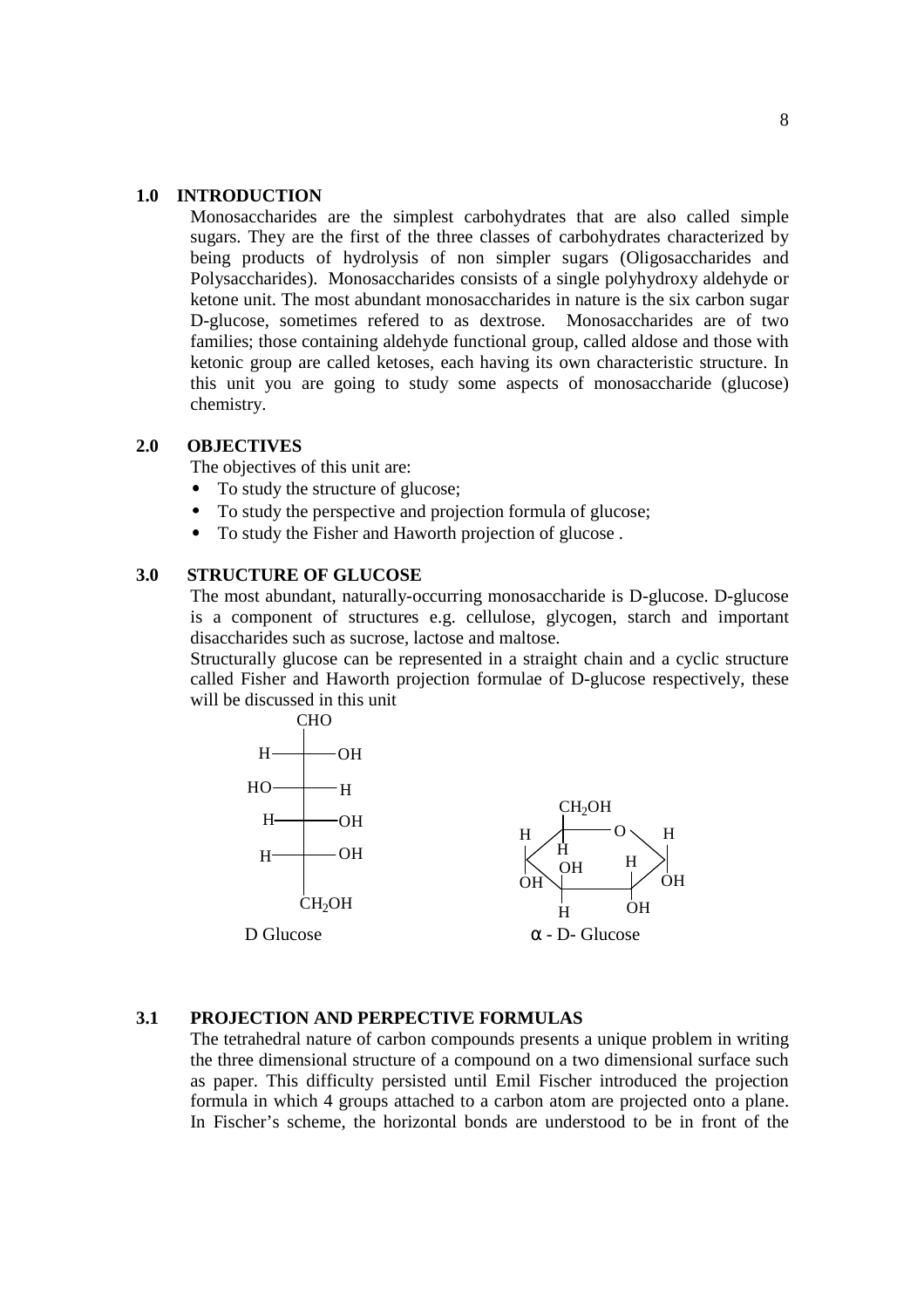plane of the paper (i.e nearer to the reader or writer) and represented by solid lines while the vertical bonds are behind the plane of the paper (further away from the writer or reader) and represented by broken or dashed lines as below:



Projection formula Perspective formula

This relationship is seen more clearly in the perspective formula where the vertical, dashed liner represent bonds behind the plane of the paper, and the horizontal solid wedges identify bond in front of the plane of the paper.

# **3.2 FISCHER'S PROJECTION**

Emil Fischer won the nobel prize in chemistry for elucidating the structure of glucose. From Fischer's work it has been possible to write the projection formula for glucose as well as the ball and stick formula for D and L glucose. The Fischer's projection formula for glucose can be represented.



# **3.3 CYCLISATION OF THE FICHER PROJECTION FORMULA IN MONOSACCHARIDES.**

It has been shown that the two crystalline forms of glucose exist depending on the method of crystallization. These two forms of glucose are the  $\alpha$  form and the  $\beta$ form. The observation of this observed behaviour for glucose is attributed to the fact that aldohexoses and other sugars react internally to form cyclic hemiacetals. The formation of cyclic hemiacetals is a characteristics reaction between aldelyde and alcohol while hemiketals are formed between ketones and alcohols.

In glucose. The hemiacetal reaction occurs between alcoholic (-OH) group on carbon 5 and the aldehyde group on carbon 1, thus forming a 6 membrane ring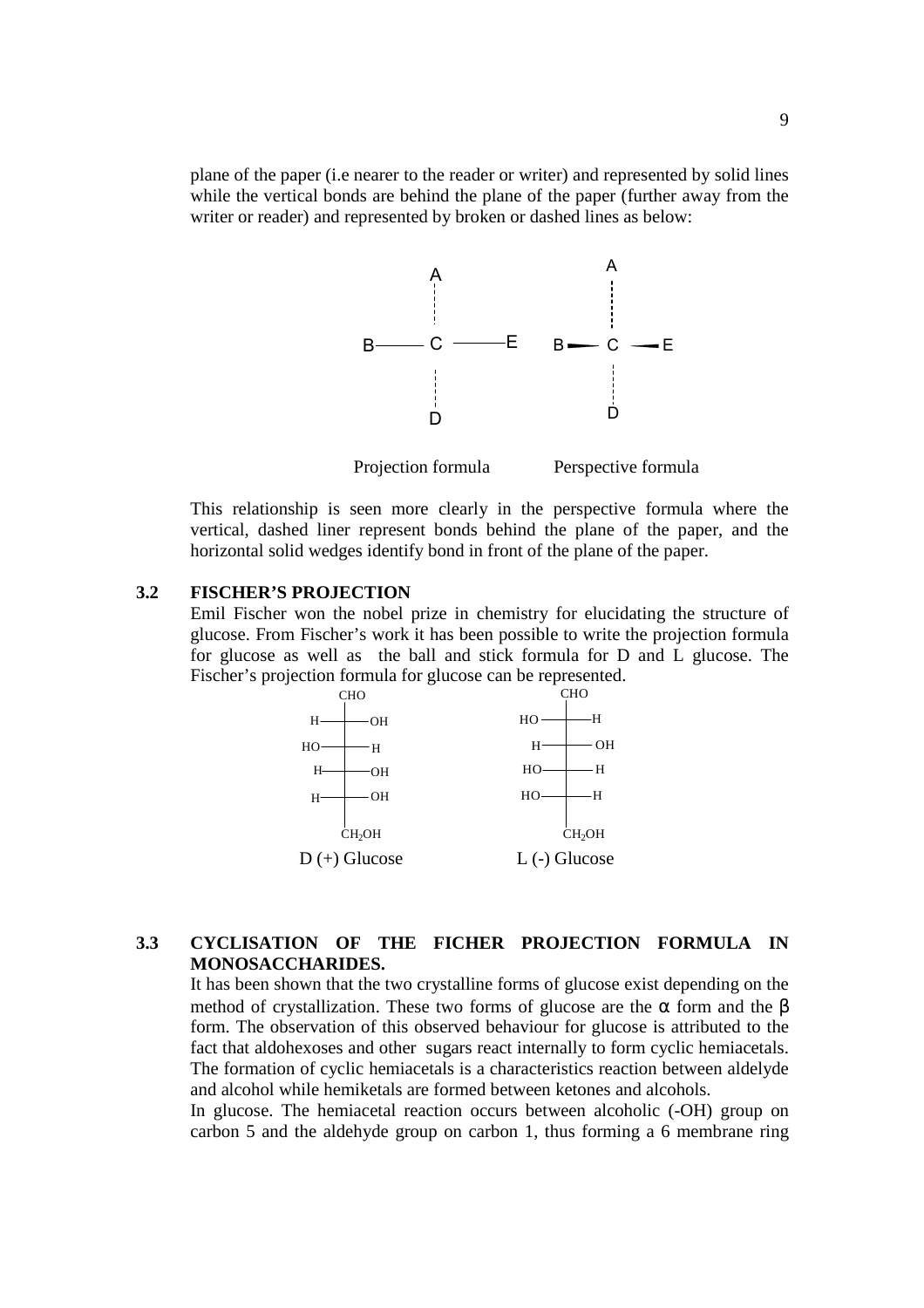(related structurally to pyran and therefore referred to as pyranose). When the – OH group on carbon 4 participates in the hemiacetal formation, a 5 – membered ring structure is formed (related structurally to furan, hence called furanose).

The furanose form of glucose is less stable than the pyranose form in solution hence it is the pyranose form that usually exists. However, furanose forms of other monosaccharides e.g fructose are also stable and found in nature.



*The structures of Pyranose and Furanose rings above were obtained from Harper's Review of Biochemistry* 

The formation of pyranose rings confers some asymmetry on carbon atom 1 (Hemiacetal carbon) and hence optical activity. The  $\alpha$  and  $\beta$  forms of D-glucose differ only in the configuration around the hemiacetal carbon. These two forms of glucose are called diastereo isomers or anomers. The term anomer is used to describe isomeric form of monosaccharides that differ each other only on their configuration about hemiacetal carbon atom such as  $\alpha - D$  – glucose and  $\beta - D$ glucose. The hemiacetal or carbonyl carbon is called the anomeric carbon.

#### **3.4 OPTICAL ACTIVITY IN MONOSACCHARIDES**

Optical activity is a concept exhibited by organic compounds e.g. glucose having an anomeric carbon atom or chiral centre to rotate the path of plane-polarized light in a polarimeter. If the path of the plane polarized light is rotated clockwise it is called (+) Dextrorotatory and if anticlockwise it is called (-) or Laevorotatory denoted by D and L respectively.

# **3.5 MEASUREMENT OF OPTICAL ACTIVITY**

Specific rotation is a quantitative measurement of the optical activity of a stereoisomer. It is determined form measurement of the degree of rotation of a solution of a pure steroisomer at a given concentration in a tube of a given length in a polarimeter. The specific rotation is calculated as:

$$
[\propto]_{D}^{250} = \frac{Observed rotation in degrees}{length of tube (dm)x concentration}
$$

length of tube,  $dm$ )x concentration  $(g/ml)$ Where  $dm =$  decimeter  $(0-1m)$ 

 $D =$  Line of sodium (indicating light at wavelength of 589nm)

 $25^{\circ}$ C = Temperature of measurement

 $(\alpha)$  = Specific Rotation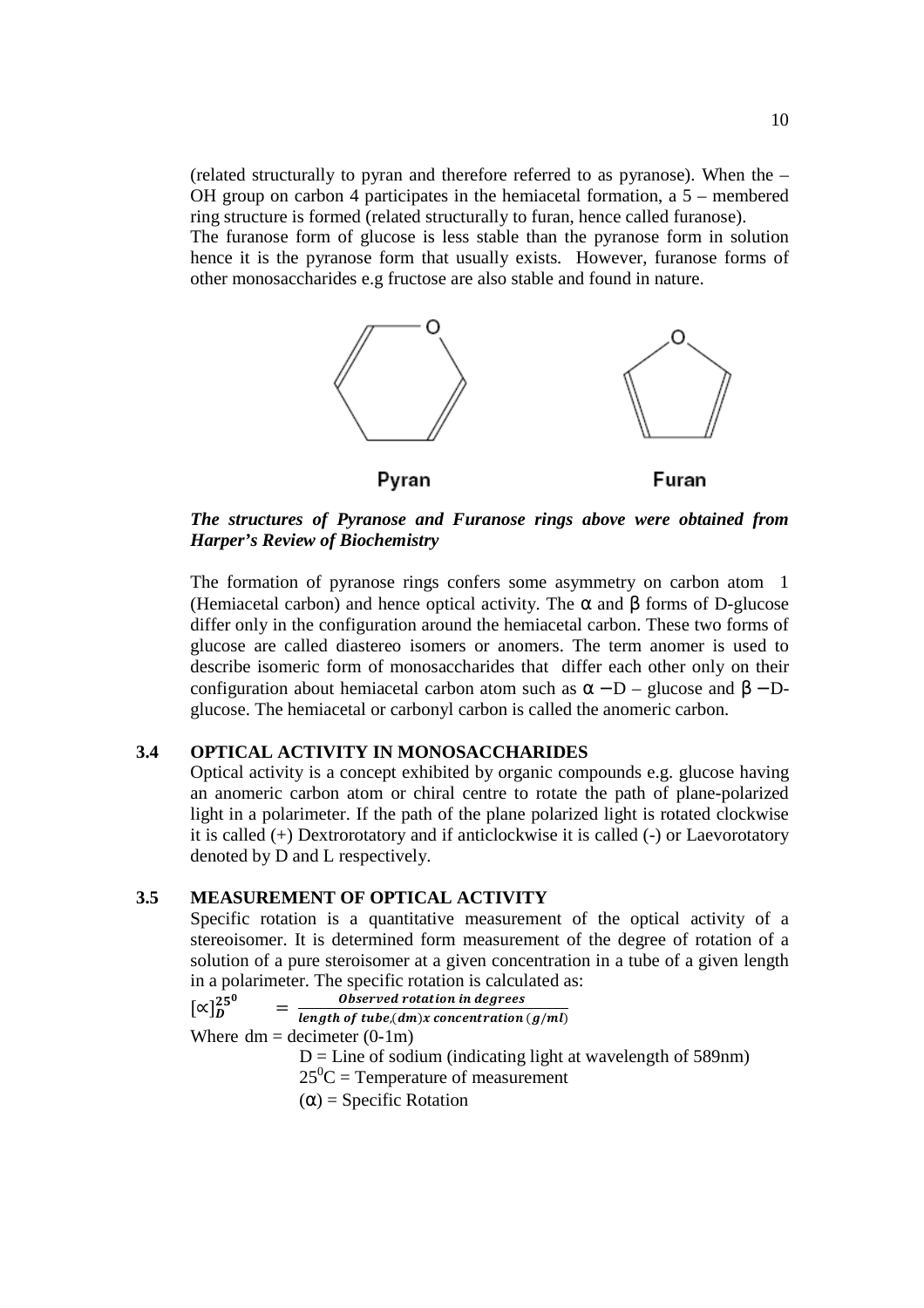# **3.6 HAWORTH'S PROJECTION FORMULA**

The English chemist W.H. Haworth proposed that the ring forms of monosaccharides should be represented by a hexagonal ring consisting of carbon atoms  $C-1$  to  $C - 5$  and the oxygen atoms of glucopyranose in a plane perpendicular to the plane of the paper. The side nearer the reader should represented by thickened lines while the substituents on the carbon atoms in the ring will extend above or below the plane of the hexagonal ring for example the C-6, which is substituent on C-5 will be above the plane of the ring as shown below. Contrary to the implication of the Haworth projection formular the hexagonal ring of pyranose is not planer. In most monosaccharides, it exists as the chair conformation though in same may exist as the boat confirmation.

# **3.7 SELF ASSESSMENT EXERCISES(SEA)**

1.(a) Describe the projection and perspective formula for glucose.

(b) Briefly describe optical activity in monosaccharides.

# **4.0 CONCLUSION**

Monosaccharides e.g. glucose can structurally exist in straight and cyclic forms ( $\alpha$ ) - and β anomeric forms). These two anomeric forms exhibit optical activity and their specific rotations can be measured.

## **5.0 SUMMARY**

- Straight chain structure of glucose can cyclise into the pyranose and furanose rings.
- The Fischer's projection formula of glucose is more clearer when represented in the perspectic formula.
- The  $\alpha$  and  $\beta$  anomeric forms of glucose are optically active.
- Howorth projection formula is another way of representing glucose structure.

# **6.0 TUTOR MARKED ASSESSMENT (TMA)**

- 1a. Describe the Fischers projection formula for glucose
- b. How do monosaccharides e.g. glucose cyclize?
- 2a. How is optical activity measured in monosaccharides?

b. What is the Haworth projection formula?

# **7.0 REFERENCES ND FURTHER READING.**

Elegbede J.A.(1990) Introductory Biochemistry (Chemistry of Macromolecules) .Institute of Education Press. Nelson L.,D., and Cox M.,M (2000) Lehninger's Principles of Biochemistry. New York. Worth Publishers. White A.,Handler P.,Smith E.,L., Hill R.,L., Lehman R.I.(1978). Principles of Biochemistry  $(6<sup>th</sup>$ .edition)Mc Graw Hill, Kogakusha. Devlin, T. (1986). Textbook of Biochemistry with Clinical Correlations. $(2^{nd}$  Edition) John Wiley and sons New York.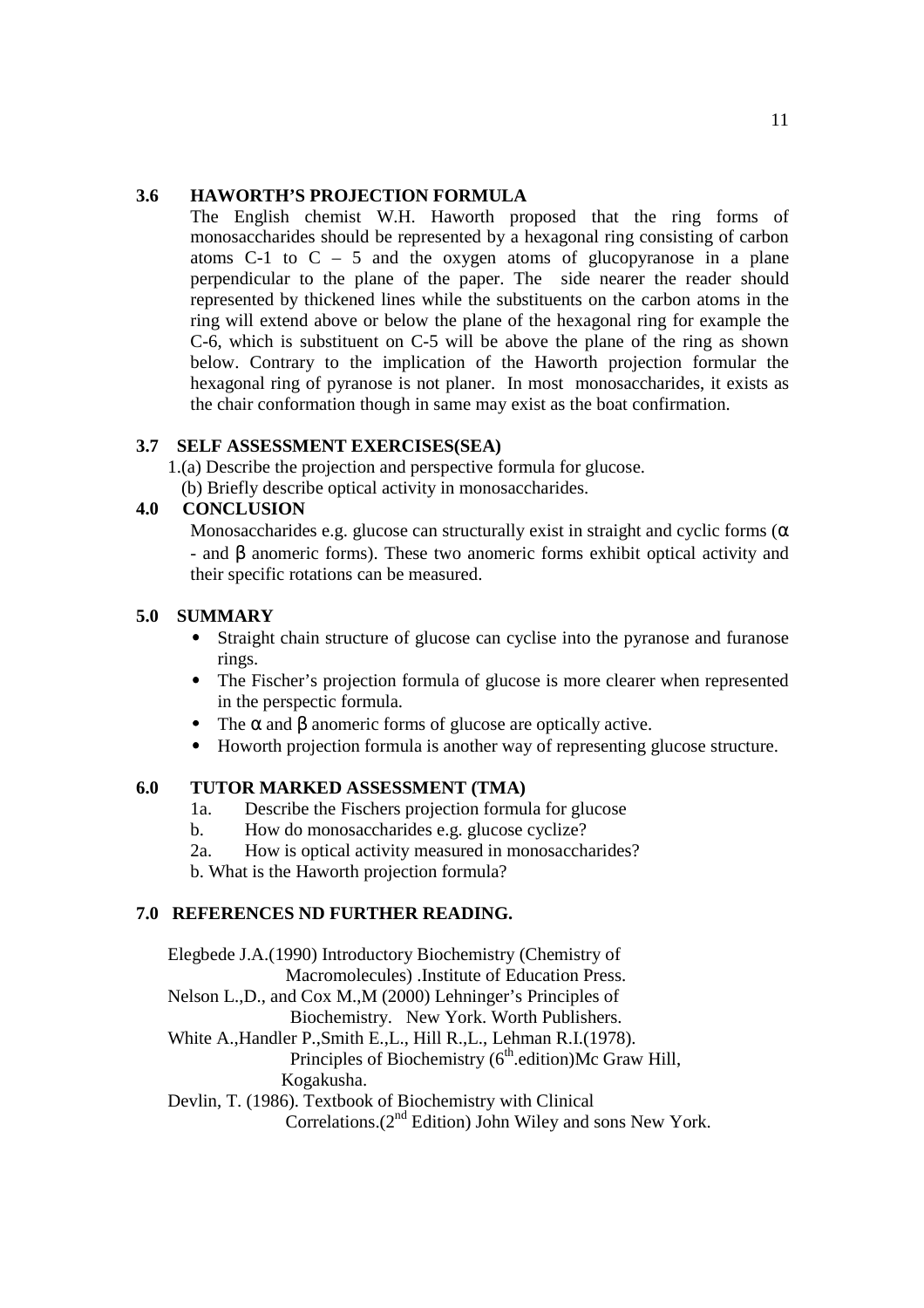## **MODULE 1: CARBOHYDRATES**

## **UNIT 3: STRUCTURE OF OTHER MONOSACCHARIDES AND PROPERTIES**

- 1.0 Introduction
- 2.0 Objectives
- 3.0 Structure of Monosaccharides with 3 and 4 carbon atoms (Trioses Tetroses)
	- 3.1 Structure of monosaccharides with more than 4 carbon atoms.<br>3.2 Structure of Derived Monosaccharides.
		- Structure of Derived Monosaccharides.
			- 3.2.1 Sugar Acids.<br>3.2.2 Deoxy Sugar
			- Deoxy Sugars.
			- 3.2.3 Amino Sugars.
	- 3.3 Properties of Monosaccharides.
		- 3.3.1 Mutarotation.
		- 3.3.2 Reducing Property.
		- 3.3.3 Glycoside Formation.
		- 3.3.4 Ester Formation.
		- 3.3.5 Dehydration.
		- 3.3.6 Rearrangement in Alkaline Solution.
		- 3.3.7 Reduction of Monosaccharides.
	- 3.4 Self Assessment Exercises (SAE).
- 4.0 Conclusion.
- 5.0 Summary.
- 6.0 Tutor Marked Assignment.
- 7.0 References and Further Reading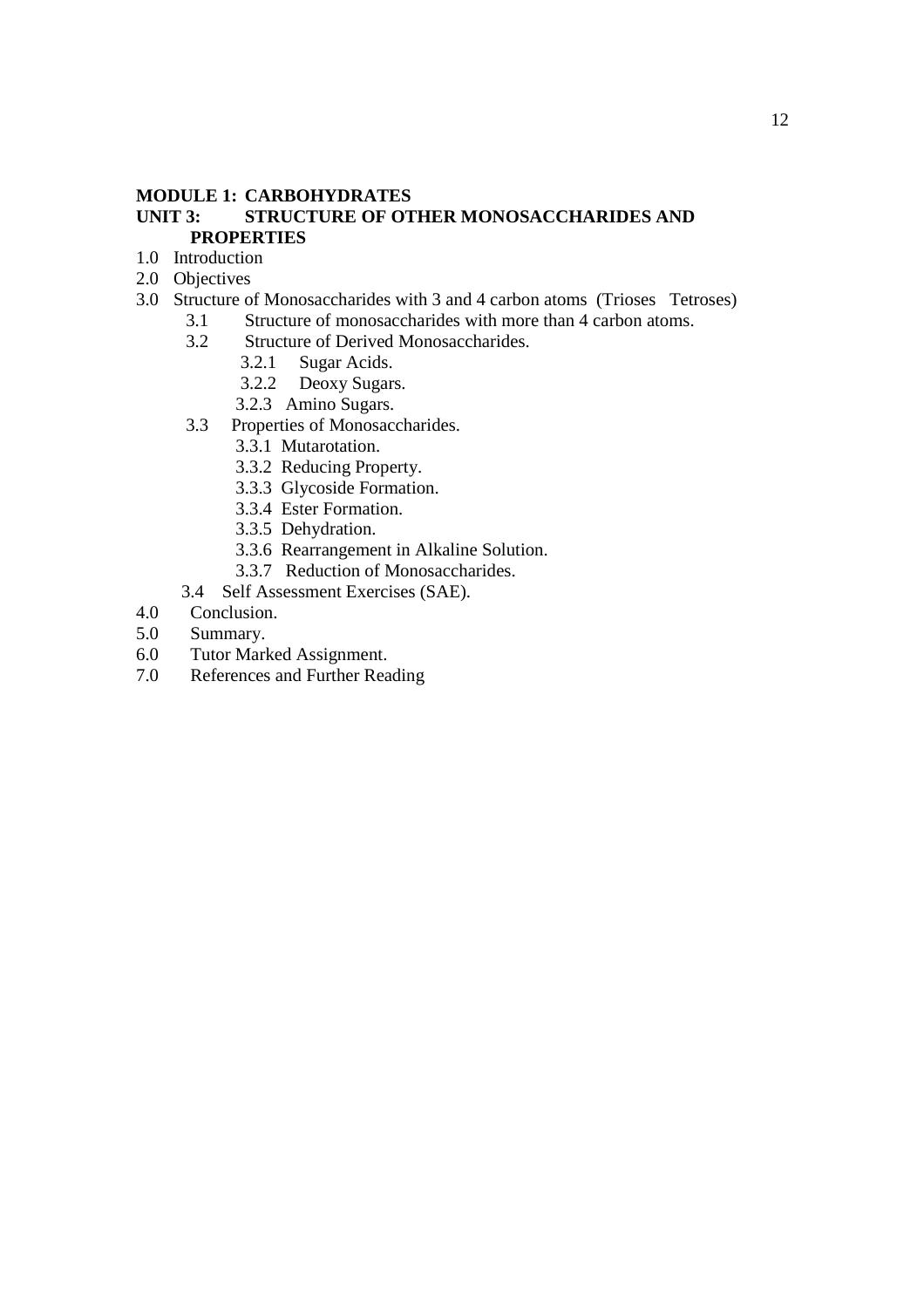# **1.0 INTRODUCTION**

Apart from the monosaccharide glucose, other monosaccharides units do exist. Trioses (3) three carbon containing sugars and Tetroses (4) four carbon containing sugars which are monosaccharides that have only straight chain structures. Monosaccharides having (5) five carbon atoms or more do exist usually in cyclic or ring structures in solution. In such ring structures, the carbonyl group is not free but would form a covalent bond with one of the hydroxyl groups in the chain (intramolecular hemiacetal or hemiketal formation). In this unit you shall study other structures of monosaccharide types and their properties.

# **2.0 OBJECTIVES**

In this unit we are expected to:

- Study the structure of other monosaccharides units with 3 and 4 carbon atoms.
- Study the structure of monosaccharides with more than 5 carbon atoms.
- Study the properties of monosaccharides.

# **3.0 STRUCTURE OF MONOSACCHARIDES WITH THREE (3) CARBON AND FOUR (4) CARBON ATOMS (TRIOSES AND TETROSES)**

Monosaccharides containing 3 and 4 carbon atoms usually exist in straight chain forms. They do not form pyran or furan rings. Trioses (3C) sugars and tetroses (4C) sugars are very important monosaccharides.

**TRIOSE** 

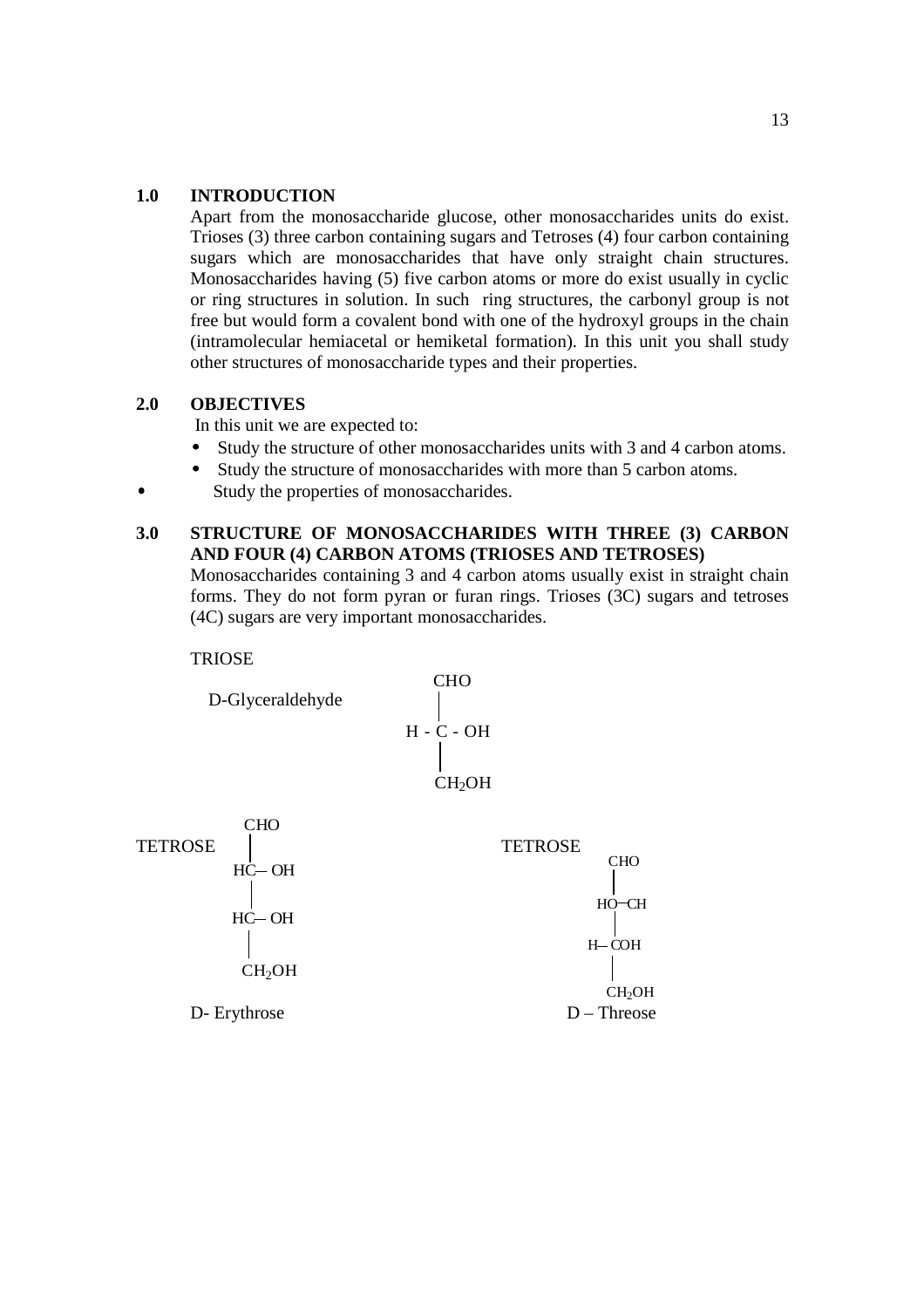# **3.1 STRUCTURE OF MONOSACCHARIDES WITH MORE THAN FOUR (4) CARBON ATOMS**

#### **PENTOSE**





## **3.2 STRUCTURE OF DERIVED MONOSACCHARIDES**

Many derivatives of monosaccharides are constituents of living things. Among the more important are the sugar acids, the amino sugars and the deoxy sugars.

# **3.2.1 SUGAR ACIDS**

The most common compounds of this group are formed by oxidation of aldoses to carboxylic acids at either  $C - 1$  aldehyde carbon, the C-6 hydroxymethyl carbon, or both. These acids have the generic names aldonic, uronic acid and aldaric acid, respectively and the general structures.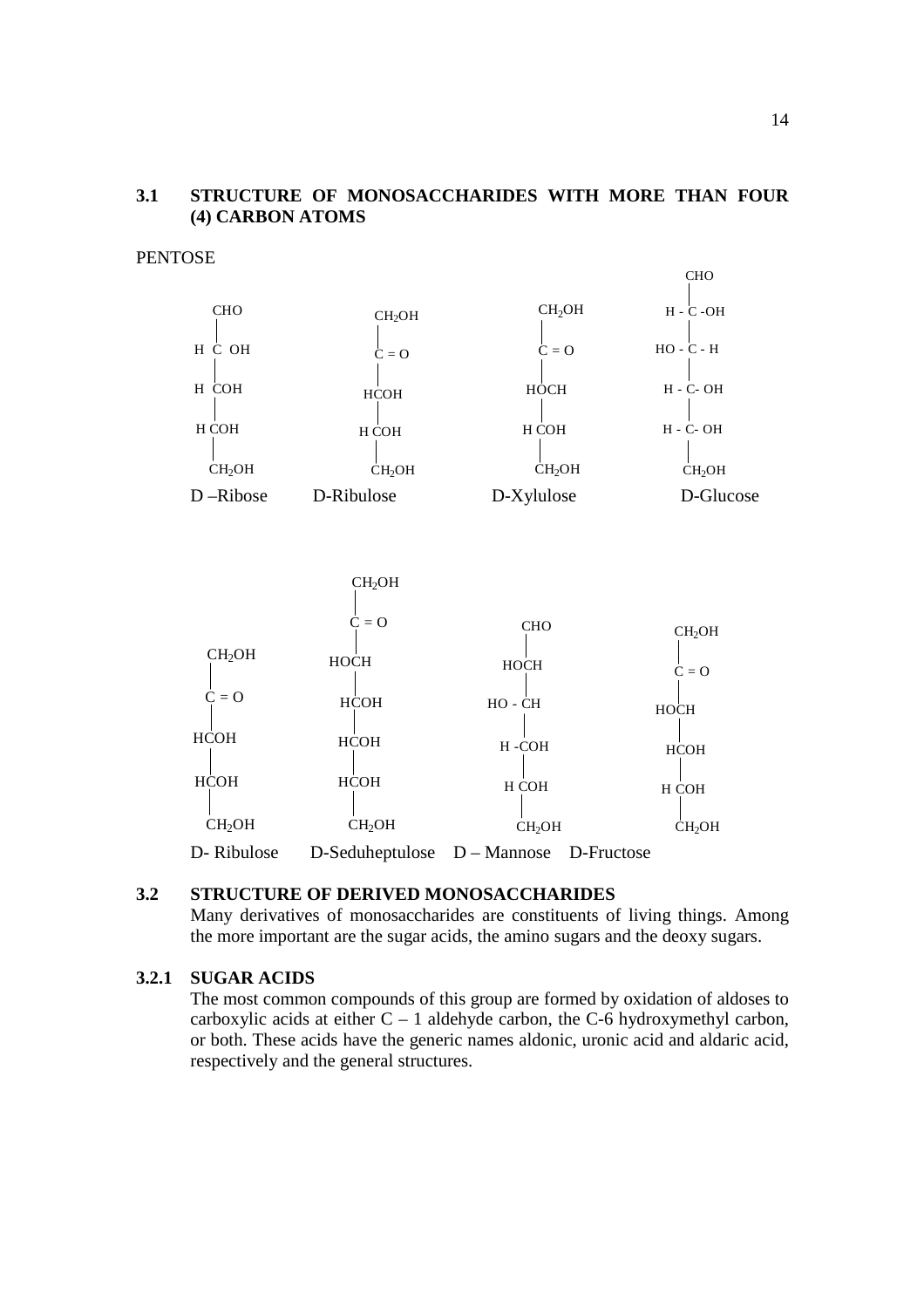

Oxidation of glucose gives rise to the following acids



## **3.2.2 DEOXY SUGARS**

These sugars include compounds with one or more hydroxyl groups on the pyranose or furanose rings replaced by hydrogen. An example is 2 – Deoxyribose which is a component of the repeating unit in the polymeric deoxyribonucleic acids (DNA).



2- Deoxyribose *The structure of 2-deoxy ribose was obtained from Harper's Review of Biochemistry* 

# **3.2.3 AMINO SUGARS**

In these compounds, a hydroxyl group on one of the pyranose – ring carbon atoms is replaced by an amino group. These compounds are widely distributed in plants and animals. Example of amino sugars are  $N$ -acetyl D-glucosamine and  $N$ -acetyl D-galactosamine.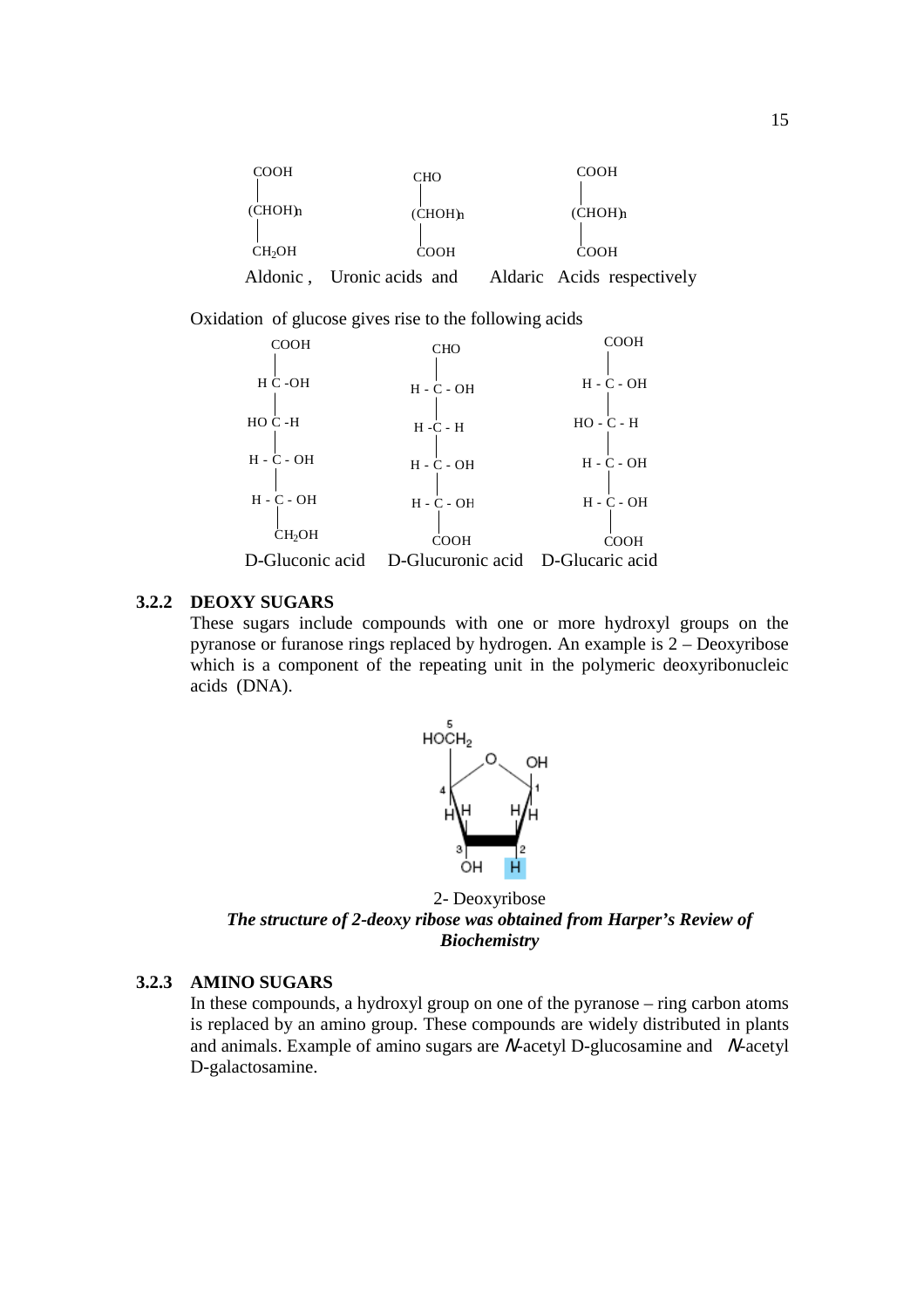

16

(*N*-acety - D-glucosamine)

# **3.3 PROPERTIES OF MONOSACCHARIDES**

#### **3.3.1 MUTAROTATION**

Isomeric forms of monosaccharides that differ only in their configuration about a hemaicetal or hemketal carbon atom (anomers) have the capability to undergo mutarotation. Mutarotation is a phenomenon where  $\alpha$  and  $\beta$  anomers of Dglucose interconvert in aqueous solution.

#### **3.3.2 REDUCING PROPERTY**

Monosaccharides readily reduce oxidizing agents such as  $(Cu^{2+})$  cupric ions and hydrogen peroxide  $(H_2O_2)$ . Glucose and other sugars capable of reducing oxidizing agents are called reducing sugars. E.g. Benedict's solution which contains  $Cu^{2+}$  in alkaline medium is a common reagent used for detecting reducing sugars by its ability to be converted to brick-red colour by reducing sugars..

$$
Cu++ \xrightarrow{\text{Reduced by}} Cu+ \xrightarrow{\qquad} CuO
$$
  
Red *up*

#### **3.3.3 GLYCOSIDE FORMATION**

Monosaccharides have the capacity to form acetals or glycosides when glucose solution is exposed to methanol in the presence of dilute HCl. Two compounds are formed, methyl - β -D- glucopyranoside and methyl- $\alpha$  - D glycopyranoside (Glycosides). Glycosides are not reducing sugars and does not show the phenomenon of mutarotation.

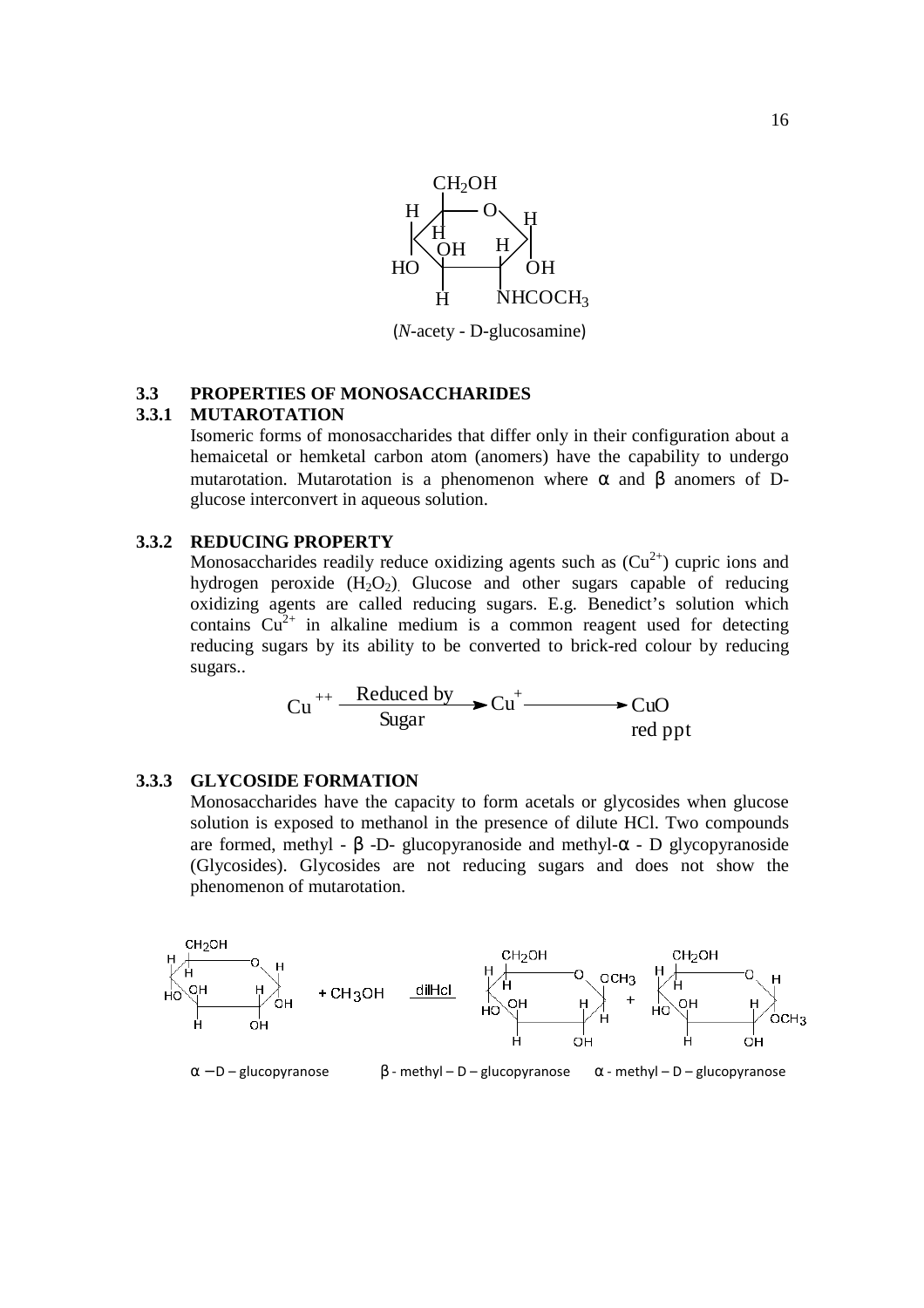#### **3.3.4 ESTER FORMATION**

Another important property of monosaccharides is formation of esters. If  $\alpha$  - Dglucopyranose is treated with acetic anhydride, all the –OH groups become acetylated to yield penta – O- acetyl glucose. This function is useful in structural elucidation of sugars since acetyl groups can be hydrolysed in acid or alkali. One of the most important type of ester formation is the formation of phosphate esters of carbohydrates.



**3.3.5 DEHYDRATION** In strong mineral acid like HCl, pentoses and hexoses are dehydrated to form fufurals and hydroxymethylfurfural compounds respectively. This reaction is used in qualitative analysis of carbohydrates.



#### **3.3.6 REARRANGEMENT IN ALKALINE SOLUTION**

In cold, dilute alkaline solution, glucose forms both mannose and fructose. This interconversion is attributable to enolisation reaction that involves removal of hydrogen from carbon atom adjacent to the carbonyl group.



Source: Harper's Review of Biochemistry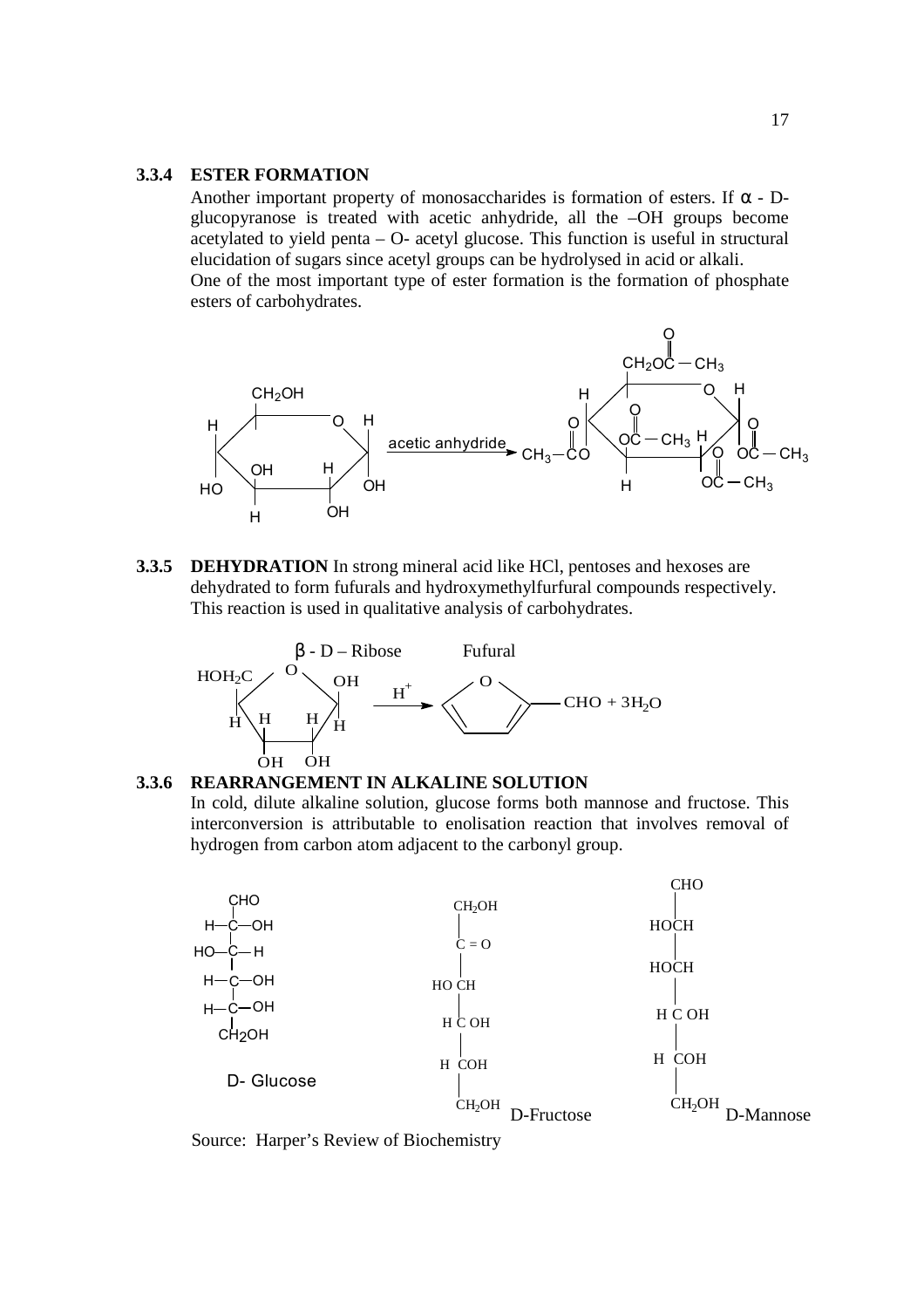# **3.3.7 REDUCTION OF MONOSACCHARIDES**

D – glucose can be reduced by hydrogen gas and a suitable metal catalyst to give glucitol (sorbitol).



# **3.4 SELF ASSESSMENT EXERCISES(SEA).**

1.(a) Draw the structcure of any three (3) derived monosaccharides.

(b) Describe the rearrangement of glucose in Alkaline solution.

# **4.0 CONCLUSION**

Apart from glucose other monosaccharides like mannose, glyceraldehydes and Ribose do exist. Each of them has a characteristics structure and property.

# **5.0 SUMMARY**

- Three  $(3)$  carbon and four  $(4)$  carbon atoms containing monosaccharides exist and they only have a straight chain structure .
- Monosaccharides containing more than four (4) carbon atoms have different structure from glucose and can be in straight as well as cyclic structure forms.
- Derived monosaccharides include: sugar acids, amino sugars and deoxy sugars.
- Monosaccharides have variety of properties which include: Reducing property, glycoside formation, ester formation among others.

#### **6.0 TUTOR MARKED ASSIGNMENT (TMA)**

- 1a. Draw the structure of a named 3 carbon and 4 carbon atom containing sugars.
- b. Draw the structure of any two of the following:
	- i. Mannose.
	- ii. Fructose .
	- iii. Seduheptulose.
- 2a. Describe the reducing property of monosaccharides .
- b. How do monosaccharides form glycosides.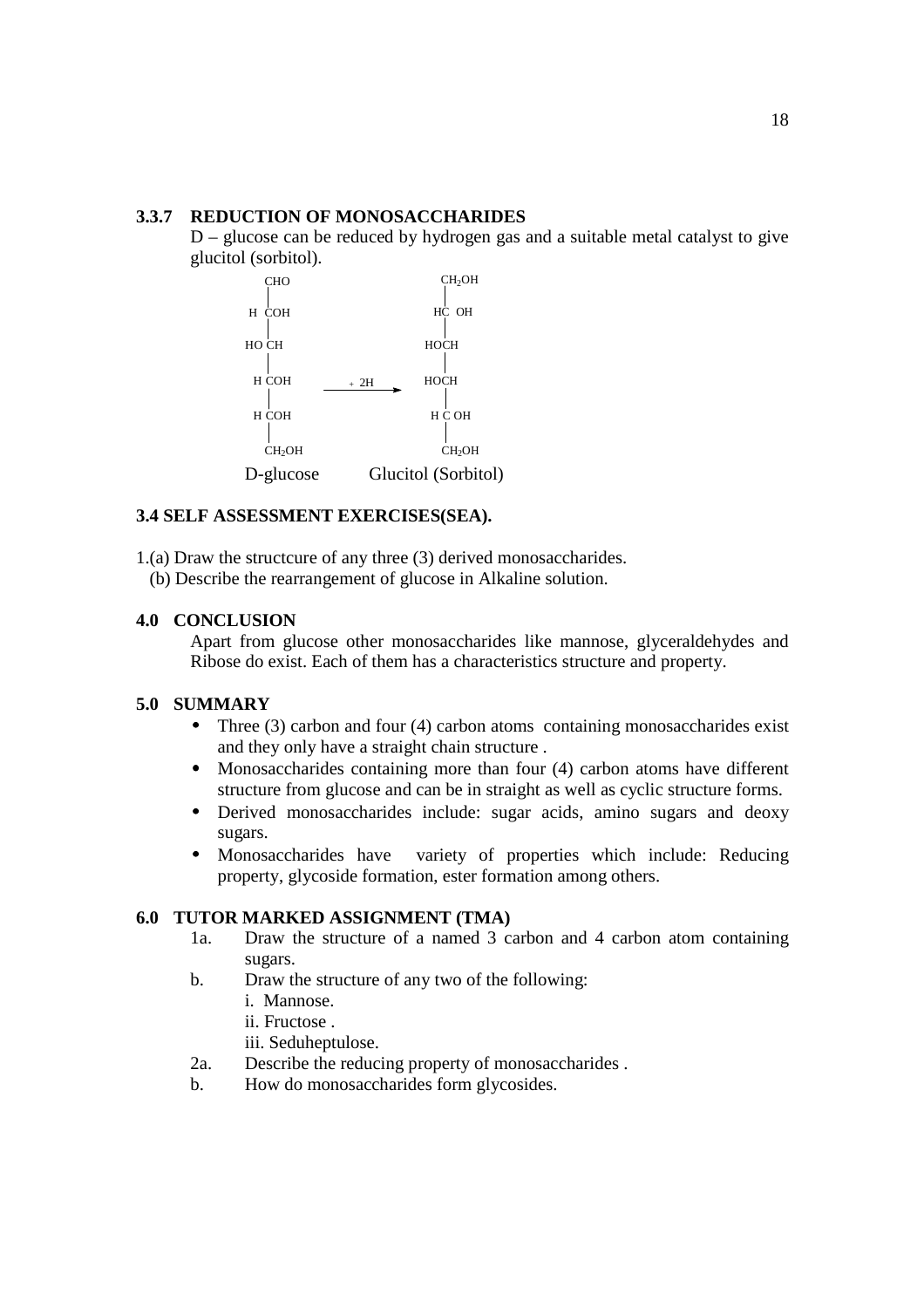## **7.0 REFERENCES AND FURTHER READING.**

Elegbede J.A.(1990) Introductory Biochemistry (Chemistry of Macromolecules) .Institute of Education Press.

 Nelson L.,D., and Cox M.,M (2000) Lehninger's Principles of Biochemistry. New York. Worth Publishers.

 White A.,Handler P.,Smith E.,L., Hill R.,L., Lehman R.I.(1978). Principles of Biochemistry ( $6<sup>th</sup>$ .edition)Mc Graw Hill, Kogakusha.

 Devlin, T. (1986). Textbook of Biochemistry with Clinical Correlations.( $2<sup>nd</sup>$  Edition) John Wiley and sons New York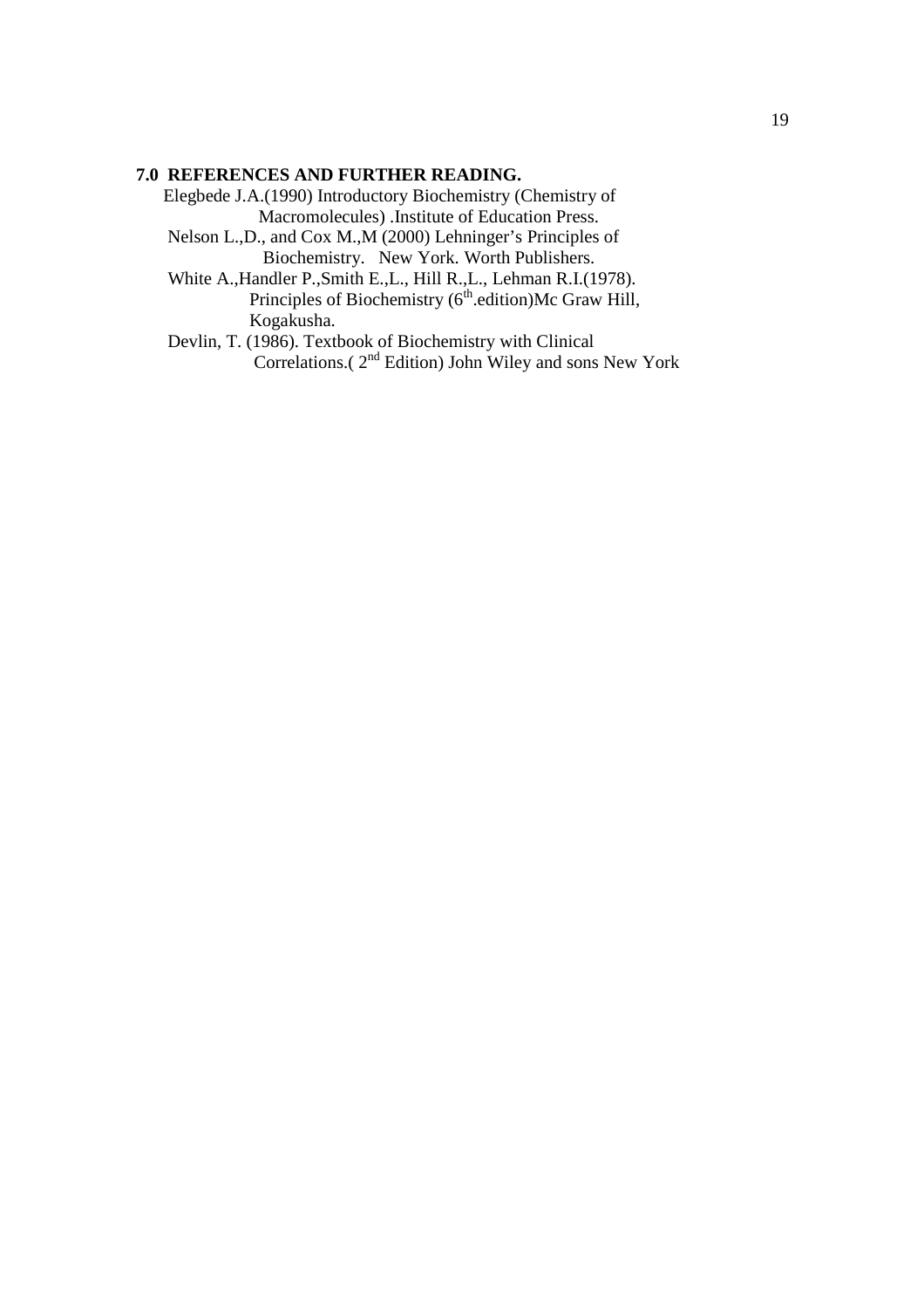# **MODULE 1: CARBOHYDRATES UNIT 4: OLIGOSACCHARIDES**

- 1.0 Introduction.<br>2.0 Objectives.
- 2.0 Objectives.<br>3.0 Chemistry c
- Chemistry of Oligosaccharides.
	- 3.1 Types of Oligosaccharides.<br>3.2 Maltose.
	- 3.2 Maltose.<br>3.3 Lactose.
	- Lactose.
	- 3.4 Sucrose.
	- 3.5 Trehalose.
	- 3.6 Properties of Oligosaccharides.<br>3.7 Self Assessment Exercises.
- 3.7 Self Assessment Exercises.<br>4.0 Conclusion.
- Conclusion.
- 5.0 Summary.
- 6.0 Tutor Marked Assignment (TMA).<br>7.0 References and Further Reading.
- References and Further Reading .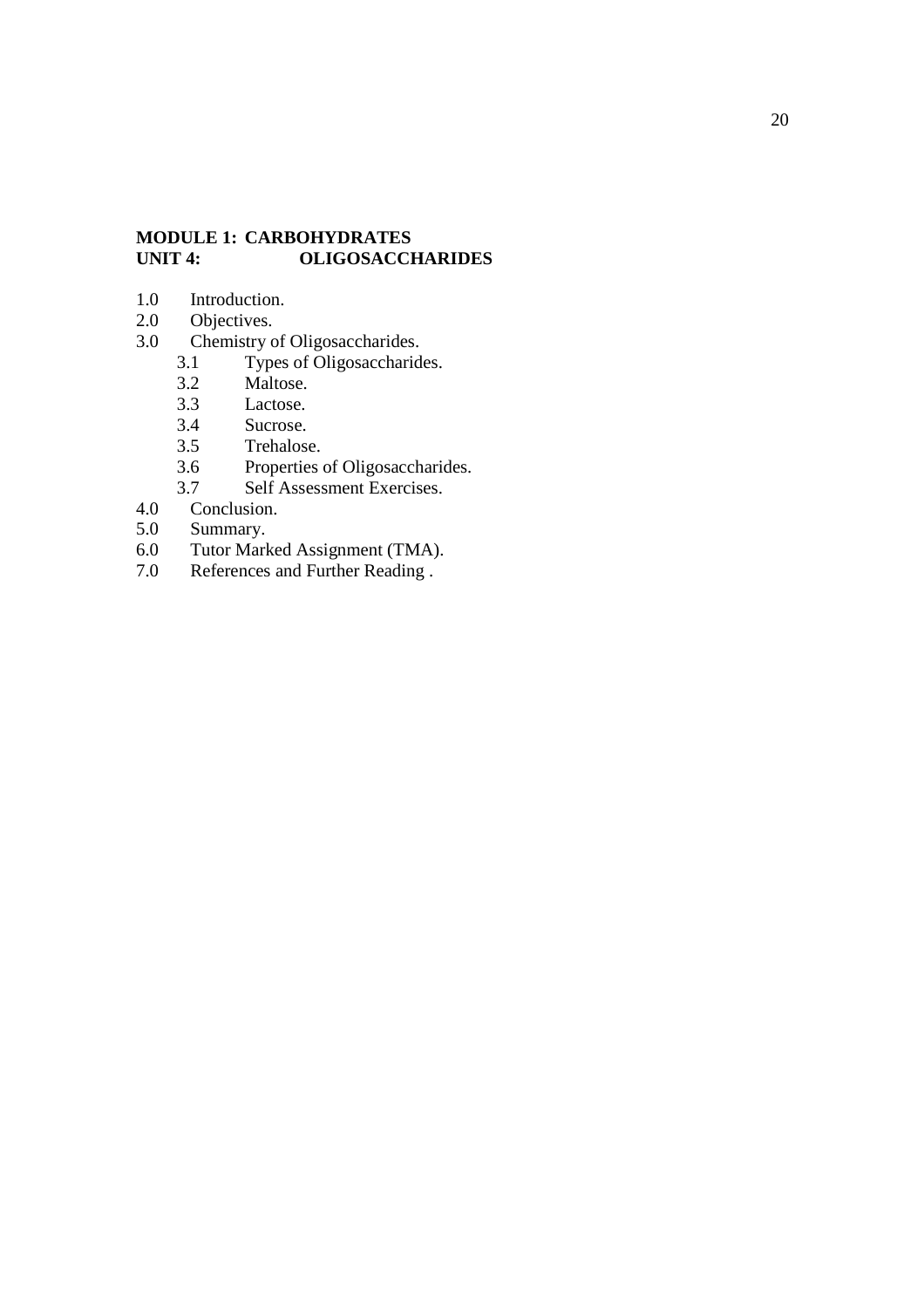#### **1.0 INTRODUCTION**

Oligosaccharides represent the second class of carbohydrates which consists of few ( 2 to 10 ) monosaccharide units or residues joined by characteristics linkages called glycosidic bonds. Oligosaccharides can be diasaccharides when they contain only (2) two units of monosaccharides, trisaccharides when they contain (3) three units of simple sugars, tetrasaccharides when they contain (4) four units of simple sugars, pentasaccharides, hexassacharides or heptasaccharides. The most important Oligosaccharides are the diasaccharides which contain (2) two units of simple sugars. In this unit you are going to study the various types of diasaccharides.

#### **2.0 OBJECTIVES**

- To study chemistry of Oligosaccharides
- To study different types of important Oligosaccharides (diasaccharides)
- To learn the structure of different types of diasaccharides.

## **3.0 CHEMISTRY OF OLIGOSACCHARIDES**

All common Oligosaccharides have names ending with suffix – ose. In cells, most Oligosaccharides having three or more units do not occur as free entities but are joined to non-sugar molecules (lipids or protein) in glycocojugates.

Oligosaccharides are basically involved in (2) two different types of linkages *O* – glycosidic linkage and *N-*Glycosidic linkage.

The *O*-glycosidic linkage is more common in joining the monosaccharides unit together while *N*-glycosidic linkage usually links Oligosaccharides with other glycoconjugates like protein and nucleic acid. The *O*-glycosidic bonds joining monosaccharide units in Oligosaccharides can either be an  $\alpha$  or  $\beta$  configuration. These configurations depend on the position of the –OH group of the anomeric carbon atom involved in the linkage. When the  $-$  OH group from the anomeric carbon atom involved in glycosidic linkage is below the plane, then it is called an alpha-*O*-glycosidic linkage and when it is above the plane it is called beta - *O*glycosidic linkage. While writing the name of an Oligosaccharides, it is important to indicate the (2) two carbon atoms joined by the glycosidic linkage in parentheses, with an arrow connecting the two numbers for example  $(1 \rightarrow 4)$ shows that  $C - 1$  of the first named sugar residue is joined to  $C - 4$  of the second.



Example of *O-*glycosidic linkage holding the two glucose molecules in Maltose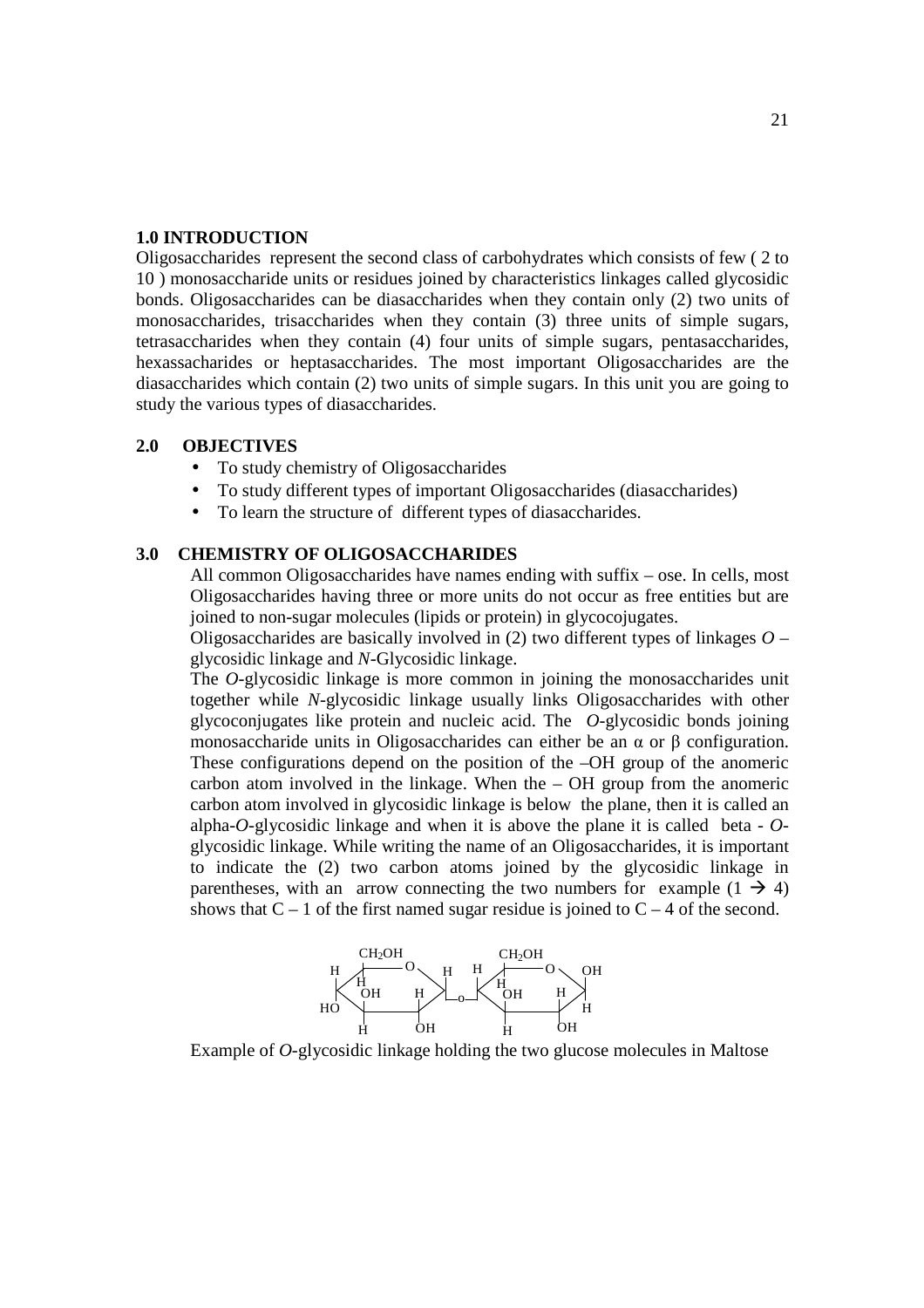

Example of *N*-glycosidic linkage holding the ribose sugar and a base at the N-1 position of the base.

*Source: Harper's Review of Biochemistry.*

#### 3.1 **TYPES OF OLIGOSACCHARIDES (DIASACCHARIDES)**

Different types of diasaccharides do exist and the differences in these diasaccharides are based upon the type of monosaccharides units contained in diasaccharides are based upon the type of monosaccharides units contained in them (they are made up of ). In addition, the orientation of the component monosaccharides units determines whether the diasaccharides is a reducing diasaccharide or a non – reducing one. diasaccharides are based upon the type of monosaccharides units contained in<br>them (they are made up of ). In addition, the orientation of the component<br>monosaccharides units determines whether the diasaccharides is a redu

#### **3.2 MALTOSE**

The diasaccharide maltose contains  $(2)$  two  $D -$  glucose residues joined by a residue and  $C - 4$  of another. Due to the fact that the anomeric carbon ( $C - 1$  of the glucose residue on the right) can reduce, maltose is a reducing diasaccharide. The configuration of the anomeric carbon atom is  $\alpha$ .



Maltose.  $\alpha$  - D Glucopyranosyl (1  $\rightarrow$  4) D-glucopyranose.

Maltose is formed when – OH group of one glucose molecule (right) condenses with intermolecular hemiacetal of the other glucose molecule (left) with the elimination of water and formation of *O*-glycosidic bond (linkage).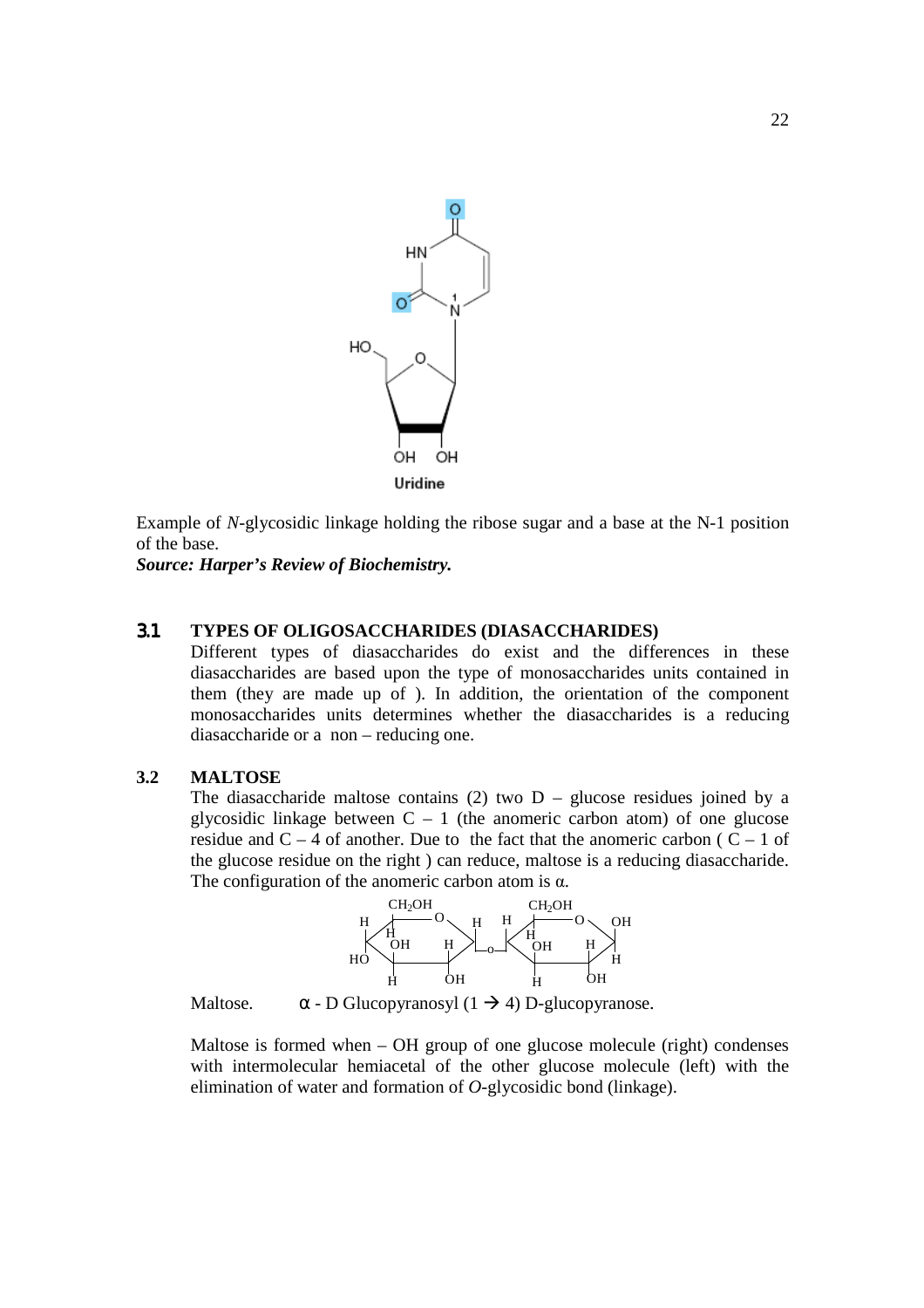#### **3.3 LACTOSE**

Lactose contains  $D -$  galactose and  $D -$  glucose units. Lactose occurs naturally only in milk. The anomeric carbon of glucose is available for oxidation and thus lactose is a reducing disaccharide. It is abbreviated as Gal  $(\beta1 - 4)$  Glc.



β - D – galactopyranosyl (1 4) β - D – glucopyranose

## **3.4 SUCROSE**

The table sugar is sucrose and is a diasaccharides of glucose and fructose. It is formed by plants but not by higher animals. In contrast to maltose and lactose, sucrose contains no free anomeric carbon atom. The anomeric units of both diasaccharides are involved in glycosidic linkage. Sucrose is therefore not a reducing sugar. In the abbreviated nomenclature for sucrose, a double headed arrows in parenthesis are used instead of the single headed arrow, as in lactose and maltose, this is simply to indicate that it is the 2 (two) anomeric carbons that are involved in glycosidic bond.



*Source: Lehninger's Principles of Biochemistry*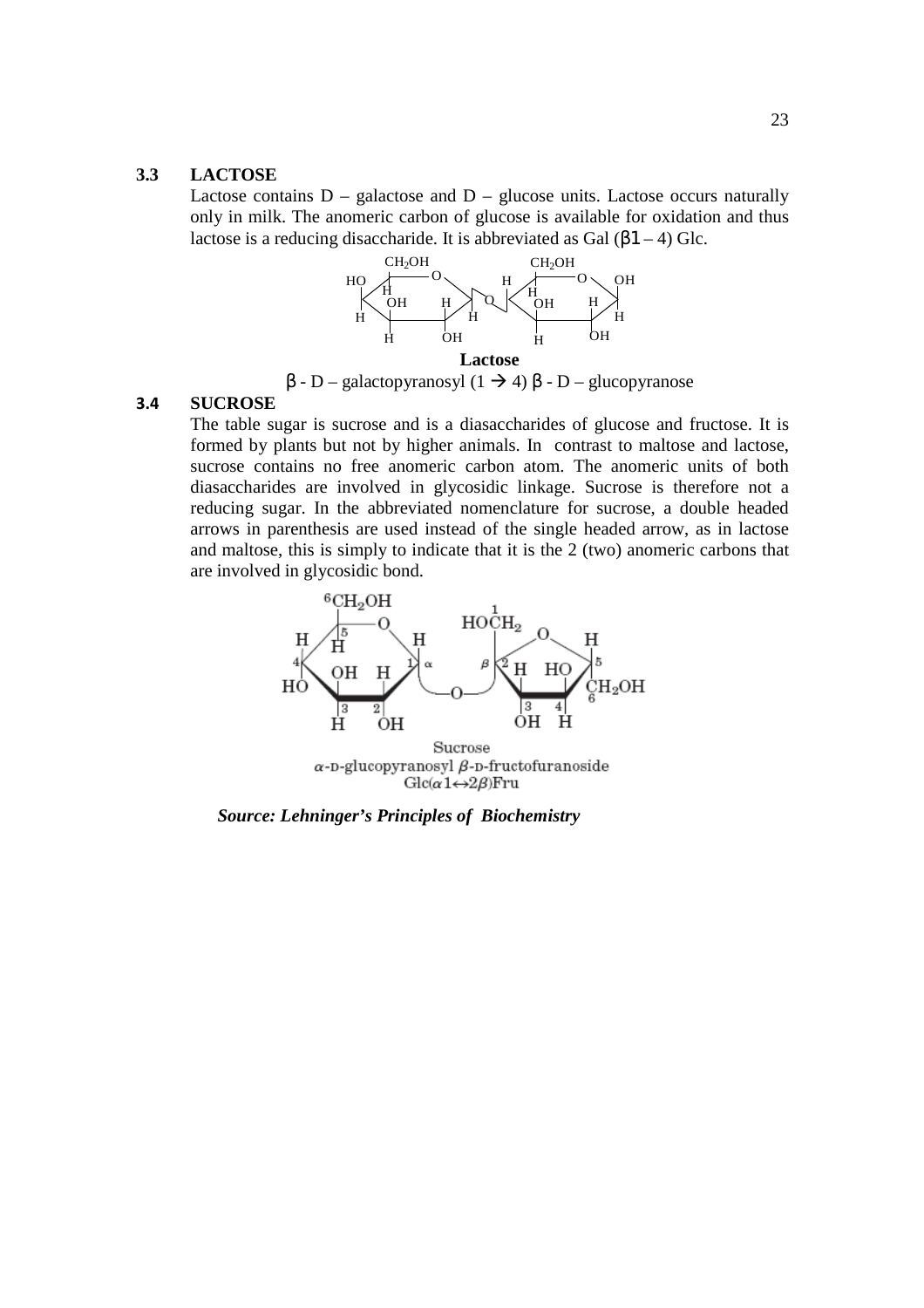# **3.5 TREHALOSE**

Trehalose, Glc  $(\alpha_1 \leftrightarrow \alpha_2)$  Glc is a diasaccharide containing two glucose units joined by alpha 1 -1 glycosidic bond. Like sucrose, trehalose is a non reducing diasaccharide (sugar). It is a major constituent of circulating fluid (heamolymph) in insects where it serves in energy storage.



 $Glc(\alpha 1 \leftrightarrow 1\alpha)$ Glc

*Source: Lehninger's's Principles of Biochemistry* 

# **3.6 PROPERTIES OF OLIGOSACCHARIDES (DISACCHARIDES)**

- Oligosaccharides can be hydrolyzed by acids or other hydrolytic enzymes to their monomeric units.
- Some Oligosaccharides can undergo mutarotation because they have reducing properties eg. lactose.
- Some Oligosaccharides e.g. maltose are reducing sugars while some are not eg sucrose.
- Oligosaccharides units are held together by glycosidic linkages

#### **3.7 SELF ASSESSMENT EXERCISES(SMA)**

1.(a) Describe the type of linkages present in any three named diasaccharide.

(b) Draw the structure of Trehalose.

#### **4.0 CONCLUSION**

Oligosaccharides contains fewer monosaccharides units joined together by glycosidic bond. The monosaccharides can be similar or different and could be reducing sugar or non-reducing sugar.

## **5.0 SUMMARY**

- Oligosaccharides represent the second class of carbohydrates.
- There are different classes of oligosaccharides with the diasaccharides being the most important class.
- Maltose and lactose are reducing diasaccharides while sucrose and trehalose are non – reducing diasaccharides.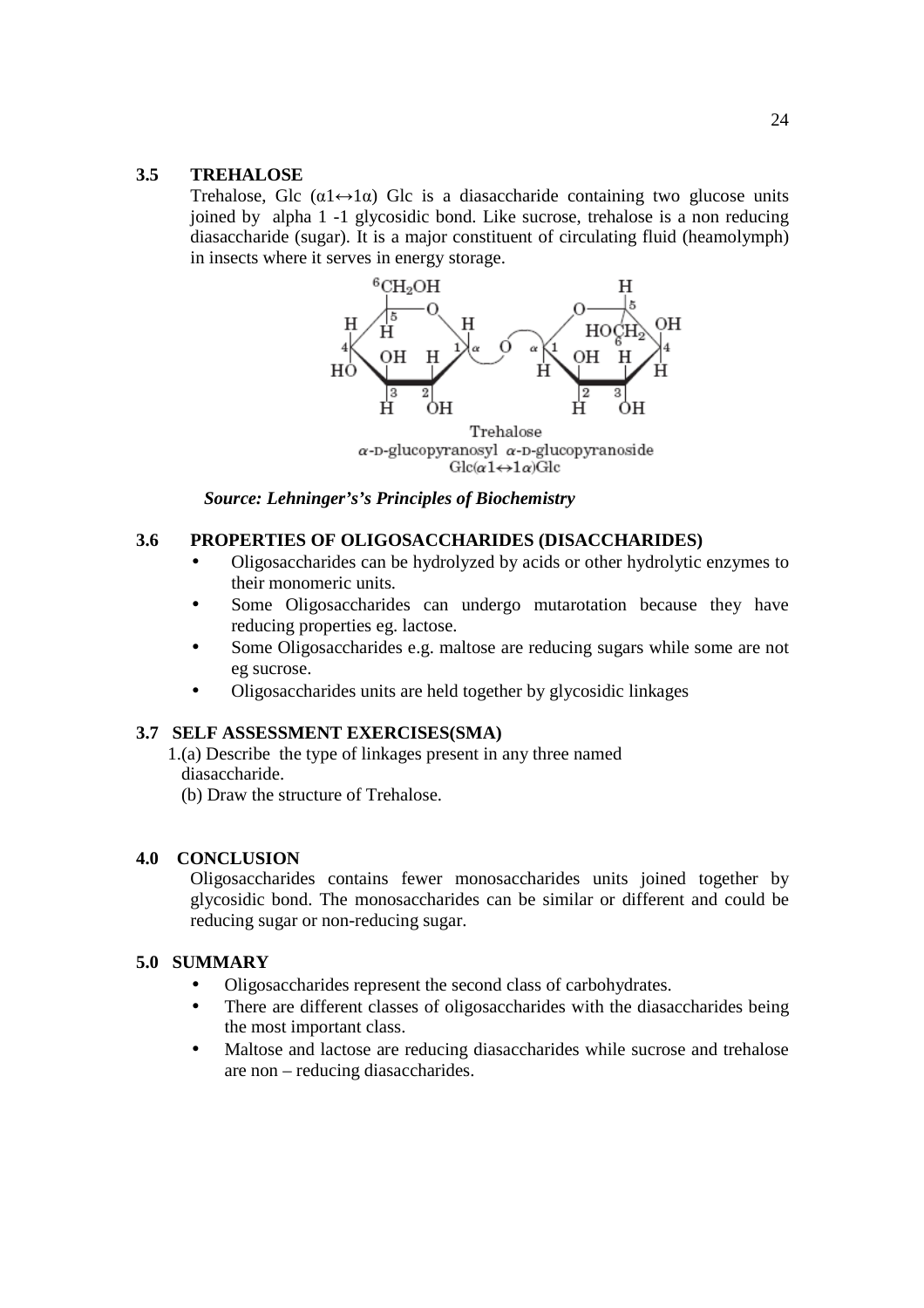• Oligosaccharides have *O*-glycosidic linkage joining their monosaccharide unit together and  $N -$  glycosidic linkages links oligosaccharides to other glycoconjugates like proteins and nucleic acids.

# **6.0 TUTOR MARKED ASSESSMENT**

- 1 (a) What are Oligosaccharides?
	- (b) Give 3 characteristic of Oligosaccharides.
- 2. (a) How are monosaccharide units of Oligosaccharides linked? (b) Draw the structure of the following: Maltose, Sucrose and Lactose.

#### **7.0 REFERENCES AND FURTHER READING.**

 Elegbede J.A.(1990) Introductory Biochemistry (Chemistry of Macromolecules) .Institute of Education Press.

 Nelson L.,D., and Cox M.,M (2000) Lehninger's Principles of Biochemistry. New York. Worth Publishers.

 White A.,Handler P.,Smith E.,L., Hill R.,L., Lehman R.I.(1978). Principles of Biochemistry ( $6<sup>th</sup>$ .edition)Mc Graw Hill, Kogakusha.

 Devlin, T. (1986). Textbook of Biochemistry with Clinical Correlations.( $2<sup>nd</sup>$  Edition) John Wiley and sons New York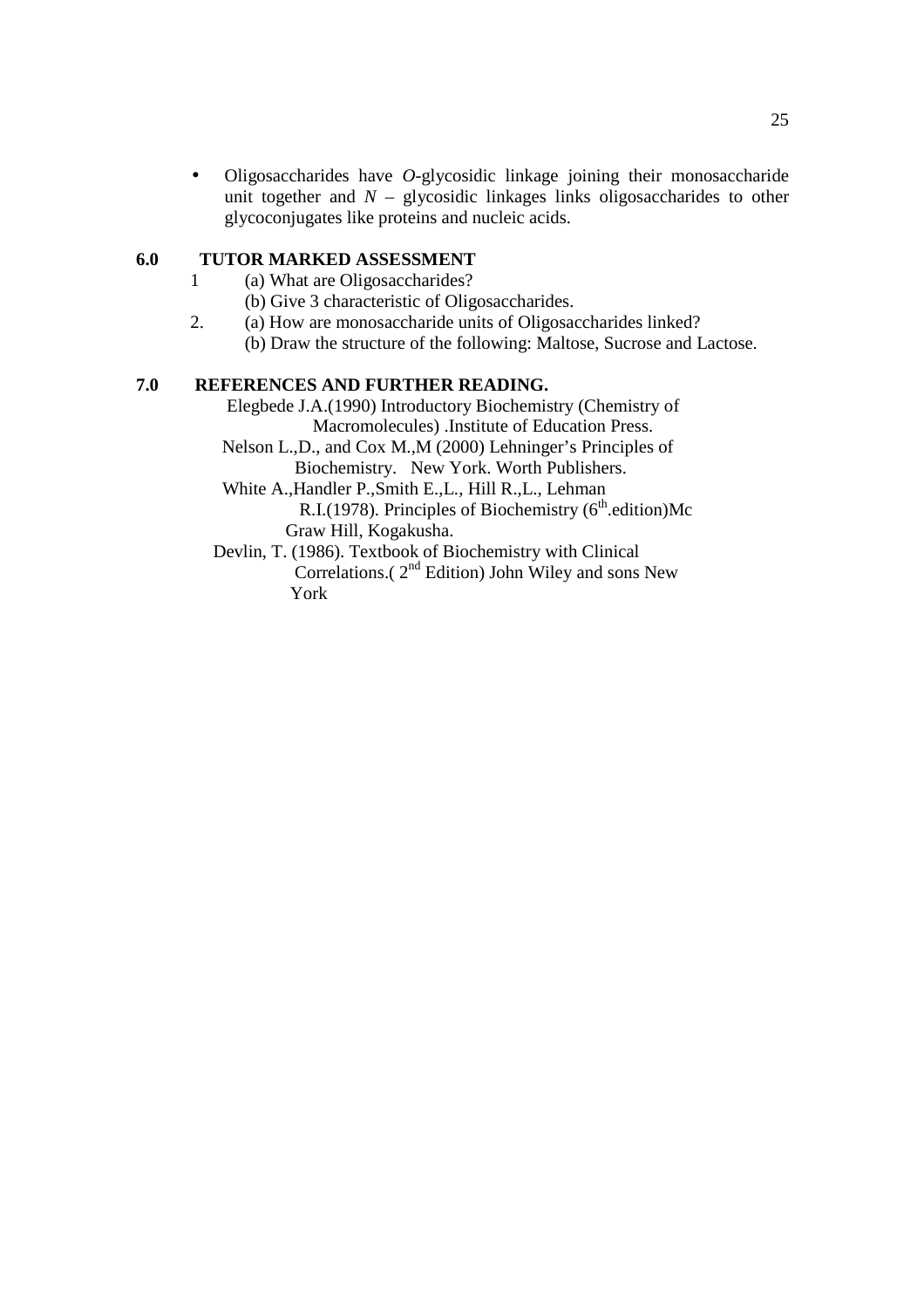# **MODULE 1: CARBOHYDRATES<br>
UNIT 5: POLYSACCHARIDE POLYSACCHARIDES**

- 1.0 Introduction.
- 2.0 Objectives.
- 3.0 Types of Polysaccharides.<br>3.1 Homopolysacchario
	- Homopolysaccharides.<br>3.1.1 Cellulose.
		- Cellulose.
		-
	- 3.1.2 Starch.<br>3.2 Heteropoly Heteropolysaccharides.<br>3.2.1 Pectin.
		- Pectin.
		- 3.2.2 Hyaluronic acid.
	- 3.3 Self Assessment Exercises.
- 4.0 Conclusion .
- 5.0 Summary.<br>6.0 Tutor Mark
- 6.0 Tutor Marked Assignment (TMA)<br>5.0 References and Further Reading.
- References and Further Reading.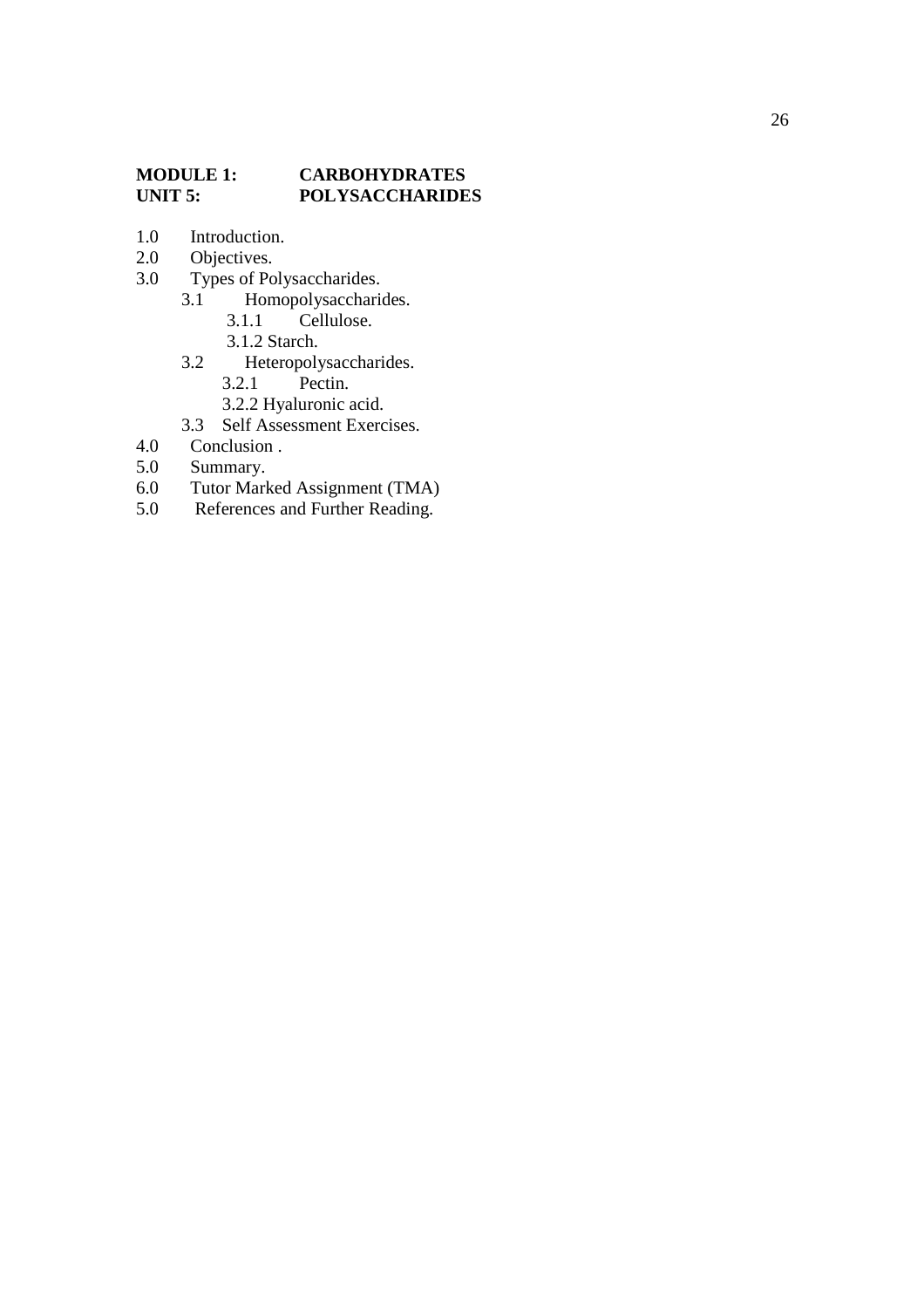#### **1.0 INTRODUCTION**

Most carbohydrates found in nature occur as polysaccharides. They represent the third class of carbohydrate types also called glycans. Hydrolysis of polysaccharides yields exclusively monosaccharides or products related to monosaccharides, most frequently D-Glucose. However, D-mannose, Dgalactose, D-fructose, D – arabinose as well as D-glucoronic acid, D. galacturonic acid,  $D$  – glucosanmine, sialic acids and uronic acids also occur as constituents of polysaccharides. The various polysaccharides differ not only in constituent monosaccharide composition but differ also in molecular weight and other structural features. Thus, some polysaccharides are linear while some are highly branched. In this unit we are going to study the different types of polysaccharides, their chemical compositions and structures.

#### **2.0 OBJECTIVES**

The objectives of this unit are:

- To study the classification of polysaccharides.
- Study the chemical composition of each type of polysaccharide.
- To learn the structure of polysaccharides.

# **3.0 TYPES OF POLYSACCHARIDES**

Although there are various indices that can be used in classifiying polysaccharides, the most widely used index is the product of hydrolysis of the polysaccharides, whether they are similar in which case they are called homopolysaccharides or whether the products of hydrolysis are different in which case called heteropolysaccharides.

#### **3.1 HOMOPOLYSACCHARIDES**

These are polysaccharides that upon hydrolysis, give only one type of monomeric units. There are various types of homopolysaccharides which include: cellulose, starch and glycogen.

# **1.1 CELLULOSE**

Cellulose is unquestionably the most abundant carbohydrate and the most abundant organic compound in the world, constituting 50% or more of all the carbon in vegetation. It is a linear homopolysaccharide composed of Dglucopyranose units linked by β (1-4) linkages. On partial hydrolysis of cellulose, a diasaccharide cellobiose is produced while on complete hydrolysis of cellulose, glucose units are produced.



Repeating cellobiose unit of cellulose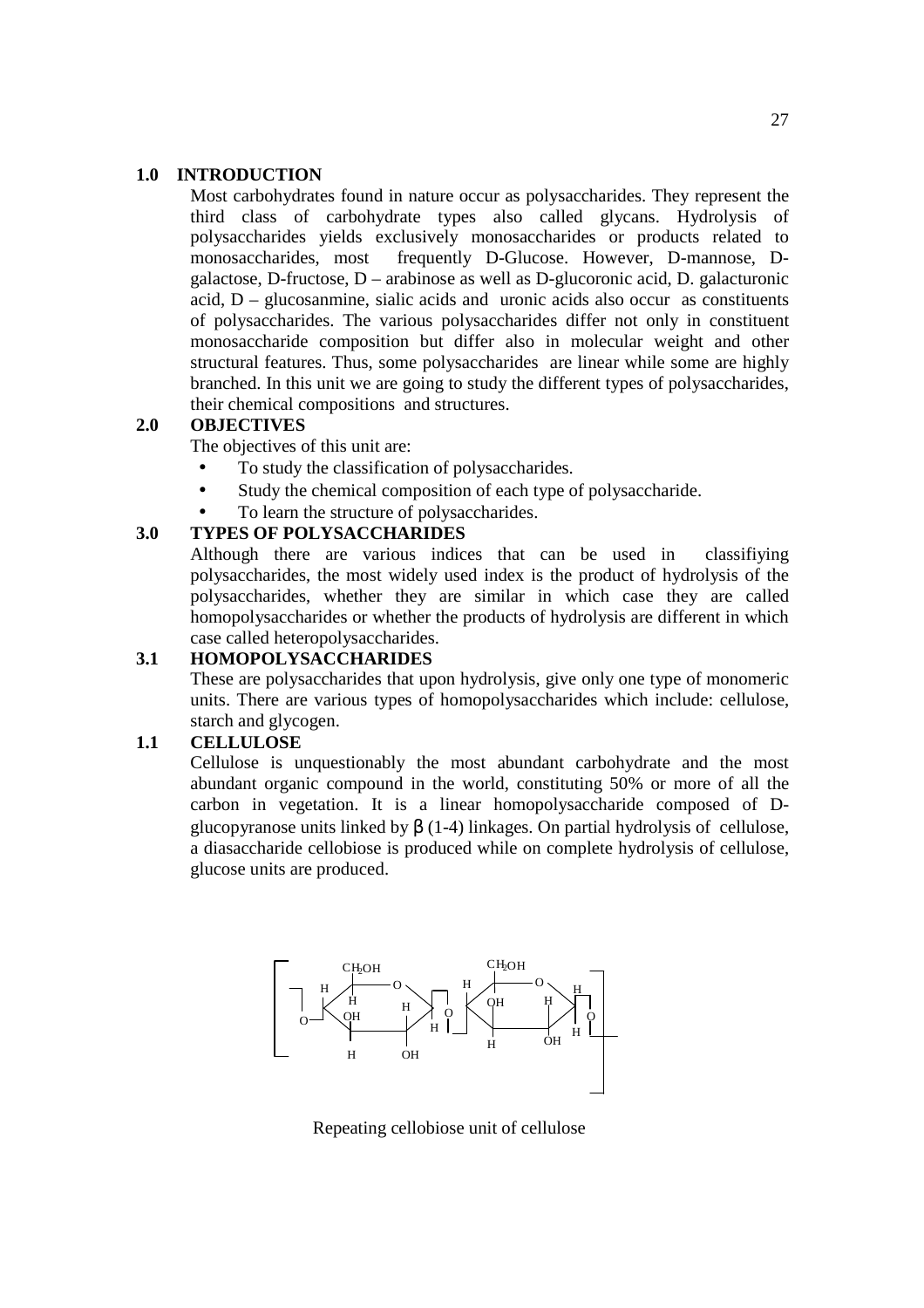# **3.1.2 STARCH**

Starch is a polymer of glucose units linked in  $\alpha$  1 – 4 linkages. It serves as nutritional reservour in plants. The repeating diasaccharide unit in starch therefore is maltose.



#### Repeating Unit of Starch (Amylose Unit) containing two Maltose Units. *The structure was obtained from Lehninger's's Principles of Biochemistry.*

Native starches are a mixture of two compounds that are separable from each other, Amylose and Amylopectin. Amylose is a component that is believed to be a long unbranched chain of glucose joined together by  $\alpha$  1-4 bonds and amylopectin which is a branched chain polysaccharide. The glucose residue that is situated at each point of branching is substituted on carbon 4 and carbon 6. The isolation of  $\alpha$  1 – 6 diasaccharide, isomaltose, from the products of incomplete hydrolysis of amylopectin proves the substitution of the branch points.



Repeating Unit of Starch (Amylopectin Unit)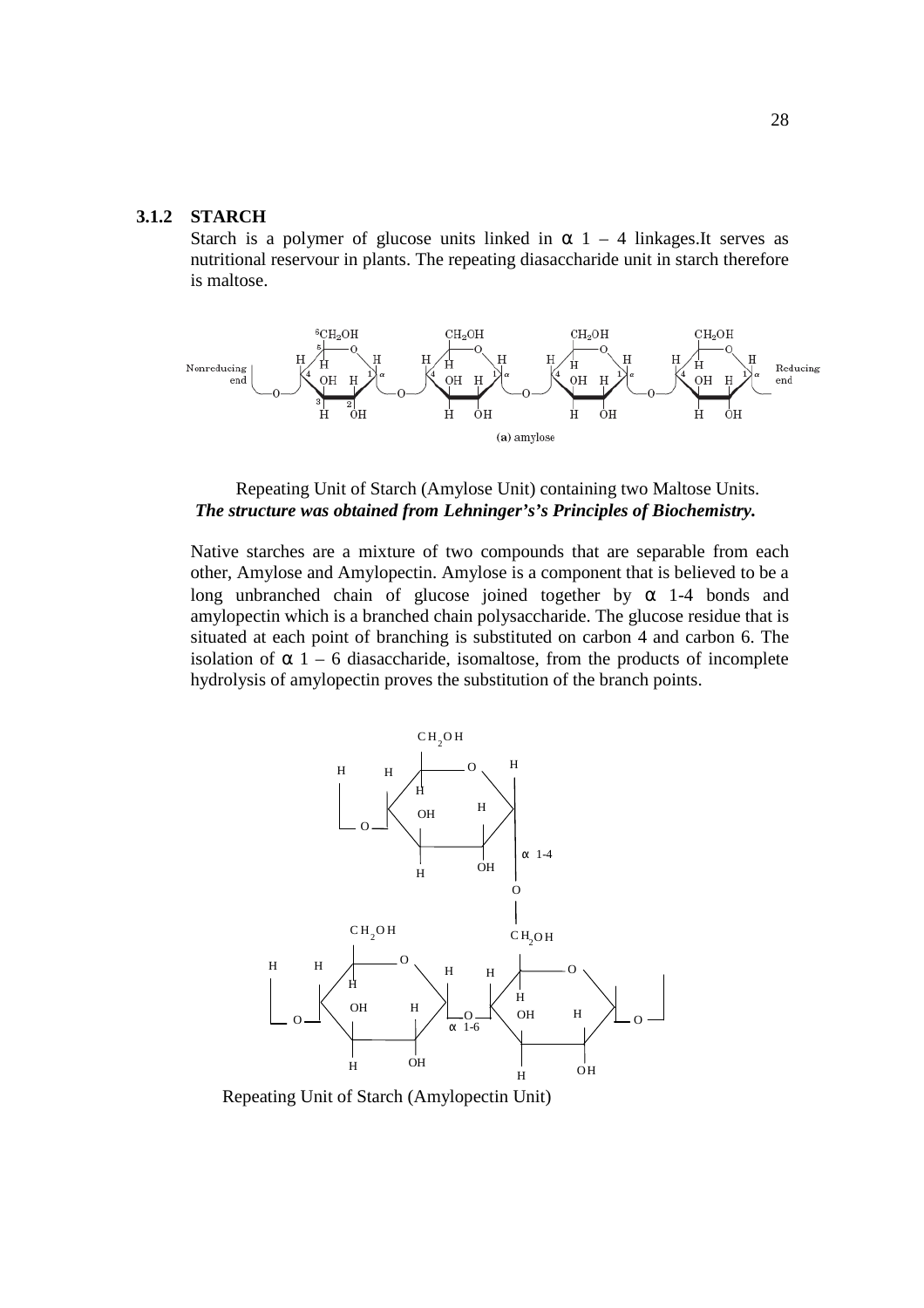# **3.1.2 GLYCOGEN**

Glycogen is another hompolysaccharide of glucose. It is also a storage polysaccharides of animals that serves as a source of fuel, serving similar purpose as starch. It is similar to amylopectin in that it is a branched polysaccharide. It is however different from amylopectin in that its branch point occurs every  $8 - 10$ units of glucose. Glycogen is hydrolysable by  $\alpha$  and  $\beta$  - amylases to yield glucose, maltose and limit dextrins.

## **3.2 HETEROPOLYSACCHARIDES**

These are class of carbohydrate composed of repeating monomeric unit that are different. Many types of heteropolysaccharides do exist.

# **3.2.1 PECTINS**

These are heteropolysaccharides consisting of arabinose, galactose and galactouronic acid.

## **3.2.2 HYALURONIC ACID**

This is a heteropolysaccharide consisting of repeating units of D-glucoromic acid and N-acetyl D glucosamine. The monosaccharides are linked together by  $\beta(1 - 3)$ )bonds to form a diasaccharides which is linked by  $\beta(1 - 4)$  bond to the next repeating unit. It is soluble in water and form viscous solution.



*Repeating unit of hyaluronic acid obtained from Lehninger's's Principles of Biochemistry* 

## **3.2.3 CHONDROITIN**

This is also a heteropolysaccharide similar to hyaloronic acid in composition except that the amino sugar is *N-*acetyl D-galactosammine not *N-*acetyl D-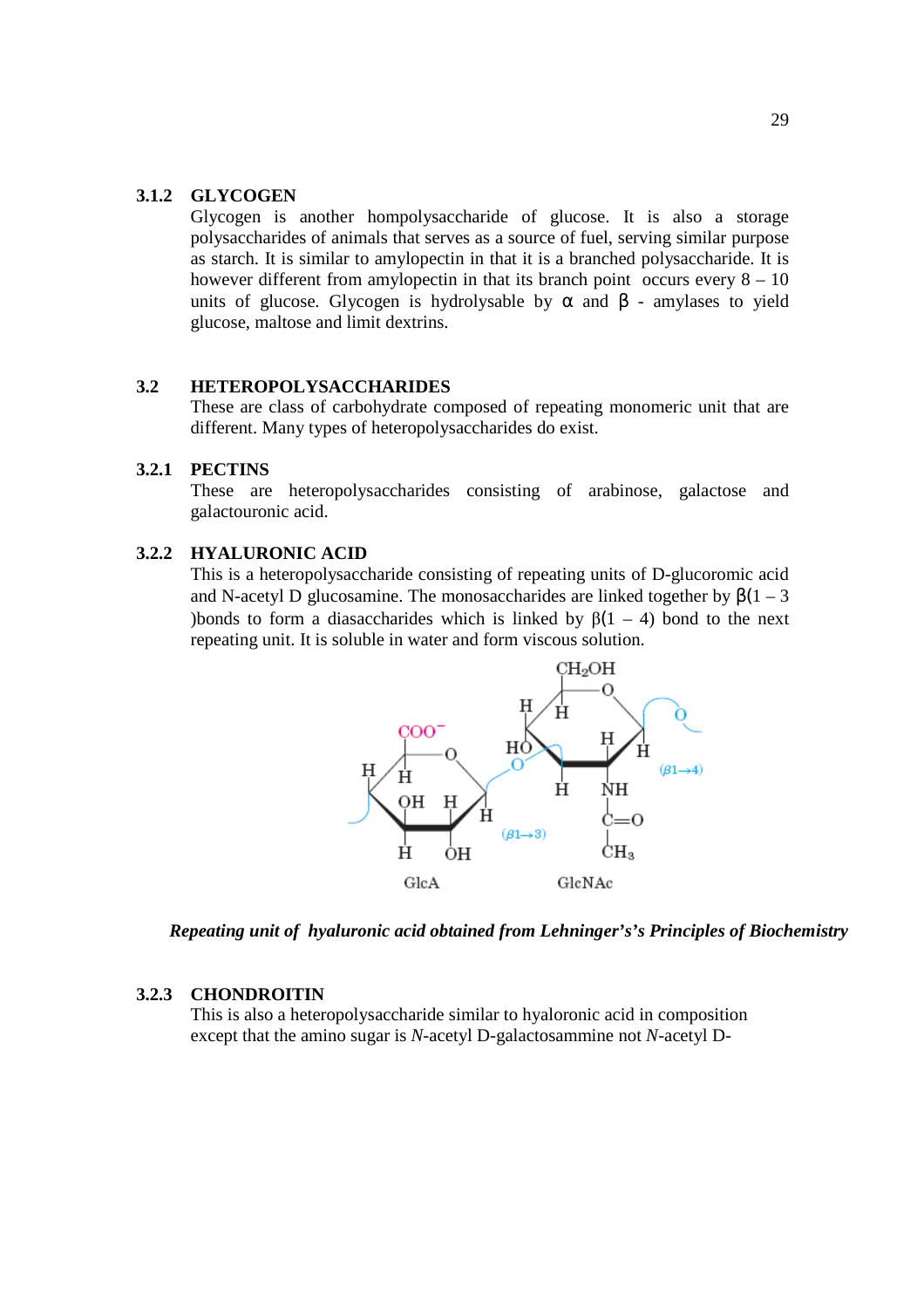glucosamine sulfate esters are found at C-4 or C-6 of the amino sugar of chondroitin making it chondroitin- 4-sulfate or chondroitin-6-sulfate respectively.



# *The structure of chondroitin-4-sulfate was obtained from Lehninger's's Principles of Biochemistry.*

# **3.3 SELF ASSESSMENT EXERCISES(SAE)**

1.(a) What are polysaccharides?

(b) How are polysaccharides classified?

# **4.0 CONCLUSION**

Polysaccharides are the third class of carbohydrates that is usually a polymer of same monomeric unit of simple sugars of different monomeric units of simple sugar.

#### **5.0 SUMMARY**

.

- Polysaccharides are the most abundant class of carbohydrates that on hydrolysis yields monosaccharides or monomeric units of sugars.
- Polysaccharides can be classified into homo and heteropolysaccharide.
- Different polysaccharides contain different type of monomeric composition
- Homopolysaccharides includes: Starch, Glycogen, Cellulose e.t.c. while heterolysaccharides are: Hyaluronic acid, Pectin, chondiotin sulfate e,.t.c.

# **6.0 TUTOR MARKED ASSESSMENT**

- 1. (a) Differentiate between homopolysaccharides and heteropolysaccharides (b) Draw the structure of the repeating unit of a named homopolysaccharide
- 2. (a) Draw the structure of chondroticas sulfate (b) Distinguish between hydraulic acid and chomodorastion sulfate.

#### **7.0 REFERENCES AND FURTHER READING**

 Elegbede J.A.(1990) Introductory Biochemistry (Chemistry of Macromolecules) .Institute of Education Press.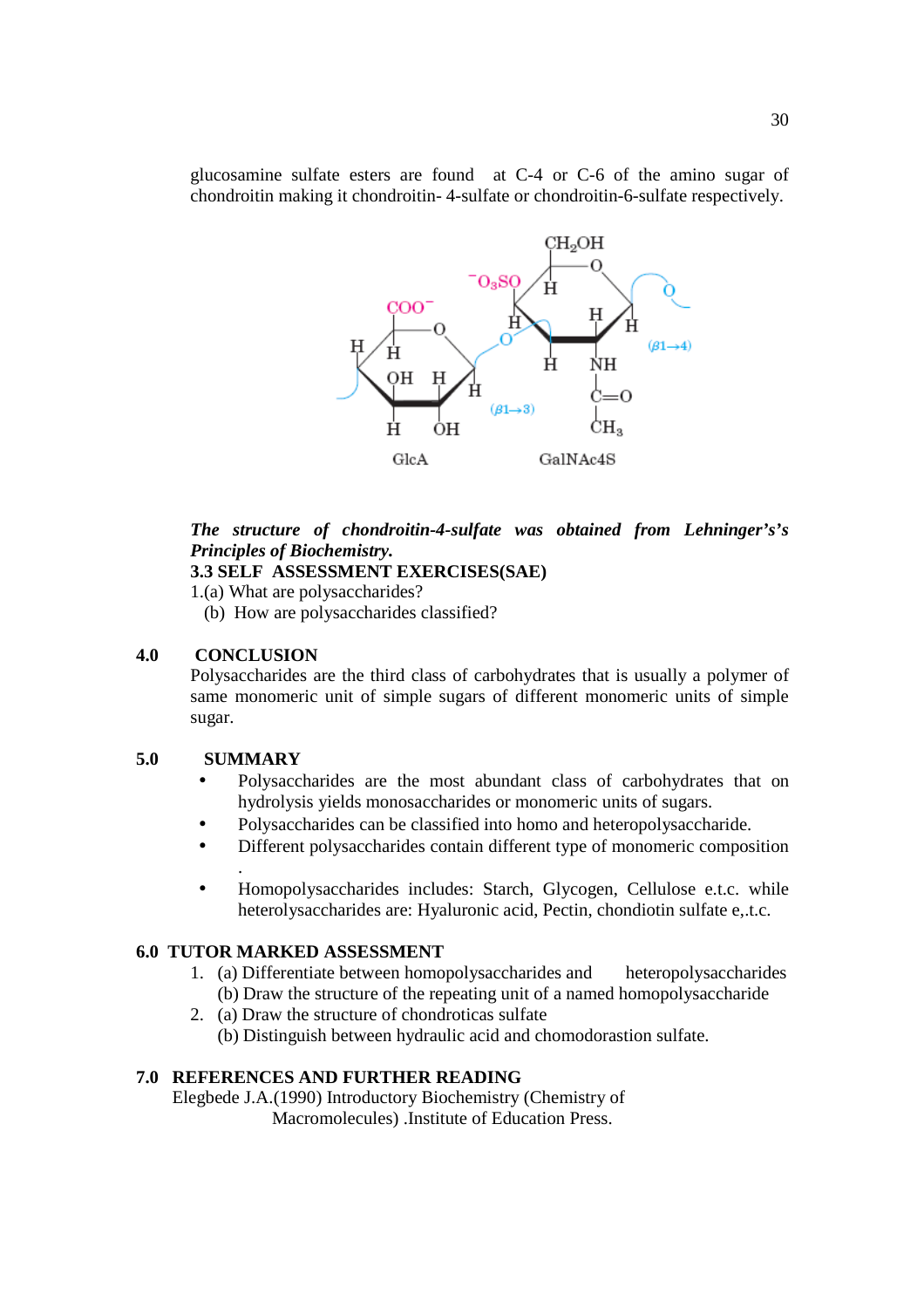| Nelson L.,D., and Cox M., M (2000) Lehninger's Principles of         |
|----------------------------------------------------------------------|
| Biochemistry. New York. Worth Publishers.                            |
| White A., Handler P., Smith E., L., Hill R., L., Lehman R.I. (1978). |
| Principles of Biochemistry (6 <sup>th</sup> .edition)Mc Graw Hill,   |
| Kogakusha.                                                           |
| Devlin, T. (1986). Textbook of Biochemistry with Clinical            |
| Correlations.(2 <sup>nd</sup> Edition) John Wiley and sons New       |
| York                                                                 |
|                                                                      |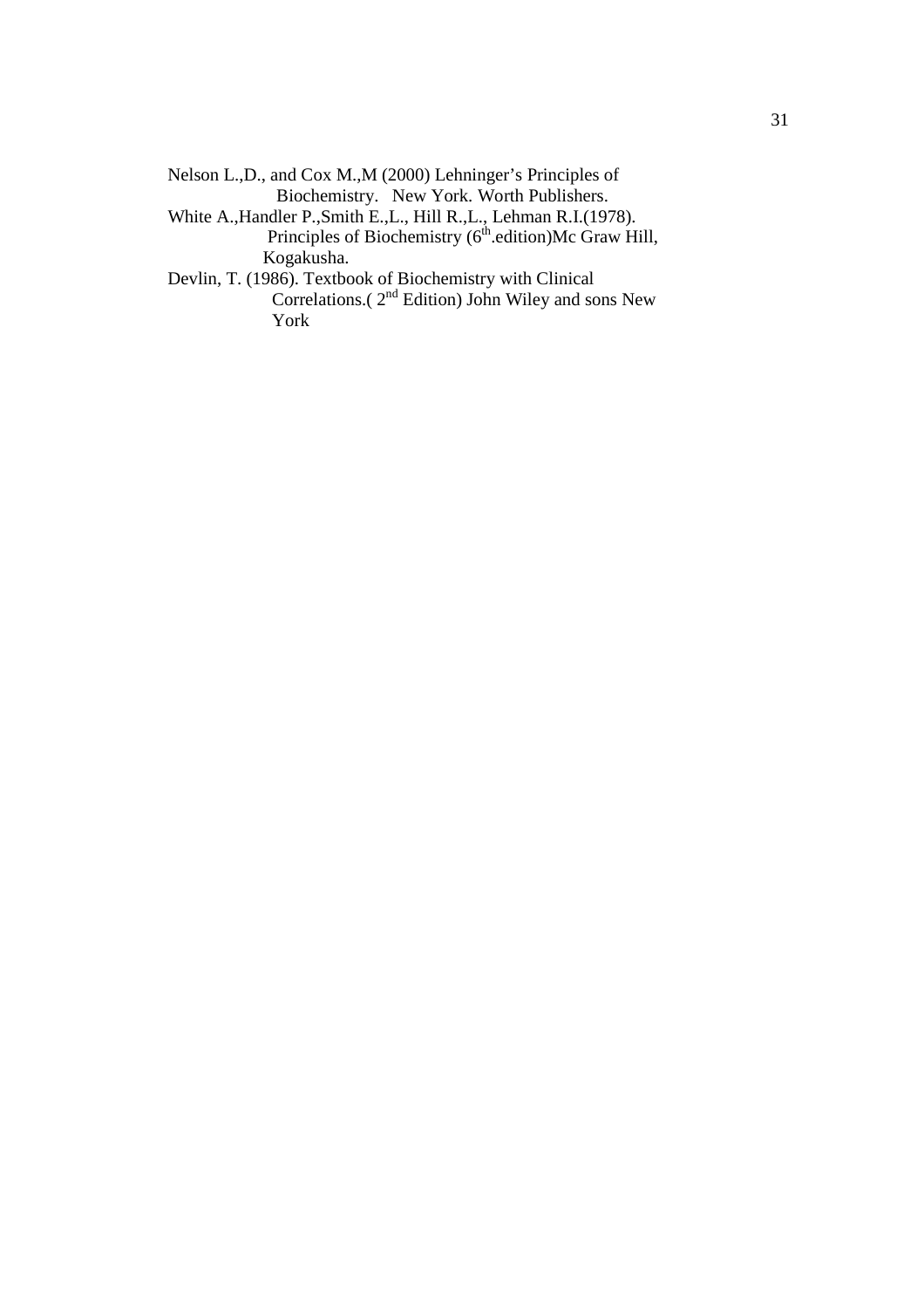# **MODULE 2: LIPIDS**

# **CHEMISTRY OF LIPIDS**

- 1.0 Introduction.
- 2.0 Objective
- 3.0 Chemistry composition of lipids.<br>3.1 Types of Fatty acids.
	- 3.1 Types of Fatty acids .<br>3.2 Properties of fatty acid
	- Properties of fatty acids in lipids . 3.2.1 Physical property of Fatty acids.
		- 3.2.2 Chemical property of fatty acids.
	- 3.3 Nomenclature of fatty acids.
	- 3.4 Self Assessment Exercises.
- 4.0 Conclusion.
- 5.0 Summary.
- 6.0 Tutor Marked Assignment (TMA).
- 7.0 Further Reading and References.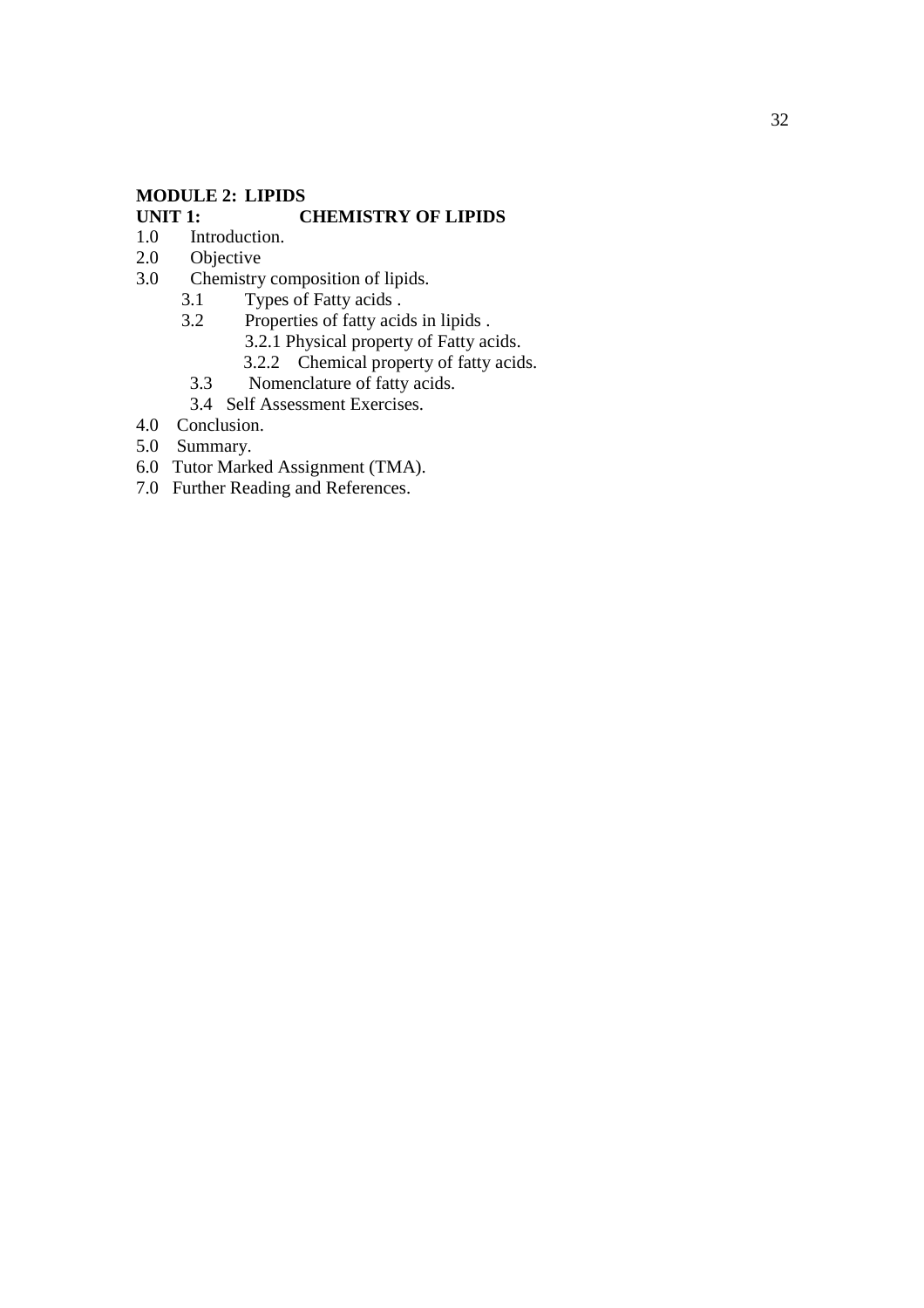## **1.0 INTRODUCTION**

Lipids are group of compounds that are insoluble in water but soluble in organic solvents. Lipids are usually oily or greasy organic substances extractable from cells and tissues using solvents like chloroform or ether. The most abundant type of lipid is the triglyceride (Triacylglycerol). In this unit we shall discuss the chemistry of these organic substances called lipids.

# **2.0 OBJECTIVES**

By the end of this unit you are expected to know

- The building blocks of most lipids (fatty acids);
- The various types of fatty acids;
- Structure and nomenclature of fatty acids;
- Properties of fatty acids;
- Reaction of fatty acids.

## **3.0 CHEMICAL COMPOSITION OF LIPIDS**

Majority of lipids have fatty acids as their building blocks. Fatty acids are longchain organic acids (carboxylic acids). They have carbon atoms from  $4 - 36$ , a single (-COOH) carboxyl group and a long non-polar tail which is responsible for water – insolubility and oily or greasy nature of most lipids.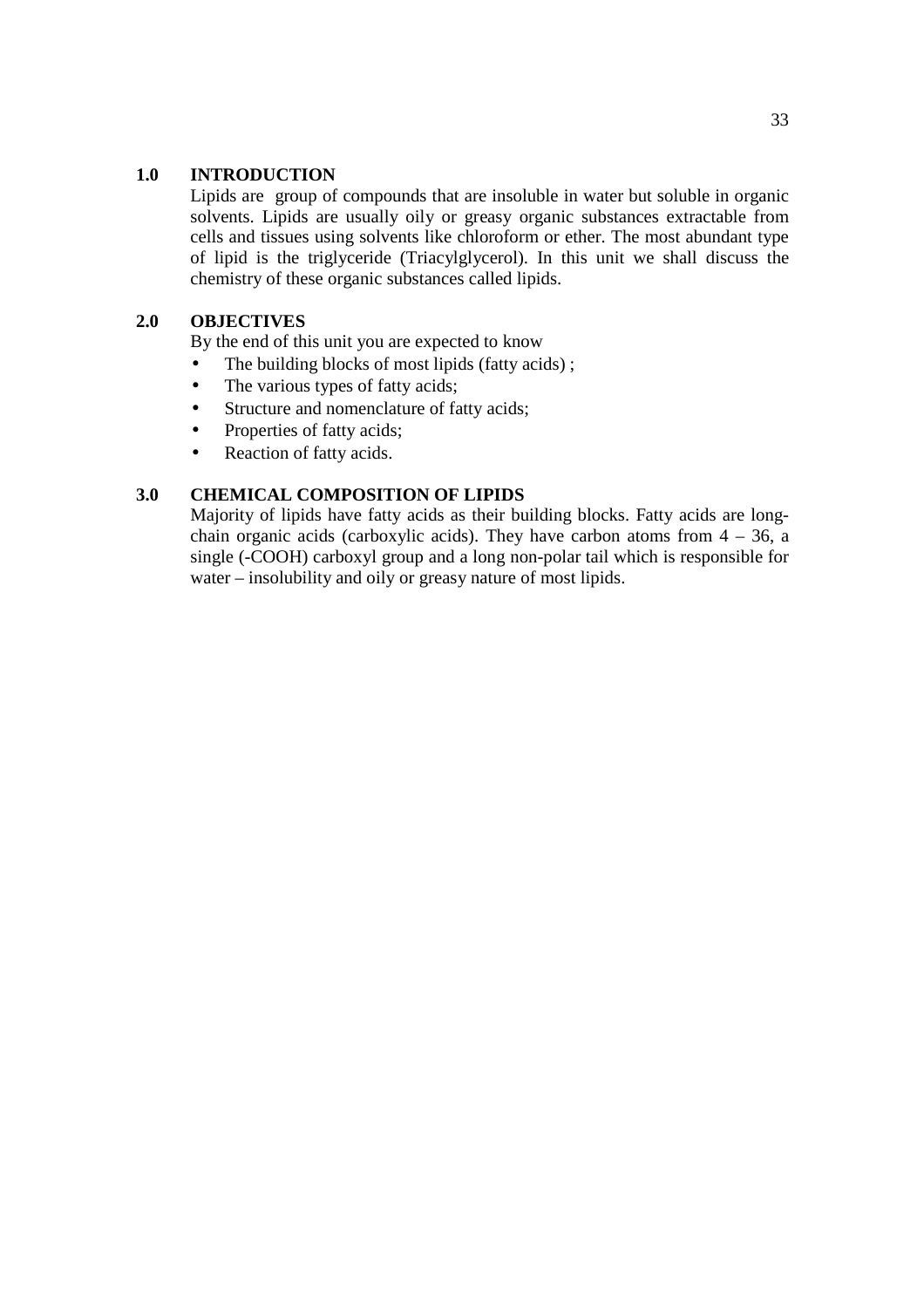#### **3.1 TYPES OF FATTY ACIDS**

The hydrocarbon tail of fatty acids may be either saturated, contain one double bond (monounsaturated) or more (up to six) double bonds (polyunsaturated fatty acids). The double bonds are nearly always in *cis-*configuration in unsaturated fatty acids. In polyunsaturated fatty acids the double bonds are never conjugated (-CH - CH – CH = CH - ), rather they are separated by methylene group (- CH =  $CH = CH<sub>2</sub> - CH = CH -$ ). This arrangement is called pentadiene structure. Table 1.0 shows some naturally occurring fatty acids.

| Carbon                     |                                                                                                                |                                                             | Common name                                                        | Melting             | Solubility at 30 °C<br>$(mg/g$ solvent) |         |
|----------------------------|----------------------------------------------------------------------------------------------------------------|-------------------------------------------------------------|--------------------------------------------------------------------|---------------------|-----------------------------------------|---------|
| skeleton                   | Structure*                                                                                                     | Systematic name <sup>t</sup>                                | (derivation)                                                       | point $(^{\circ}C)$ | Water                                   | Benzene |
| 12:0                       | $CH3(CH2)10COOH$                                                                                               | n-Dodecanoic acid                                           | Lauric acid<br>(Latin laurus,<br>"laurel plant")                   | 44.2                | 0.063                                   | 2,600   |
| 14:0                       | $CH3(CH2)12COOH$                                                                                               | n-Tetradecanoic acid                                        | Myristic acid<br>(Latin Myristica,<br>nutmeg genus)                | 53.9                | 0.024                                   | 874     |
| 16:0                       | $CH3(CH2)14COOH$                                                                                               | n-Hexadecanoic acid                                         | Palmitic acid<br>(Latin palma,<br>"palm tree")                     | 63.1                | 0.0083                                  | 348     |
| 18:0                       | $CH3(CH2)16COOH$                                                                                               | n-Octadecanoic acid                                         | Stearic acid<br>(Greek stear,<br>"hard fat")                       | 69.6                | 0.0034                                  | 124     |
| 20:0                       | $CH3(CH2)18COOH$                                                                                               | n-Eicosanoic acid                                           | Arachidic acid<br>(Latin Arachis,<br>legume genus)                 | 76.5                |                                         |         |
| 24:0                       | $CH3(CH2)22COOH$                                                                                               | n-Tetracosanoic acid                                        | Lignoceric acid<br>(Latin lignum,<br>"wood" $+$ cera.<br>$(wax^*)$ | 86.0                |                                         |         |
| $16:1(\Delta^9)$           | $CH3(CH2)5CH=CH(CH2)7COOH$                                                                                     | cis-9-Hexadecenoic acid                                     | Palmitoleic acid                                                   | $1 - 0.5$           |                                         |         |
| $18:1(\Delta^9)$           | CH <sub>3</sub> (CH <sub>2</sub> ) <sub>7</sub> CH=CH(CH <sub>2</sub> ) <sub>7</sub> COOH                      | cis-9-Octadecenoic acid                                     | Oleic acid<br>(Latin oleum, "oil")                                 | 13.4                |                                         |         |
| $18:2(\Delta^{9,12})$      | $CH3(CH2)4CH=CHCH2CH=$<br>CH(CH <sub>2</sub> ) <sub>7</sub> COOH                                               | cis-, cis-9,12-Octadecadienoic<br>acid                      | Linoleic acid<br>(Greek linon, "flax")                             | $1-5$               |                                         |         |
| $18:3(\Delta^{9,12,15})$   | CH3CH2CH=CHCH2CH=<br>CHCH <sub>2</sub> CH=CH(CH <sub>2</sub> ) <sub>7</sub> COOH                               | cis-, cis-, cis-9, 12, 15-<br>Octadecatrienoic acid         | $\alpha$ -Linolenic acid                                           | $-11$               |                                         |         |
| $20:4(\Delta^{5,8,11,14})$ | $CH3(CH2)4CH=CHCH2CH=$<br>CHCH <sub>2</sub> CH=CHCH <sub>2</sub> CH=<br>CH(CH <sub>2</sub> ) <sub>3</sub> COOH | cis-, cis-, cis-, cis-5, 8, 11, 14-<br>Icosatetraenoic acid | Arachidonic acid                                                   | $-49.5$             |                                         |         |

*Table 1.0 was Obtained from Lehninger's's Principles of Biochemistry.*

## **3.2 PROPERTIES OF FATTY ACIDS.**

Like any other organic compound, fatty acids also have their physical and chemical properties which is dependent on the chemical nature of the fatty acids.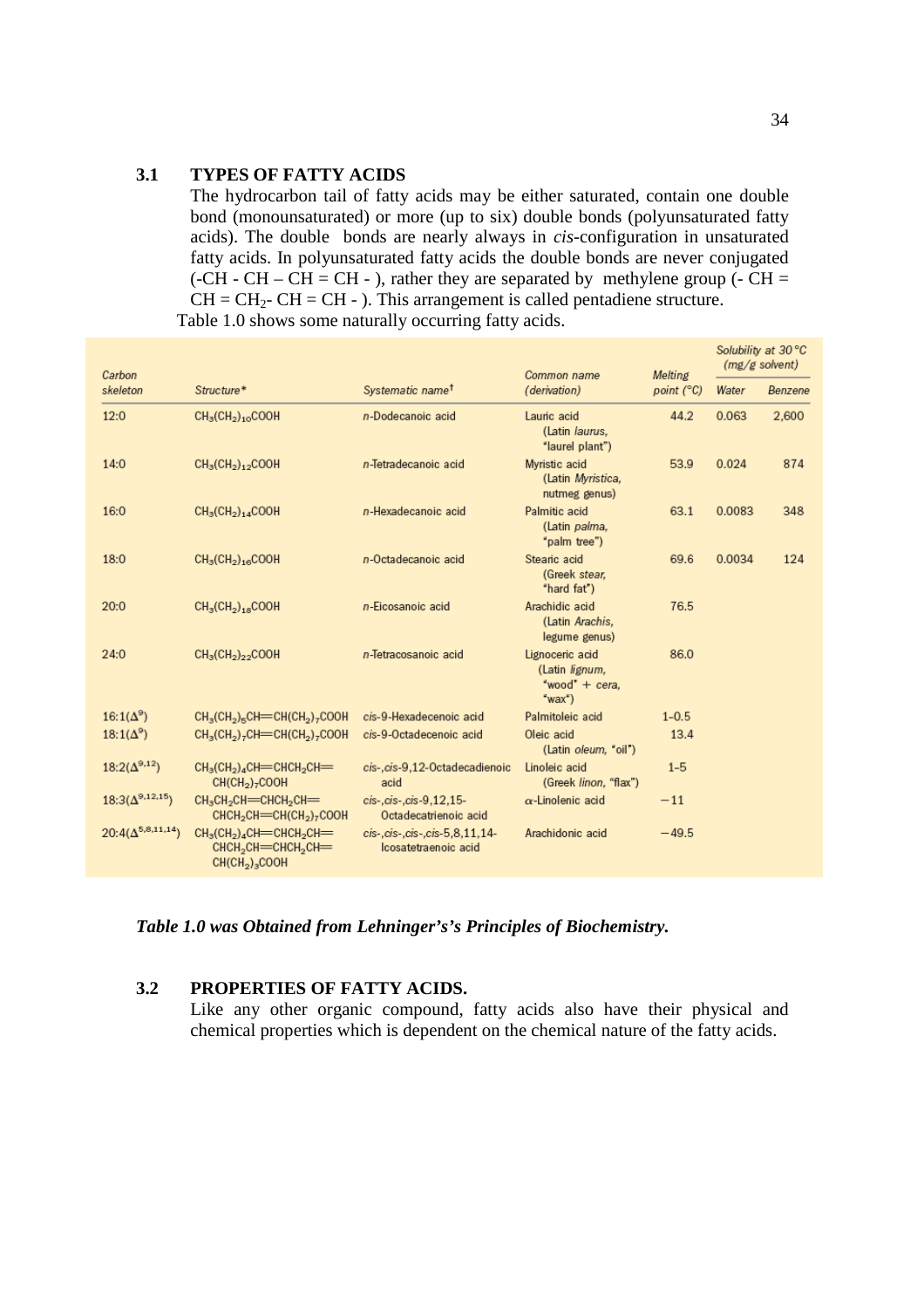### **3.2.1 PHYSICAL PROPERTY OF FATTY ACID.**

Physical property of fatty acids are largely determined by the length of the fatty acid and the degree of unsaturation of the hydrocarbon chain. The non polar hydrocarbon chains accounts for the poor solubility of fatty acids in water. The longer the hydrocarbon chain and the fewer the double bonds the lower the solubility of fatty acids, eg. Lauric acid with 12 carbon atoms has greater solubility than Palmitic acid with 16 carbon atoms.

Melting points are also influenced by the length and the degree of unsaturation of hydrocarbon chain. At room temperature  $(25^{\circ}\text{C})$ , the saturated fatty acids from 12 carbon to 24 carbon atoms have a waxy nature, whereas unsaturated fatty acids of these chain length are oily liquids. This difference in melting points is due to deference in degree of packing of the fatty acid molecules. For a given fatty acid chain, melting point decreases as the number of double bond increases.

# **3.2.2 CHEMICAL PROPERTIES OF FATTY ACID.**

Ester bond formation: The carboxyl group (-COOH) in fatty acids can react with hydroxyl groups (–OH) of compounds like Glycerol to form ester. This type of reaction leads to the formation of triacylglycerides and phospholipids.

> $Glycerol + Fatty Acid = Mono, Di or Triglyceride,$ depending on the number of fatty acids



Monoglyceride

• The methyl group of the non–conjugated pentadiene structure in polyunsaturated fatty acids can be directly attacked by  $O_2$  to form free radicals.

# **3.3 NOMENCLATURE OF FATTY ACIDS**

A general rule in the nomenclature of fatty acids first considers the number of carbon atoms, then the number of double bonds if any and finally the position of the double bonds counting from –COOH carbon as carbon number 1. For example, palmitic acid,  $CH_3CH_2$ <sub>14</sub>COOH, a saturated fatty acid is written as 16:0, which means the fatty acid has 16 carbon atoms and no double bonds .

> $CH<sub>3</sub>(CH<sub>2</sub>)<sub>14</sub>COOH$ Structure of Palmitic Acid

Oleic acid,  $CH_3(CH_2)$ <sub>7</sub>CH=CH(CH)<sub>7</sub>COOH, is a monounsaturated fatty acid is written as 18 : 1  $(\Delta^9)$  which means the fatty acid has 18 carbon atoms and one double bond or carbon atom number 9. The notation  $(\Delta)$  simple mean carbon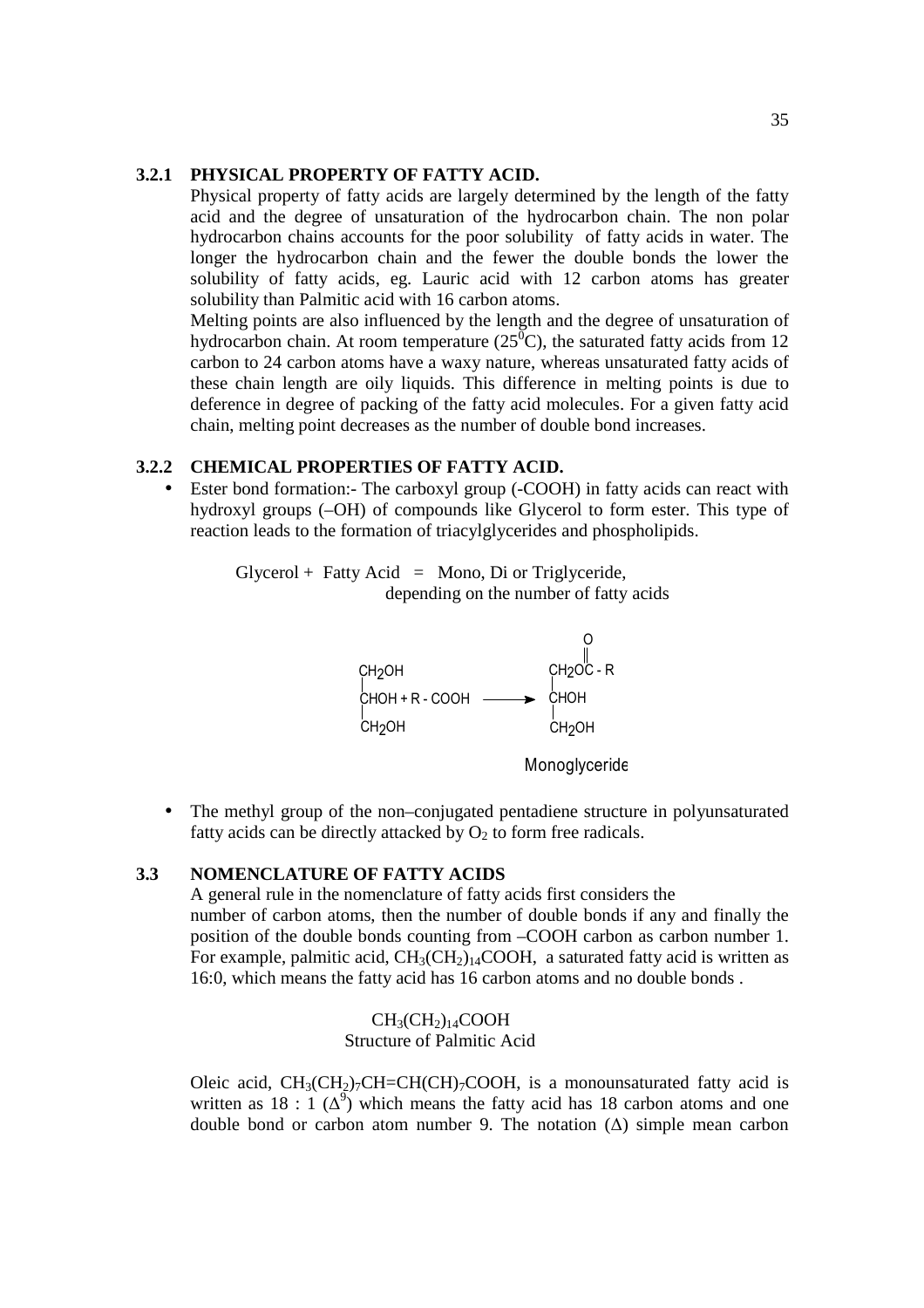atom number. For polyunsaturated fatty acid (PUFA) arachidonic acid, its nomenclature is written as 20:4 ( $\Delta^{5,8,11,14}$ ), meaning that it's a 20 carbon atom fatty acid with double bond at positions/carbon atoms 5,8,11 and 14. It is important to note that generally the cis configuration of double bonds in fatty acids are assumed when their nomenclatures are written.

# **3.4 SELF ASSESSMENT EXERCISES(SAE).**

1.(a) Draw the structure of two (2) named saturated fatty acids.

(b) Give two physical properties of fatty acids.

# **4.0 CONCLUSION**

The chemistry of lipids is simply based on the nature of fatty acids contained in them and these fatty acids have their inherent physicochemical properties.

# **5.0 SUMMARY**

- Fatty acids are the building blocks of majority of lipids which can either be saturated or unsaturated.
- Physical properties of fatty acids include differential solubility and melting points determined by chain length and degree of unsaturation.
- Chemical properties of fatty acids include ability to form ester linkage, free radicals on oxidation e.t.c.
- In naming fatty acids, the numbers of carbon atoms is considered first, followed by of double bonds.

#### **6.0 TUTOR MARKED ASSESSMENT**

- 1. (a) What are the factors that determine the physical property of lipids. (b) Write the structures of fatty acids with 12, 14 and 16 carbon atoms.
- 2. (a) Give any two reaction of fatty acids (b) Give the nomenclature of a polyunsaturated fatty acid with double bonds at position 9, 12 and 15 in cis configuration.

# **7.0 RFERENCES AND FURTHER READING**

 Elegbede J.A.(1990) Introductory Biochemistry (Chemistry of Macromolecules) .Institute of Education Press. Nelson L.,D., and Cox M.,M (2000) Lehninger's Principles of Biochemistry. New York. Worth Publishers. White A.,Handler P.,Smith E.,L., Hill R.,L., Lehman R.I.(1978). Principles of Biochemistry  $(6<sup>th</sup>$  edition)Mc Graw Hill, Kogakusha. Devlin, T. (1986). Textbook of Biochemistry with Clinical Correlations. $(2<sup>nd</sup> Edition)$  John Wiley and sons New York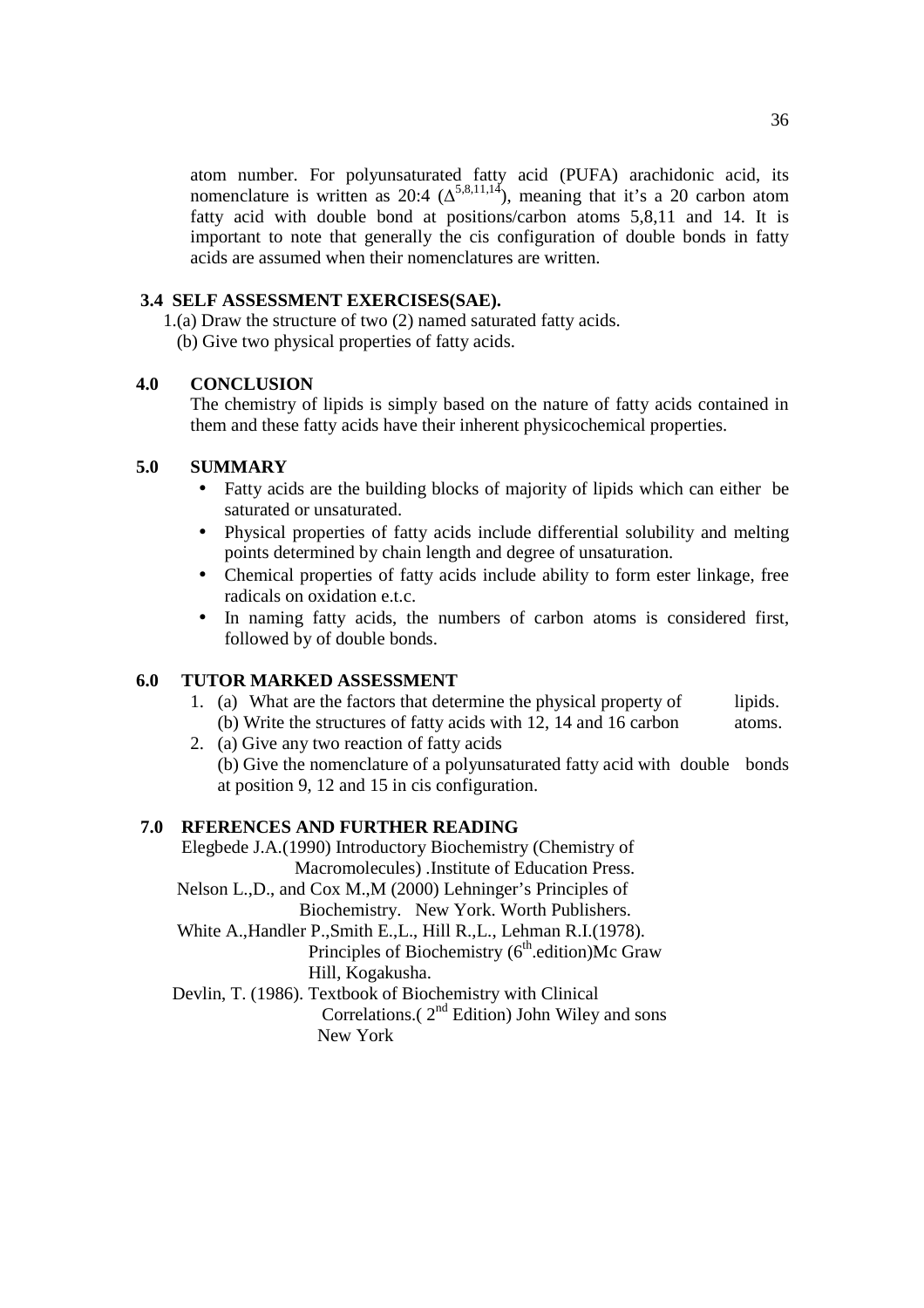#### **MODULE 2: LIPIDS**

# **UNIT 2: CLASSIFICATION OF LIPIDS**<br>1.0 Introduction .

- Introduction .
- 2.0 Objectives.
- 3.0 Classification of lipids.
	- 3.1 Acylglycerols .<br>3.2 Phosphoacylgy
	- 3.2 Phosphoacylgycerols.<br>3.3 Sphingolipids.
	- Sphingolipids.
		- 3.3.1 Sphingomyelins.
		- 3.3.2 Glycosphingolipids.
		- 3.3.3 Gangliosides.<br>3.4 Waxes.
		- Waxes.
		- 3.5 Steroids.
		- 3.6 Terpenes ..
- 3.7 Self Assessment Exercises.<br>4.0 Conclusion
- 4.0 Conclusion<br>5.0 Summary
- Summary
- 6.0 Tutor Marked Assignment (TMA)
- 7.0 References and Further Reading.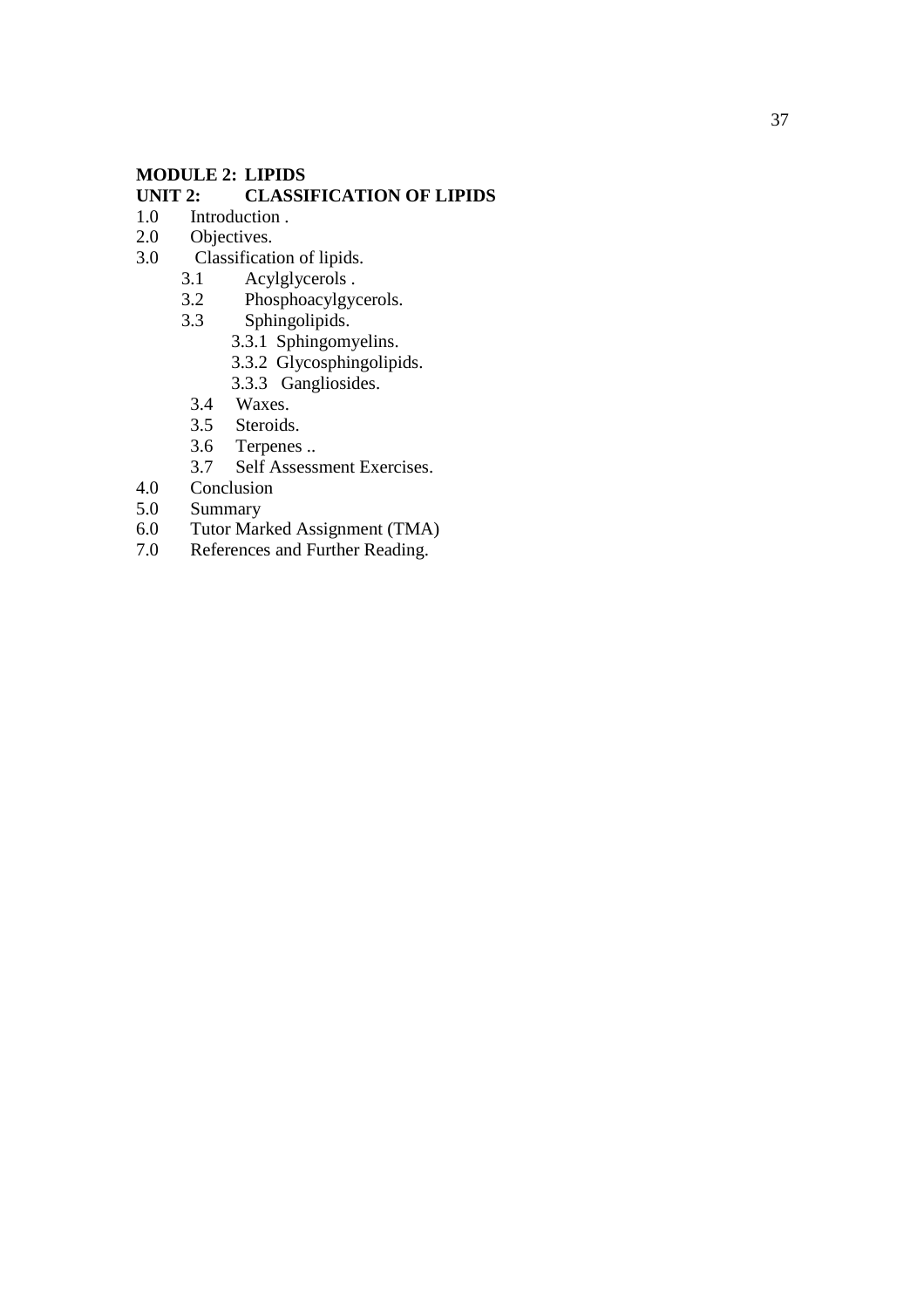#### **1.0 INTRODUCTION**

Lipids have been classified and subclassified into different types. The indices upon which these classifications are made is basically due to their composition and properties. The classification enables one to easily categorize a lipid which could be isolated from plant or animal tissue. In this unit you will learn the various classes of lipids and their structures.

#### **2.0 OBJECTIVES**

- To study the various classes of lipids .
- To learn the structures of lipids present in various classes.

#### **3.0 CLASSIFICATION OF LIPIDS**

Lipids have been broadly classified into saponifiable and non saponifiable lipids. Saponifiable lipids are those lipids that yield salt of fatty acids upon alkaline hydrolysis while non saponifiable lipids are not usually subjected to hydrolysis. Example of saponifiable lipids includes: Acylglycerols, Phosphoacylglycerols, Sphingolipids and Waxes. While example of non-saponifiable lipids are Terpenes, Steroids, Prostaglandins and related compounds.

#### **3.1 ACYLGLYCEROLS**

These are the most abundant and widespread of all lipids, they are also called neutral lipids. Acylglycerols are compounds in which one or more of the three hydroxyl groups (OH) is esterified to fatty acids. Acylglycerols can either be mono when only one –OH group is esterified, diacylglycerol when two of the three hydroxyl groups are esterified to fatty acid or triacylglycerol when all three –OH groups of the glycerol are esterified to fatty acids. Triacyglycerols also called triglycerides are the form in which lipids is a good storage form of energy and the form in which lipid is stored in adipose tissues. They are produced from the reaction.

C <sup>H</sup> <sup>2</sup>O H C H O H C <sup>H</sup> <sup>2</sup>O H + 3 R C O O H R O O C H C H 2O O C O R C H 2O O C O R Glycerol

The R'and R" may be the same or different fatty acids.

Triacyglycerols are hydrophobic and do not form stable micelles. They may be hydrolysed to glycerol and 3 fatty acids by enzymes (lipases) or strong alkali. The properties of triacylglycerol are determined to a great extent by the those fatty acids contained in it.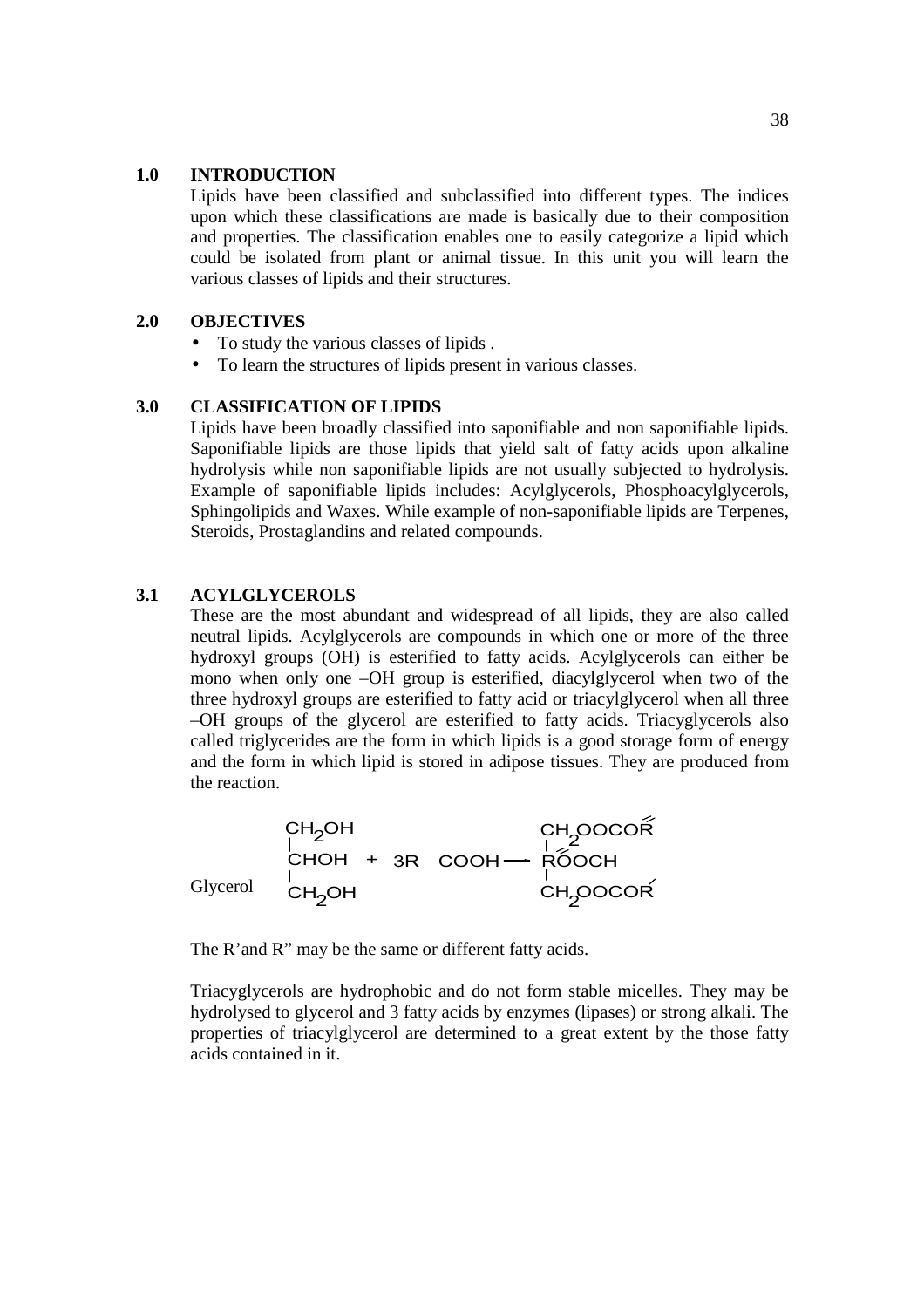#### **3.2 PHOSPHOACYLGLYCEROLS**

Phosphoacyglycerols are derivatives of  $(L - Glycerol - 3 - phosphate)$ 

CH<sub>2</sub>OH  
\nCHOH  
\nCHOH  
\nCH<sub>2</sub>–O–
$$
\rho
$$
–O  
\nL-Glycerol-3-Phosphate.<sup>O</sup>

The parent compound of phosphoacylglycerols, (phosphatidic acid) is derived from L-glycerol – 3- phosphate by esterification of its two –OH groups.

Phosphatidic Acid.

\n
$$
R - \overset{\text{O}}{C} - CH
$$
\n
$$
R - \overset{\text{O}}{C} - CH
$$
\n
$$
CH_{\overline{2}} - O - \overset{\text{O}}{P} - O
$$
\n
$$
CH_{\overline{2}} - O - \overset{\text{O}}{P} - O
$$

All phosphoacylglycerols (phosphoglycerides) or phospholipids have negative charge around pH 7. They are ampiphatic (possessing a polar head group and non polar hydrophobic tails).

Examples of phosphoacylycerols include phosphatidylcholine (lecithine), phosphatidylethanolamine, phosphatidylinositol and phosphatidylserine.



Phosphatidylethnolamine Phosphatidylchlonie Phosphatidylserine

In phospholipids, when the –OH group on the first carbon atom is in ether linkage to a fatty acid rather than ester linkage, a specific type of phospholipids called plasmologens are formed. Other types of phospholipids include cardiolipin.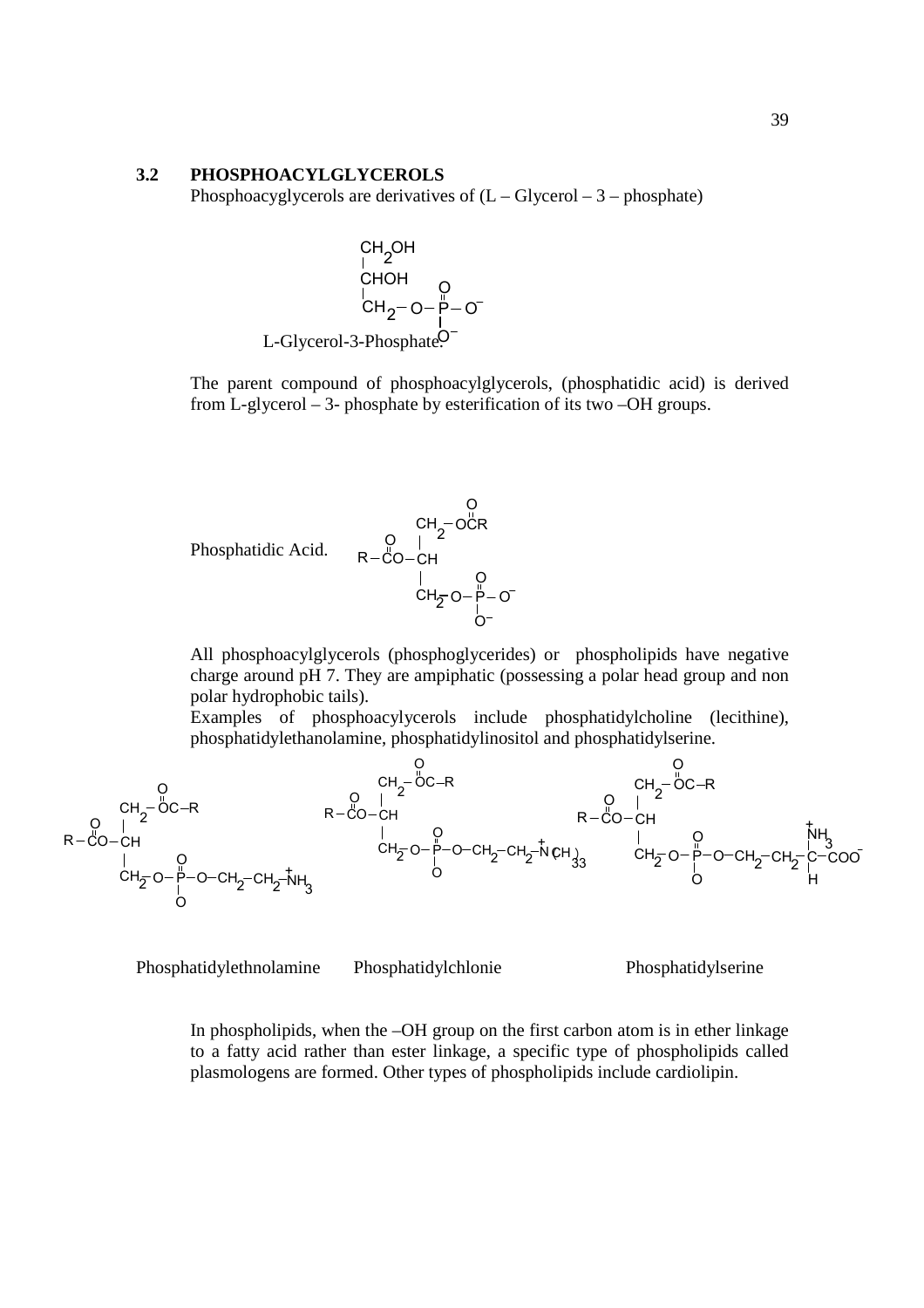#### **3.3 SPHINGOLIPIDS**

Sphingolipids are the second largest class of membrane lipids. They are a complex lipids composed of long chain fatty acids one molecule of long chain amino alcohol or its derivative called sphingosine and a polar head alcohol. Sphingolipids contain no glycerol backbone and are of 3 types.

$$
HO - CH - CH = CH - CH2^{2} - CH3
$$
  
\nCH - NH -  
\nCH<sub>2</sub> - O -

Sphingosine

Structure of Sphingosine (Parent compound of Sphingolipids) In ceramides, a long chain fatty acid in amide linkage to sphingosine

#### **3.3.1 SPHINGOMYELINS**

These are the most common class of sphingolipids. In sphingomeyelins the –OH group at C-1 of sphingosine is esterfied to phosphocholine or phosphoethanolamine while one of the H atoms of the  $-NH<sub>2</sub>$  group attached to C – 2 of sphingosine is linked to a fatty acid.

Sphingomyelins resemble phosphatidylcholines in general properties and three dimensional structures.

CH<sub>3</sub>CH<sub>2</sub> 
$$
{}_{1}^{}
$$
CH=CH=CH=CH=OH

\n

| CH <sub>3</sub> CH <sub>2</sub> ${}_{1}^{}$ CH=CH=CH=CH=OH |             |
|------------------------------------------------------------|-------------|
| CH <sub>2</sub> O                                          | {}_{1}^{} C |
| CH <sub>2</sub> O                                          | {}_{0}^{}   |
| CH <sub>2</sub> O                                          | {}_{0}^{}   |

Structure of Sphingomyelin (Note, R in the structure of the fatty acid molecule.)

#### **3.3.2 GLYCOSPHINGOLIPIDS**

These are type of sphingolipids that occur largely on the outer surface of plasma membranes. They have head groups with one or more sugars attached directly to the  $-$  OH at C  $-$  1 of the sphingosine moiety. They do not contain phosphate. Cerebrosides are example of Glycosphingolipids which have a single sugar linked to sphingosine.

Globosides are other example of sphingolipids that are neutral (uncharged) with two or more sugars usually  $D -$  glucose,  $D -$  gatalactose or N-acetyl neuraminic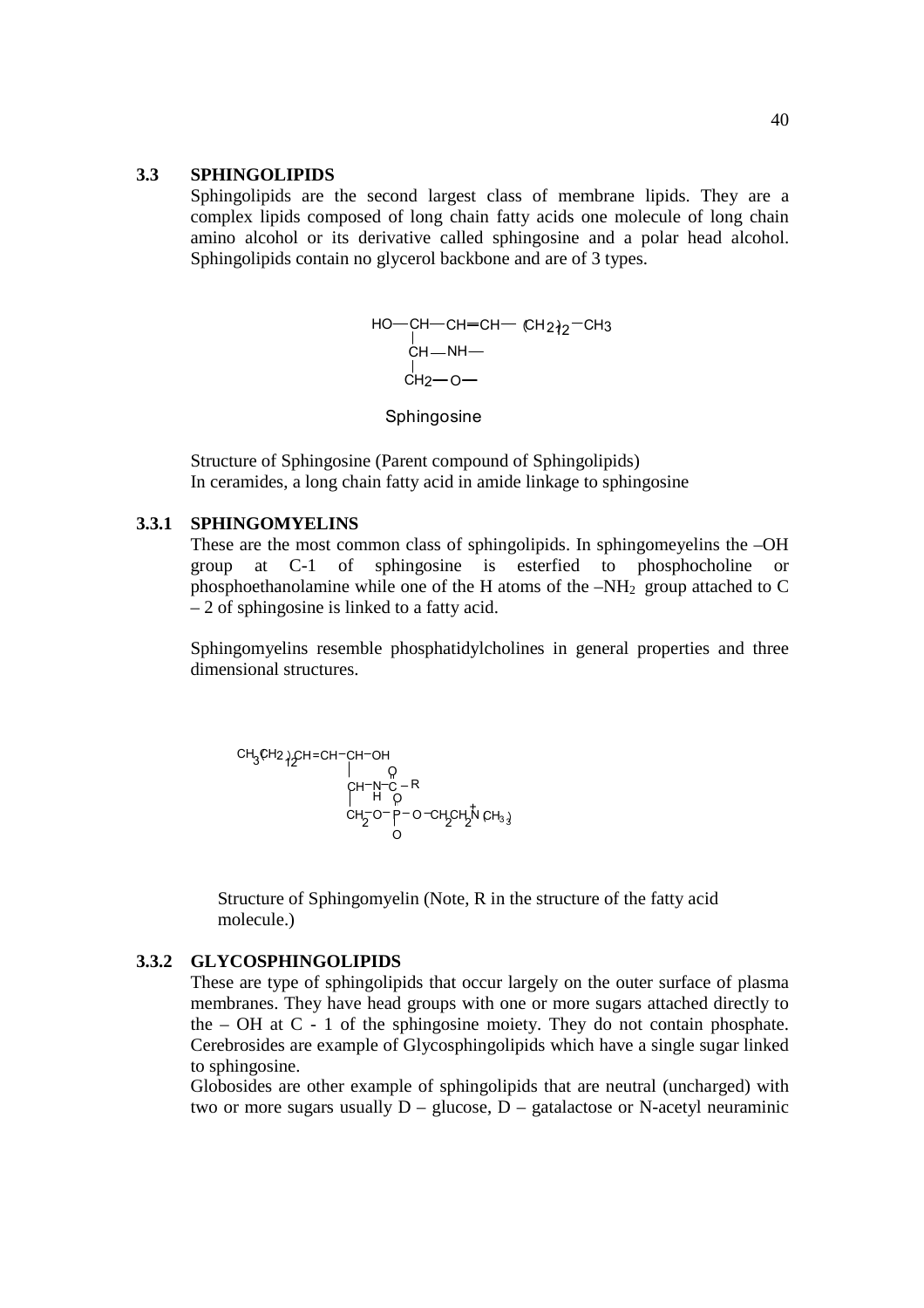acid. Cerebrosides and globosides are usually called neutral glycolipids as they have no charge at pH 7.0.



Glucosylceramide (glucocerebroside)

#### **3.3.3 GANGLIOSIDES**

These are perhaps the most complex of all the phospholipids. They have oligosaccharides as their polar groups and one or more residues of *N* – acetylneuraminic acid also called sialic acid.



X is oligosaccharide containing sialic acid

41

#### **3.4 WAXES**

These class of saponifiable lipids are esters of long chain fatty acids  $(14 - 36)$ Carbon atoms) and long chain monohydric alcohols  $(16 - 22 \text{ atoms})$ . They are highly insoluble in water and are chemically inert.



Structure of Biological wax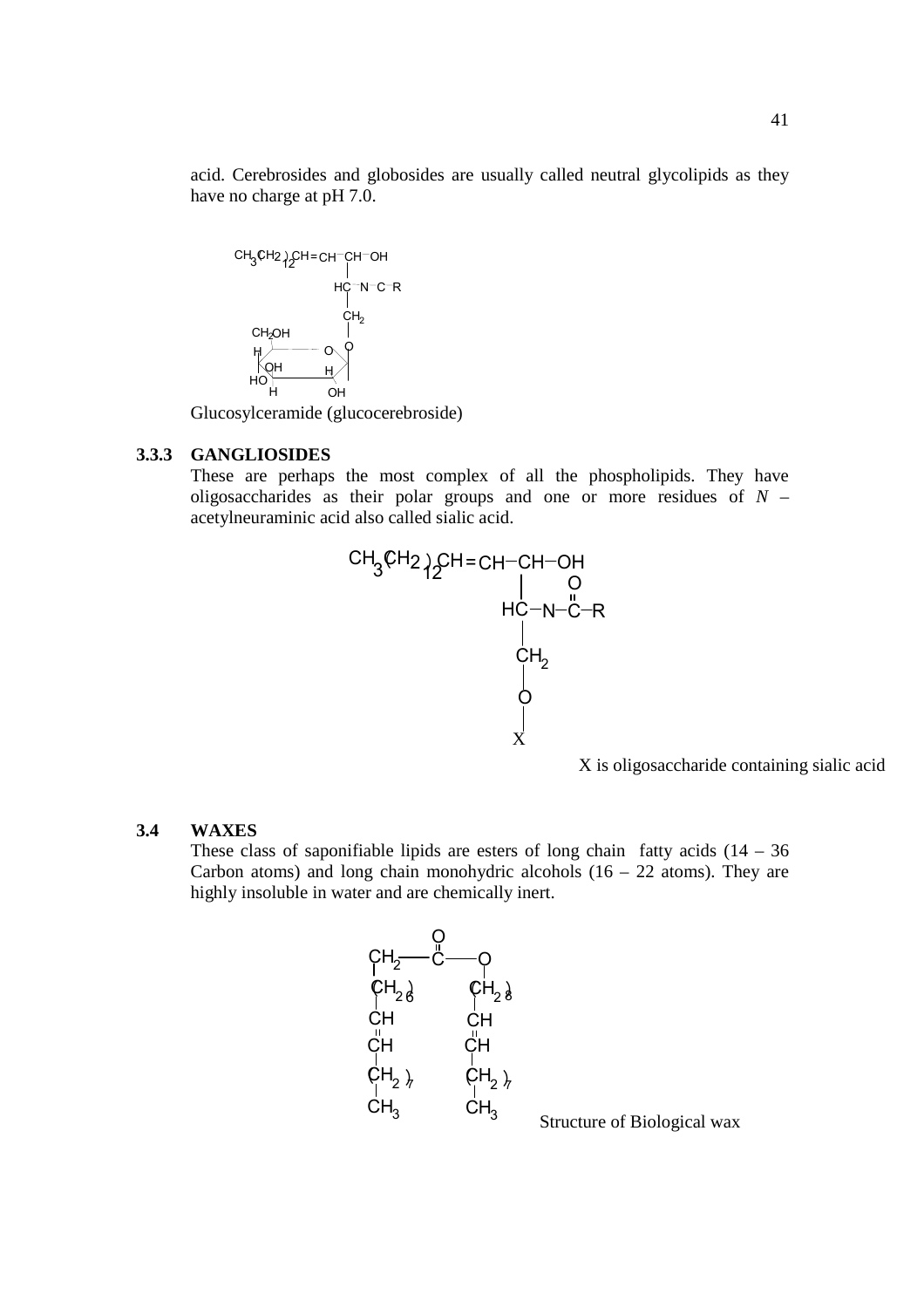#### **3.5 STEROIDS**

These are non-saponifiable lipids that are derivatives of cyclopentanoperhydroxyphenanthrene (steroid nucleus). The steroid nucleus is essentially planar, rigid consisting of four (4) faced rings. Most steroids in humans have methyl groups at position 10 and 13 and frequently a side chain at position 17.



Sterols contain steroid nucleus with one or more (-OH) groups free or esterified to fatty acids. The most abundant sterols in animal tissue is the cholesterol which has the structure.



*Structure of Cholesterol obtained from Lehninger's's Principles of Biochemistry.*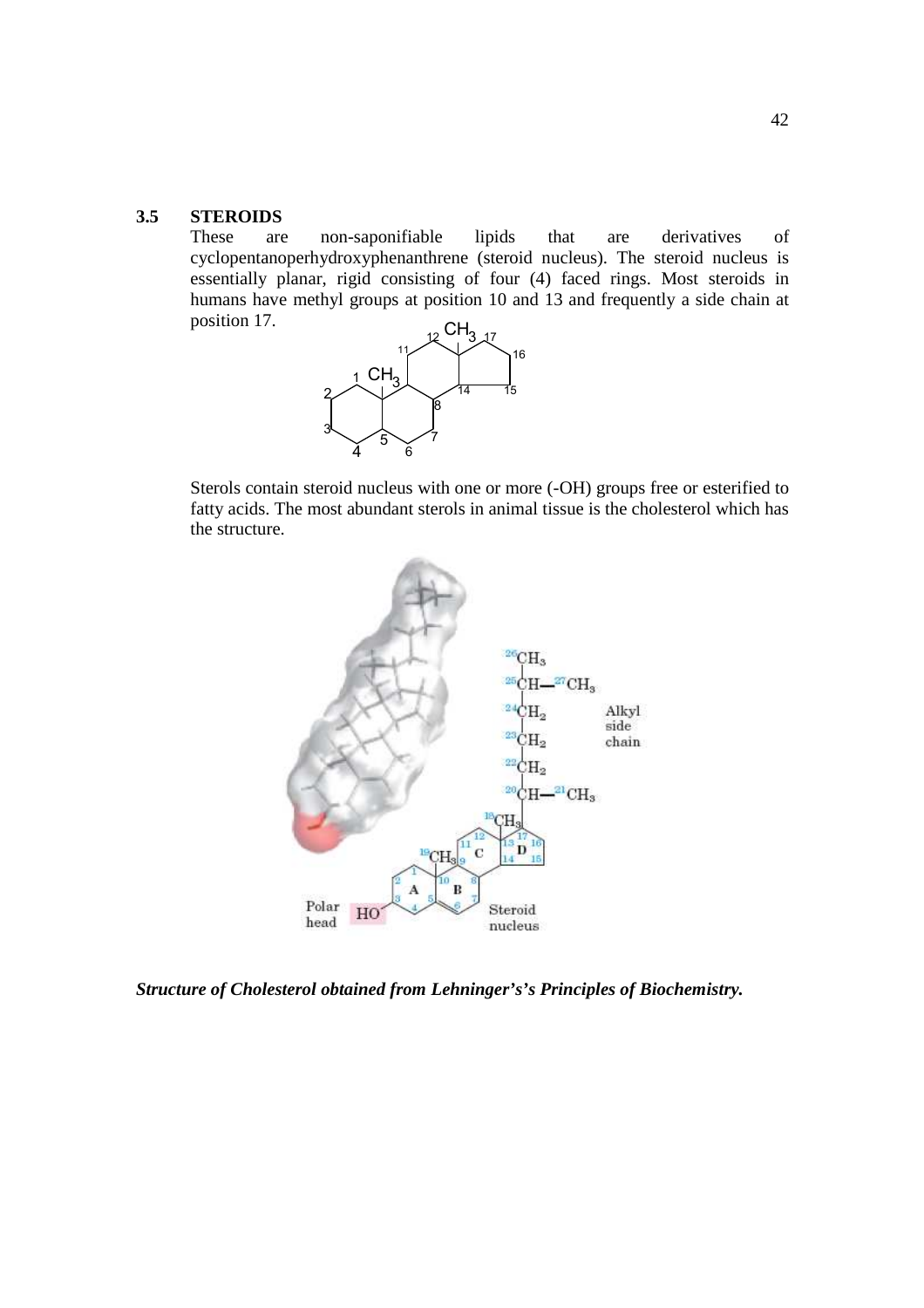#### **3.6 TERPENES**

Terpenes are other examples of non-sapofiable lipids that are composed of two or more isoprene units. Isoprene is a 5 five carbon compound with the structure.



Structure of Isoprene unit

Terpenes are basically hydrocarbons found in plants. Isoprene units are combined in head – to – tail fashion to form variety of compounds which include: β - carotene, rubber, carotenoids, limonene etc.

#### **3.7 SELF ASSESSMENT EXERCISES.**

1.(a) What are saponifiable lipids?

(b) Draw the structure of the parent compound of sphingolipids.

#### **4.0 CONCLUSION**

There are 2 broad classes of lipids: Saponifiable and nonsaponifiable lipids, each having its own sub-classes and structures.

#### **5.0 SUMMARY**

- Saponifiable lipids are those lipids that can undergo alkaline hydrolysis.
- Example of saponifiable lipids are: Triacylglycerols, Waxes, Phospholipids and Sphingolipids.
- Non saponifiable lipids are lipids that cannot undergo alkaline hydrolysis.
- Examples of non saponifiable lipids include: Steroids, Terpenes, Protaglandins, Thromboxanes e.t.c.

#### **6.0 TUTOR MARKED ASSESSMENT**

1 (A) What is the basis of lipid classification?

- (B) Draw the structure of (2) two named saponifiable lipids.
- 2 (a) Distinguish between steroids and sterols.
	- (b) Draw the structure of isopernoid unit.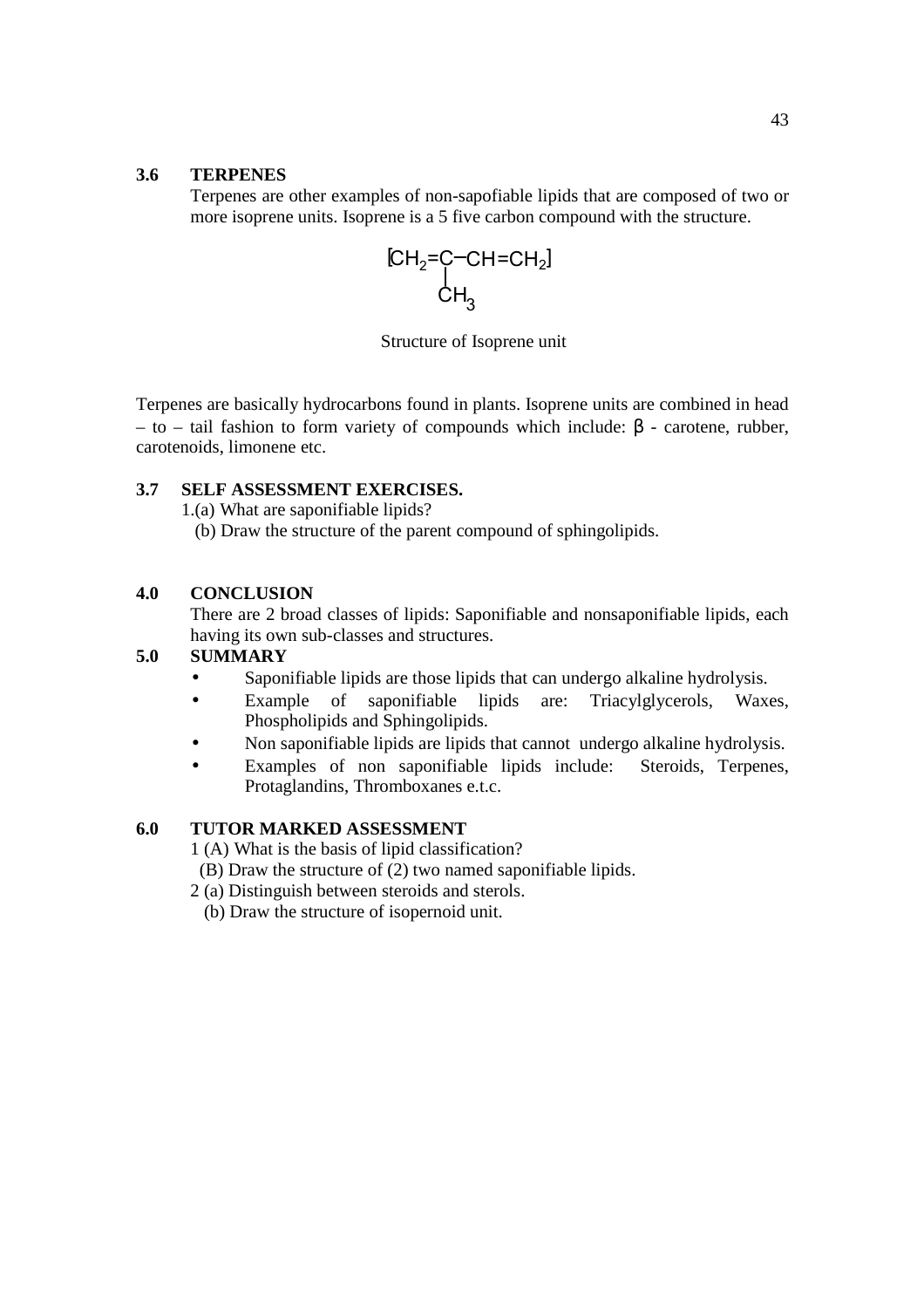#### **7.0 REFERENCES AND FURTHER READING.**

Elegbede J.A.(1990) Introductory Biochemistry (Chemistry of Macromolecules) .Institute of Education Press.

 Nelson L.,D., and Cox M.,M (2000) Lehninger's Principles of Biochemistry. New York. Worth Publishers.

 White A.,Handler P.,Smith E.,L., Hill R.,L., Lehman R.I.(1978). Principles of Biochemistry  $(6<sup>th</sup>$ .edition)Mc Graw Hill, Kogakusha.

 Devlin, T. (1986). Textbook of Biochemistry with Clinical Correlations.( 2nd Edition) John Wiley and sons New York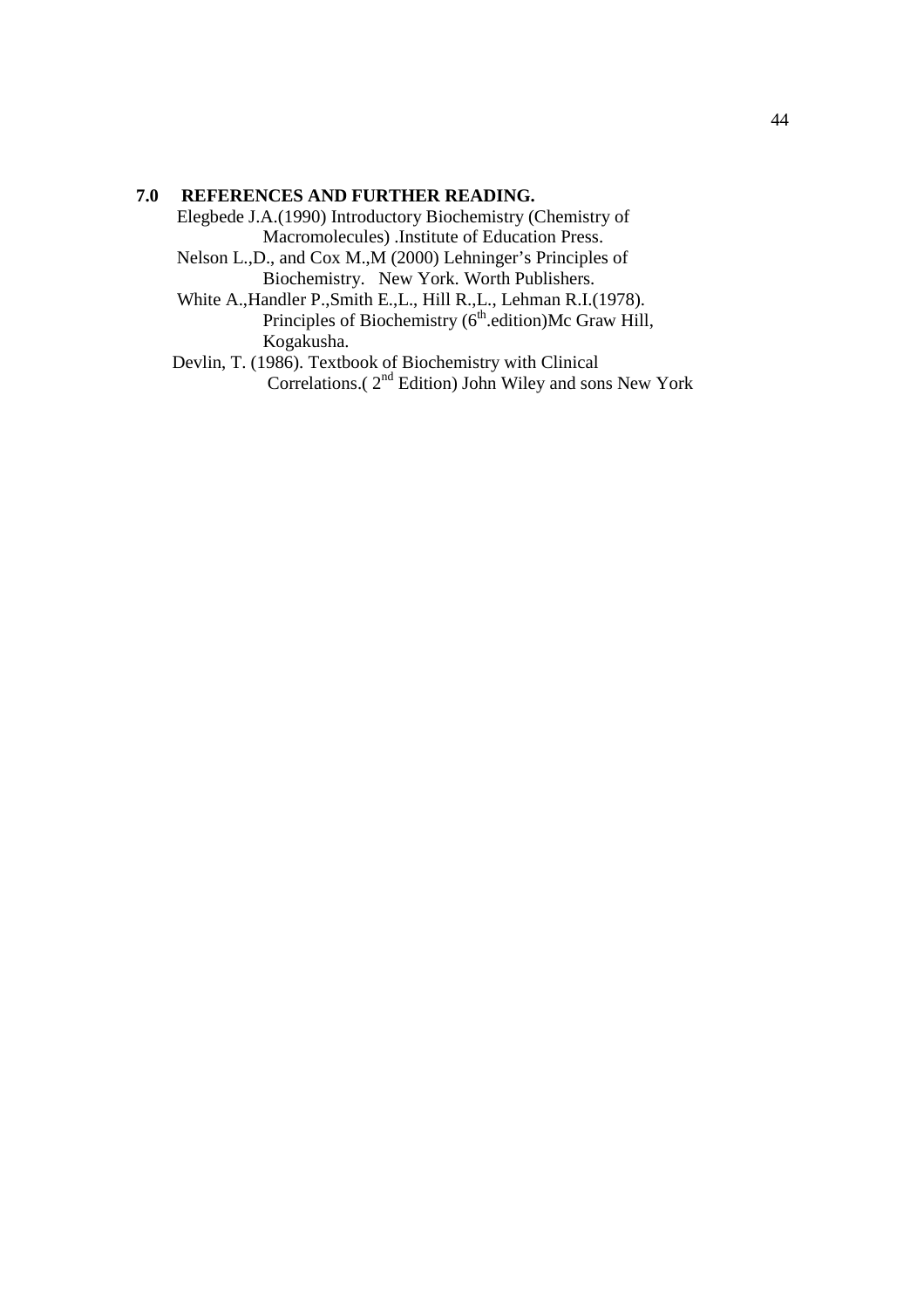#### **MODULE 2: LIPIDS**

#### **UNIT 3:** PROPERTIES & METHOD OF ANALYSIS OF LIPIDS 1.0 Introduction. Introduction.

- 2.0 Objectives .
- 3.0 Physical Properties of lipids.
	- 3.1 Chemical Properties of Lipids.<br>3.1.1 Acid Value
		- 3.1.1 Acid Value<br>3.1.2 Iodine Value
		- Iodine Value
	- 3.2 Function of lipids.
	- 3.3 Analysis of Lipids<br>3.3.1 Extraction
		- 3.3.1 Extraction of lipids.<br>3.3.2 Ouantitative/Oualita
		- 3.3.2 Quantitative/Qualitative Analysis of Lipids.
	- 3.4 Self Assessment Exercises.
- 4.0 Conclusion
- 5.0 Summary<br>6.0 Tutor Mar
- 6.0 Tutor Marked Assignment (TMA)<br>7.0 Reference & Further Reading
- Reference & Further Reading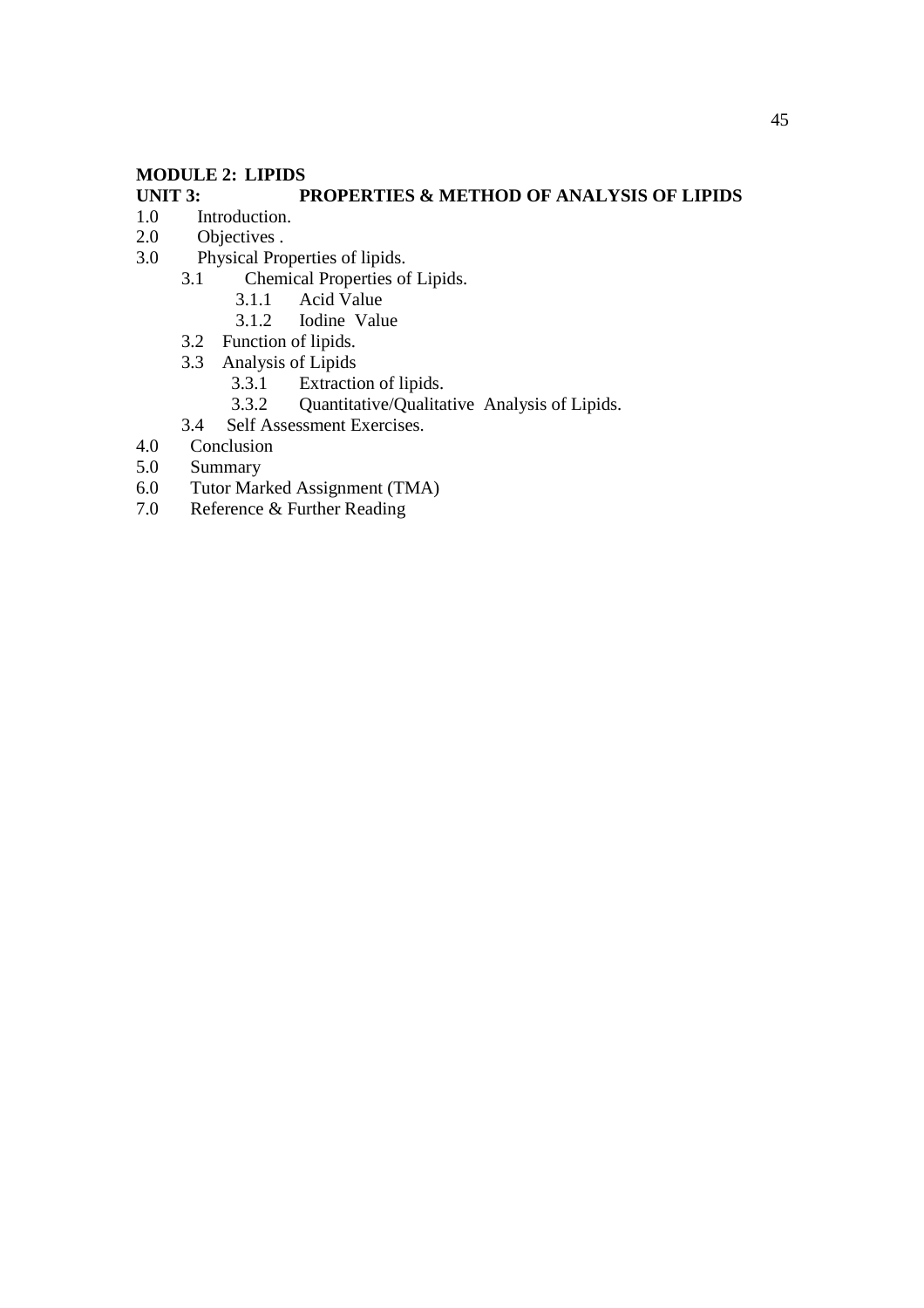#### **1.0 INTRODUCTION**

Like other macromolecules, lipids have their physicochemical properties and can be analysed qualitatively or quantitatively. The physical and chemical properties of lipids are basically as a result of the composition of the lipids. The insolubility of lipids in water makes it have a special approach to isolation/extraction different from other macromoleculues like, carbohydrates and proteins. In this unit we shall discuss the physicochemical properties of lipids and their methods of analysis.

#### **2.0 OBJECTIVES**

At the end of this chapter we are expected to know :

- Physical properties of fatty acids ;
- Chemical properties of fatty acids;
- How to extract and analyse lipids.

#### **3.0 PHYSICAL PROPERTIES OF LIPIDS**

- 1. Lipids are insoluble in water but are soluble in organic solvents e.g. ether and chloroform.
- 2. They are oily or greasy organic substances .
- 3. Lipids are found in plant and animal tissues where they can be extracted from.
- 4. Lipids can be solid or liquid at room temperature.
- 5. They have characteristics melting point which is influenced by the nature of fatty acids contained in a lipid. The more the C-chain length and degree of saturation of a fatty acid, the higher its melting point.

#### **3.1 CHEMICAL PROPERTIES OF LIPIDS**

Lipids e.g. (Neutral fats) are susceptible to acid, alkaline or enzyme hydrolysis. The enzymes that catalyse the hydrolysis of lipids are called esterases or lipases. Alkaline hydrolysis of these lipids is called saponification

RCOOCH<sub>2</sub>

|                                   | $R-COO$         | HOCH <sub>2</sub> |
|-----------------------------------|-----------------|-------------------|
| R COOCH<br>$+3OH \longrightarrow$ | $R'-COO$        | HOCH <sub>2</sub> |
| R" COOCH2                         | $R'' - COO^{-}$ | HOCH <sub>2</sub> |

The reaction is irreversible and therefore the carboxylate ions combine with sodium (Na) or potassium (K) salt of the alkali to form soap. Saponification of lipids is measured by its saponification value which is the number of milligram of KOH required to saponify 1gram of fat.

Polar lipids e.g. (phospholipids) are ampiphatic (contains a charged head group and hydrophobic tail) as such in aqueous systems polar lipids spontaneously disperse to form micelles in which the hydrophobic tails are lucked or hidden inside the micelle structure and the polar heads are exposed to the aqueous environments.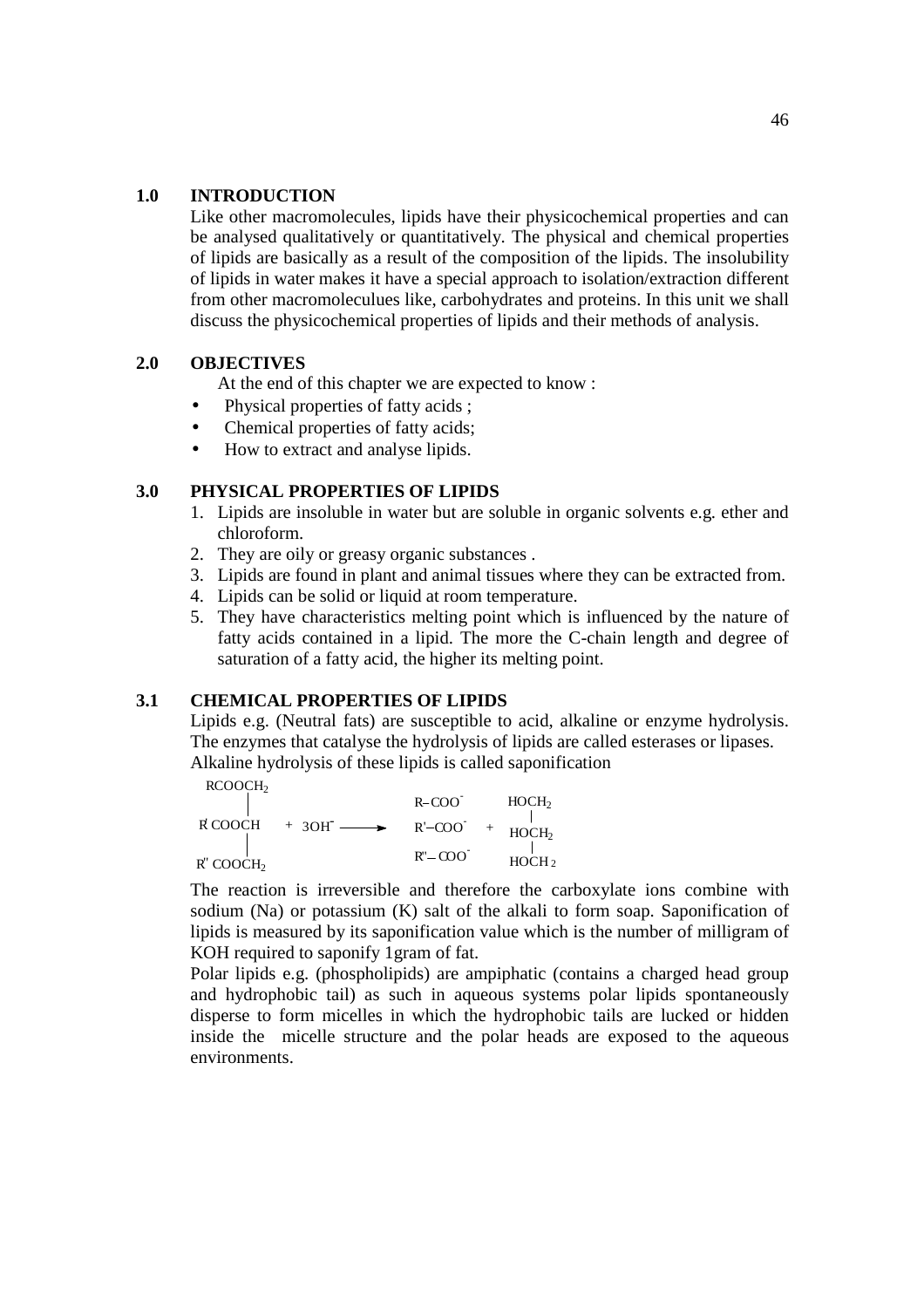#### **3.1.1 ACID VALUE.**

The acid value of fat can be defined as the number of milligram of KOH required to neutralize the free fatty acids present in 1gram of fat. Each lipid sample has a characteristic acid value which is defined by the number of and type of fatty acid contained in it.

#### **3.1.2 IODINE VALUE.**

Iodine value is another property of lipids which is defined as the number of grams of iodine absorbed by 100g of lipid. A molecule of iodine adds across each double bond of the unsaturated fatty acid. Iodine value gives a measure of the degree of unsaturation of a lipid.

#### **3.2 FUNCTIONS OF LIPIDS**

- Lipids are stored in tissues largely in a water free state and therefore serve as reservoirs of energy.
- Some lipids serve as structural components of membranes e.g. phospholipids.
- Some lipids act as intracellular signals e.g. (phosphatidylinositols).
- Lipids e.g. biological waxes play important role in providing a water barrier for insects, birds and other animals like sheep. Biological waxes find a variety of application in pharmaceutical, cosmetic and other industries
- Lipids e.g Gangliosides form a very important components of specific receptor sites on the surfaces of cell membranes.
- Lipids (phospholipids) play significant roles in the architectures of membranes.
- Lipids serve as good sources of fat soluble vitamins: A, D, E and K.

#### **3.3 ANALYSES OF LIPIDS**

Due to the fact that lipids are insoluble in water, their extraction and subsequent fractionation requires the use of organic solvents and some techniques not commonly in used in the purification of water soluble molecules such as proteins and carbohydrates.

#### **3.3.1 EXTRACTION OF LIPIDS**

Neutral lipids (triacylglycerols, waxes, pigments) are readily extracted from tissues with ethylether, chloroform or benzene. A commonly used extractant is a mixture of chloroform, methanol and water. Initial volume proportions (1:2:0.8) that are miscible are used in the homogenization of tissues to extract all lipids. The lipids remain in chloroform layer and more polar molecules such as protein and sugar partition into the methanol/water layer.

#### **3.3.2 QUALITATIVE/QUANTITATIVE ANALYSES OF LIPIDS.**

One very important way of qualitatively analysis for lipids is by the use of Thinlayer Chromatography (TLC) using silica gel or silicic acid. A thin layer of silica gel is spread onto a glass plate, to which it adheres. A small sample of lipids dissolved in chloroform is applied near one edge of the plate, which is dipped into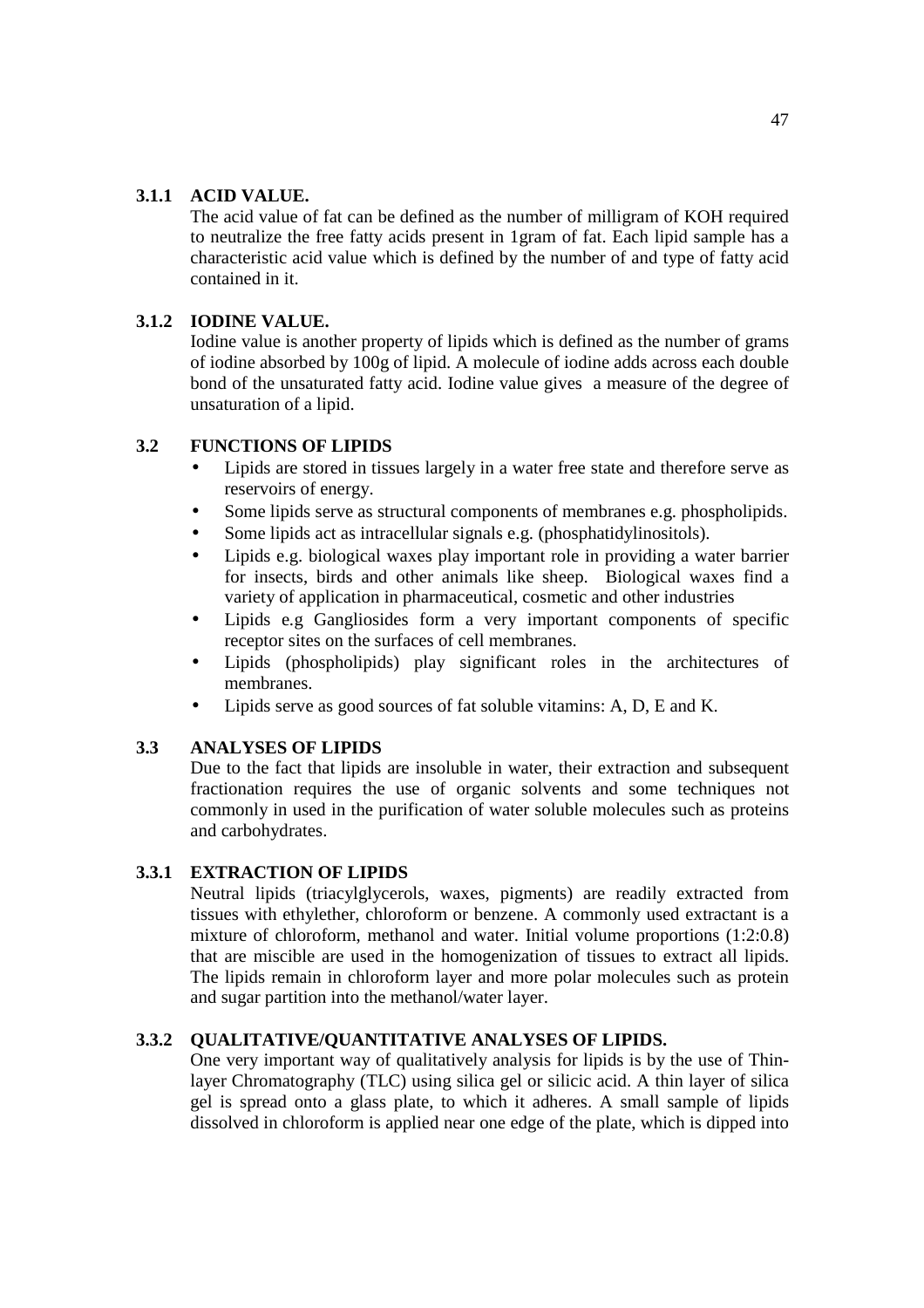a shallow container of an organic solvent or solvent mixture. All of which is enclosed within a chamber saturated with the solvent vapour. As solvent rises on the plate by capillary action, it carries lipids with it. The less polar lipids move farthest, as they have less tendency to bind to the silica gel. The lipids can then be detected after separation by spraying the plate with a dye (rhodamine) that fluoresces when associated with lipids, or by exposing the plate to iodine fumes which gives a yellow or brown colour with lipids containing unsaturated fatty acids. Other chromatographic techniques e.g. High Performance Liquid Chromatography (HPLC), Gas Liquid Chromatography (GLC) can be employed in both quantitative and qualitative analysis of lipids. Colorimetry, techniques that involve the use of chromogenic reagents that could complex with lipids to give coloured complex that can be measured by the use of colorimeters are also available for quantitative estimation of lipids.

#### **3.4 SELF ASSESSMENT EXERCISES.**

1.(a) State the fuctions of lipids .

(b) How can you qualitatively and quantitatively analyse lipids.

#### **4.0 CONCLUSION**

Lipids are of variety of physical and chemical properties. They have different roles and can be analyzed both qualitatively and quantitatively.

#### **5.0 SUMMARY**

In this unit we have learnt that:

- Physical properties of lipids include: Insolubility in water, oily in nature, can be solid or liquid at room temperature etc.
- Chemical properties of lipids include: susceptibility to hydrolysis, ability to form micelles in aqueous solution by (polar lipids) e.t.c)
- Lipids serve as source of energy, thermal insulation as intracellular signals, source of vitamins A,D,E and K, serve as specific receptor sites e.t.c.
- Lipids can be analyzed by chromatographic techniques and colorimetric procedures can be used to quantitatively analyze lipids.

#### **6.0 TUTOR MARKED ASSESSMENT.**

1.(a). Outline the physical properties of lipids.

- (b). Give a reaction for the alkaline hydrolysis of lipids.
- 2. (a). What is iodine value of a lipid?
	- (b). Describe the term acid value of lipids.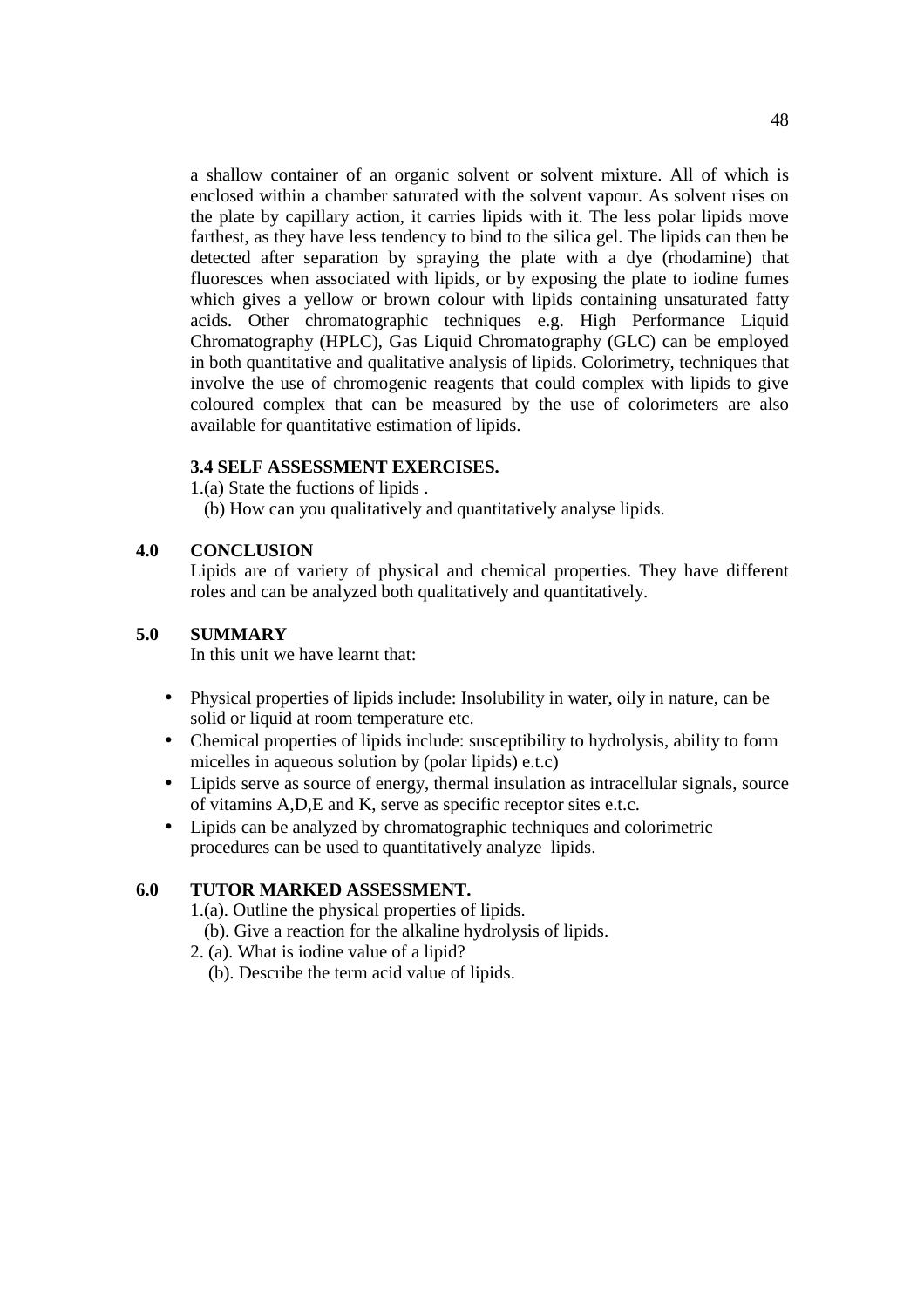#### **7.0 REFERENCES AND FURTHER READING**

Elegbede J.A.(1990) Introductory Biochemistry (Chemistry of Macromolecules) .Institute of Education Press.

 Nelson L.,D., and Cox M.,M (2000) Lehninger's Principles of Biochemistry. New York. Worth Publishers.

 White A.,Handler P.,Smith E.,L., Hill R.,L., Lehman R.I.(1978). Principles of Biochemistry  $(6<sup>th</sup>$ .edition)Mc Graw Hill, Kogakusha.

 Devlin, T. (1986). Textbook of Biochemistry with Clinical Correlations.( $2<sup>nd</sup>$  Edition) John Wiley and sons New York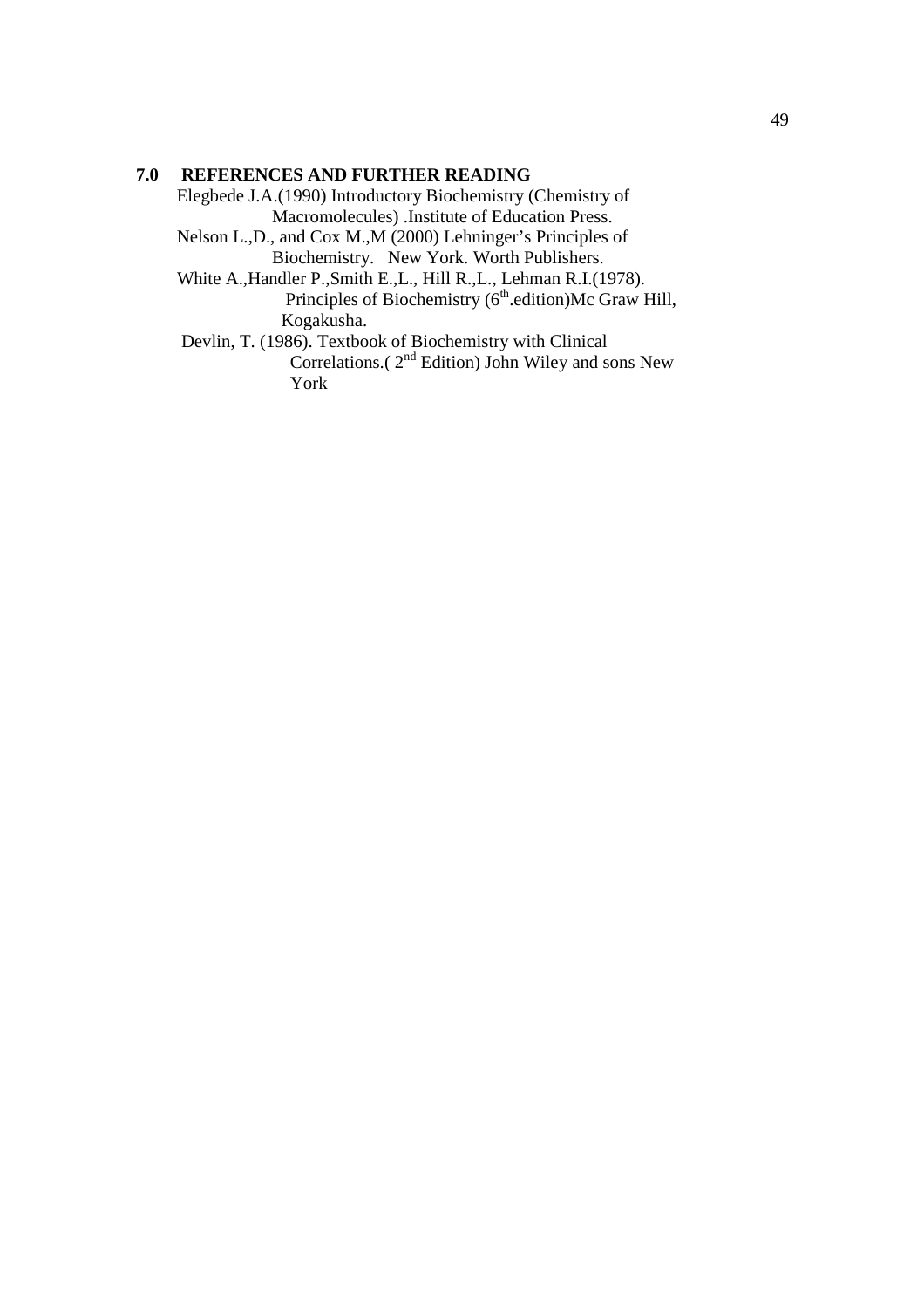# **MODULE 2: LIPIDS UNIT 4:** LIPOPROTEINS 1.0 Introduction.

- 1.0 Introduction.<br>2.0 Objectives.
- Objectives.
- 3.0 Definition of Lipoproteins.
- 3.1 Types/Classification of Lipoproteins.
- 3.2 Function of Lipoproteins .
- 3.3 Self Assessment Exercises.<br>4.0 Conclusion.
- 4.0 Conclusion.<br>5.0 Summary.
- 5.0 Summary.<br>6.0 Tutor Mark
- 6.0 Tutor Marked Assignment (TMA).
- 7.0 References and Further Reading .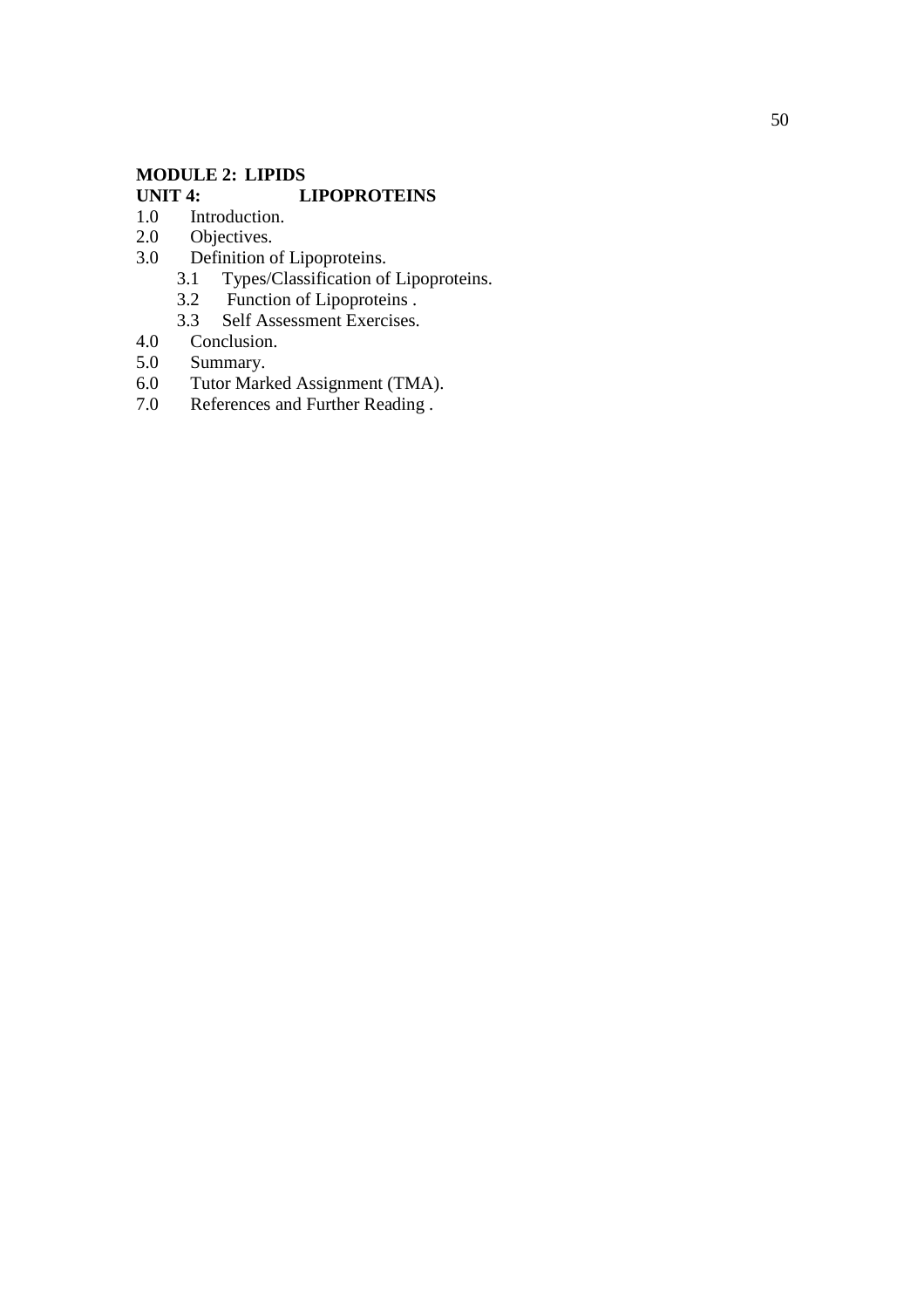#### **1.0 INTRODUCTION**

In as much as most lipid are insoluble in aqueous media the transport of these substances in the blood plasma is accomplished differently from water soluble molecules. Lipids are not transported in the free form in the blood but bound to protein in the form of lipoprotein. The lipoproteins are lipids associated with specific proteins. These lipoproteins are of different characteristics, types and chemical composition. In this unit we are going to study what lipoprotein are, their chemical composition, types and function.

#### **1.0 OBJECTIVES**

The objectives of this unit are:

- To teach you what lipoprotein are;
- To teach you the chemical composition of different types/classes of lipoproteins;
- To teach you the functions of lipoproteins;

#### **2.0 DEFINITION OF LIPOPROTEINS**

A lipoprotein is a multicomponent complex of protein and lipids of characteristic density, molecular weight, size and chemical composition. These complexes of protein and lipids are held together by non covalent forces. While a certain typical chemical composition and molecular weight exists for each type of lipoprotein complex, there may exist no exact stoichiometry among the components of the complex.

#### **3.1 CLASSIFICATION OF LIPOPROTEINS (PLASMA)**

The classification of plasma lipoproteins is difficult as the physical and chemical characteristics of these complexes are often heterogenous. However, the most popular system for classification of plasma lipoprotein particles is based on criterion of density which is a reflection of their lipid content.

Four density classes of plasma lipoprotein are know widely in humans. They includes the high density lipoproteins (HDL) the low density lipoproteins (LDL) the very low density lipoproteins (VLDL) and the chylomicrons. The LDL is further categorized into  $LDL_1$  and  $LDL_2$  or Intermediate density lipoproteins (IDL) and the chylomicrons.

|              | Twere 1107 Twere of the four university enables of hpoproteins and their densities. |
|--------------|-------------------------------------------------------------------------------------|
| Lipoprotein  | Density $(g/ml)$                                                                    |
| Chylomicrons | < 1.006                                                                             |
| <b>VLDL</b>  | $.95 - 1.006$                                                                       |
| LDL          | $1.006 - 1.063$                                                                     |
| HDL          | $1.063 - 1.210$                                                                     |

(Table 1.0) Table of the four different classes of lipoproteins and their densities.

*Table 1.0 was obtained from Text book of Biochemistry with Clinical Correlations by Thomas Devlin.*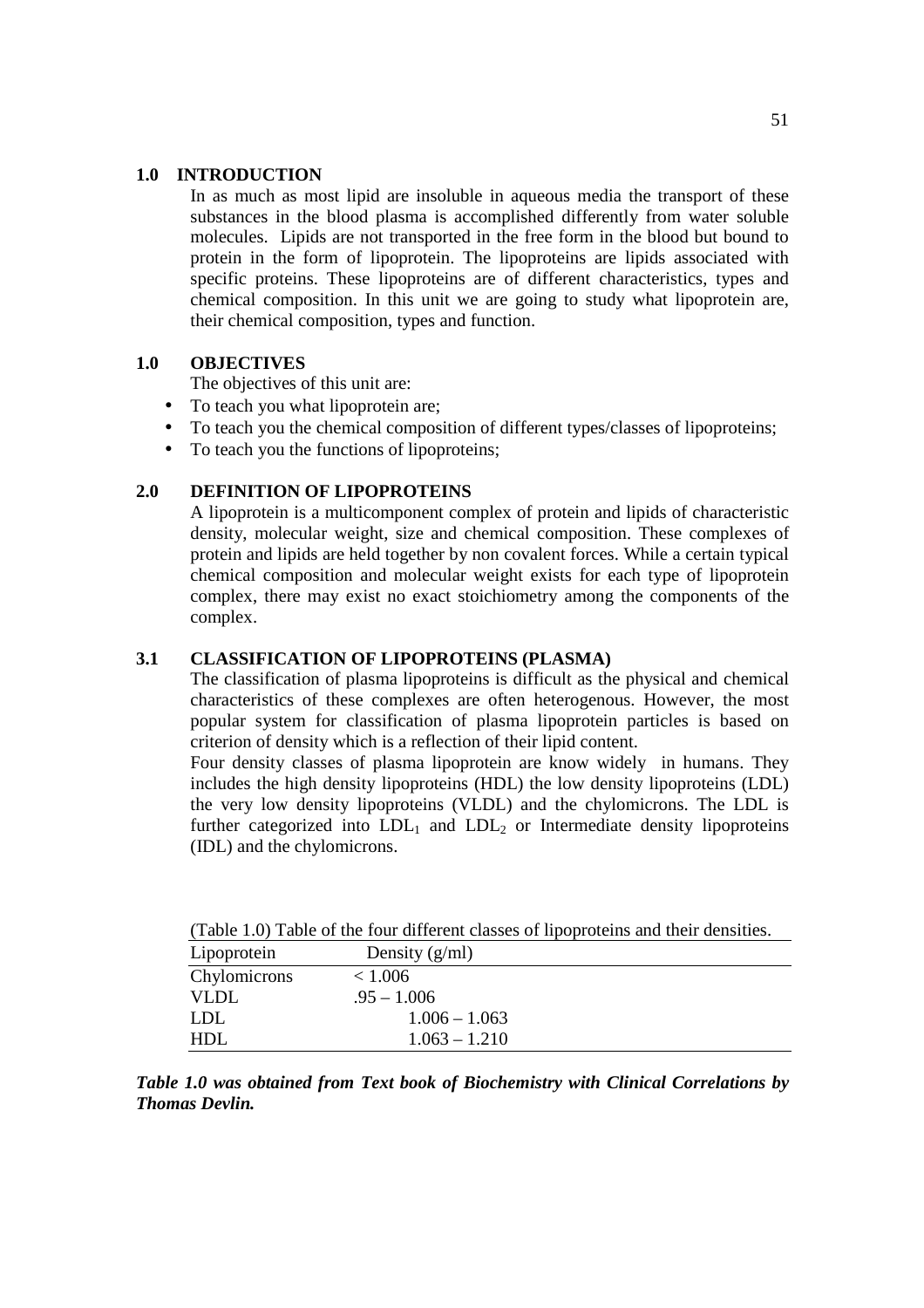#### **3.2 COMPOSITION OF LIPOPROTEINS (PLASMA)**

The lipid fraction of the plasma lipoproteins contains significant amount of triacylglycerols, phospholipids, free cholesterols, and cholesterol esterified with long chain fatty acids and other lipids present in small amount.

When protein components of lipoprotein are separated from their lipid components by extraction of the lipid with an organic solvent, the isolated protein (apolipoproteins) can be shown by immunological and chemical characterization to be at least seven distinct types. The apolipoprotein isolated from plasma HDL is majorly apolipoprotein A. Apolipoprotein B (ApoB) is the major protein for LDL fraction . A third, apolipoprotein C (Apo C), is found predominatly in VLDL. Other chemically distinct apolipoprotein are the apolipoproteins  $D \& E$ (ApoD) and (ApoE). ApoD is found in HDL, where it is a minor component. Apo E is found in chylomicrons, also in a low concentration. Other types/subtypes of apolipoprotein are also available and are described in the table below.

Table 2.0 Apolipoprotein of Human Plasma Lipoproteins

| Apo $A - I$ HDL             |  |
|-----------------------------|--|
| Apo $A - II$ HDL            |  |
|                             |  |
|                             |  |
| Apo $B - 100$ Chylomicrons  |  |
|                             |  |
|                             |  |
|                             |  |
| Apo $D$ HDL                 |  |
| Apo E Chylomicrons and VLDL |  |
|                             |  |

*Table 2.0 above was obtained from Text book of Biochemistry with Clinical correlations by Thomas Devlin.*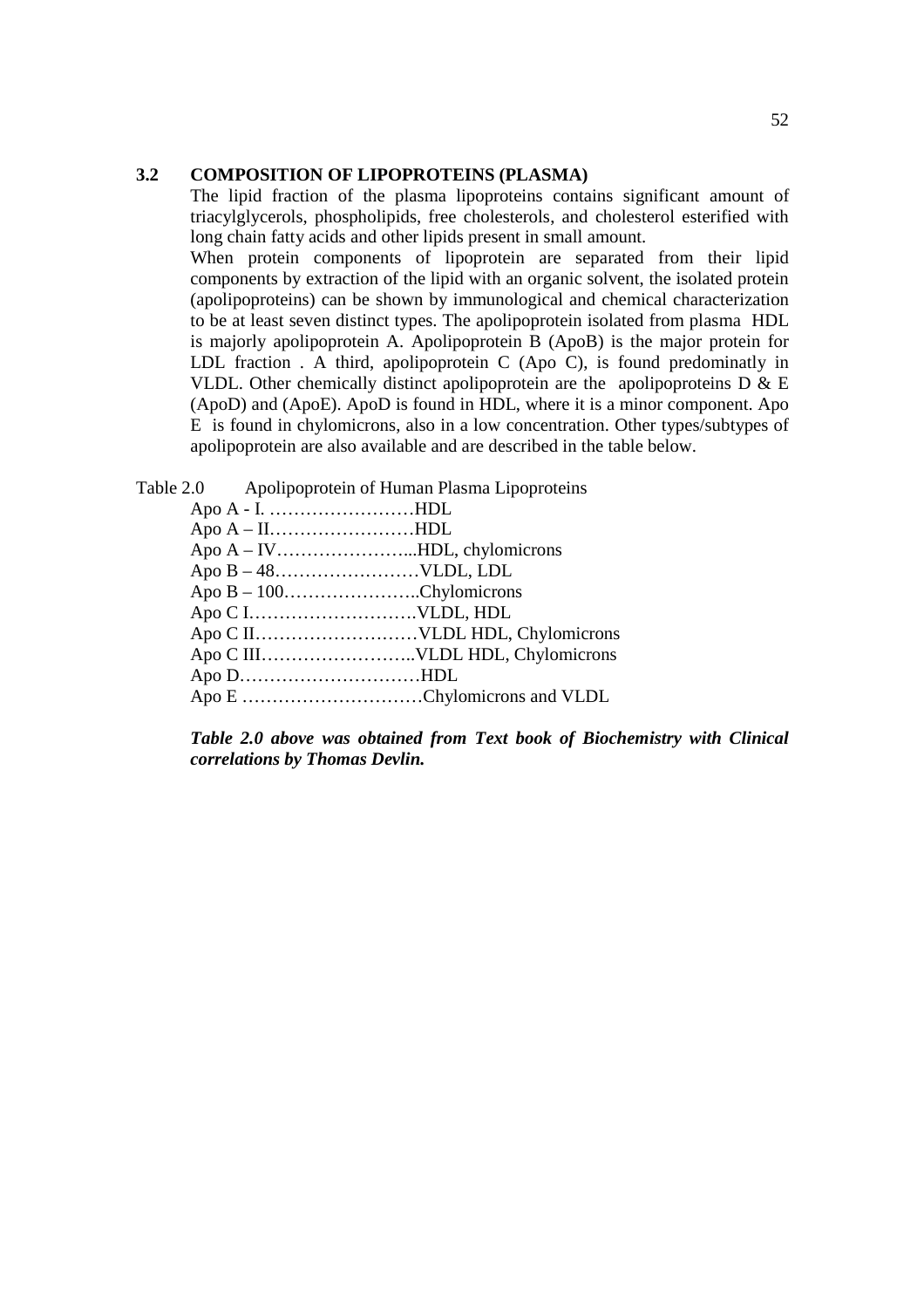| DUDW.          |                   |                                   |
|----------------|-------------------|-----------------------------------|
| Apolipoprotein | Molecular weight  | No of amino acids                 |
| Apo $A-I$      | 28,300            | 243                               |
| Apo $A - II$   | 17,380            | Dimer of two 77 amino acid chains |
| Apo B          | $8,000 - 550,000$ |                                   |
| Apo $C-I$      | 6,600             | 57                                |
| Apo $C - II$   | 8,800             | 78                                |
| Apo $C - III$  | 8,700             | 79                                |
| Apo D          | 20,000            |                                   |
| Apo E          | 33,000            |                                   |
| Apo F          | 30,000            |                                   |
| Apo G          | 72,000            |                                   |

#### **3.2.1 SOME PROPERTIES OF PLASMA LIPOPROTEINS**

Some properties of apolipoproteins in human plasma is described in the Table 3.0 **.**  $**c**$ **.**  $**d**$ **.**  $**e**$ **.**  $**e**$ **.** 

*Table 3.0 was Obtained from Text book of Biochemistry with Clinical Correlations by Thomas Devlin.* 

#### **3.3 STRUCTURE OF LIPOPROTEINS**

The structure of lipoprotein molecules have been investigated with a wide range of methods including electron microscopy, X–ray diffraction and spectrophotometric techniques. Although these techniques were unable to give a definitive structures of plasma lipoproteins.

The structure of lipoproteins can be easily visualized as a complex of organic matter containing a composite of lipids and proteins with the polar side of the complex facing outside towards water solvents and the apolar parts embeded inside the complex

#### **3.4 FUNCTION OF LIPOPROTEINS**

Each class of lipoprotein has a specific function, determined by its point of synthesis, lipid composition and apolipoprotein content. Chylomicrons are involved in the movement of dietary triacylgycerols from the intestine to other tissues, they are the largest but least in density and contain high proportion of triacylglycerols.

VLDL. When diet contains more fatty acids than are needed immediately as fuel, they are converted to triacylglycerols and exported from the liver as VLDL. In addition, VLDL contain some cholesterol, cholesteryl ester.

LDL. The loss of triacylglycerol converts some VLDL to VLDL remnants (also called IDL) and with further removal of triacylglycerols, to LDL. LDL is very rich in cholesterol and cholesteryl esters and therefore transports cholesterol to extrahepatic tissues that have specific plasma membrane receptors.

HDL. The fourth class of major lipoprotein is the HDL which basically picks up cholesterols stored in extrahepatic tissues and carry it to the liver. It can also pick up cholesterol from the liver for conversion into bile salts. In addition HDL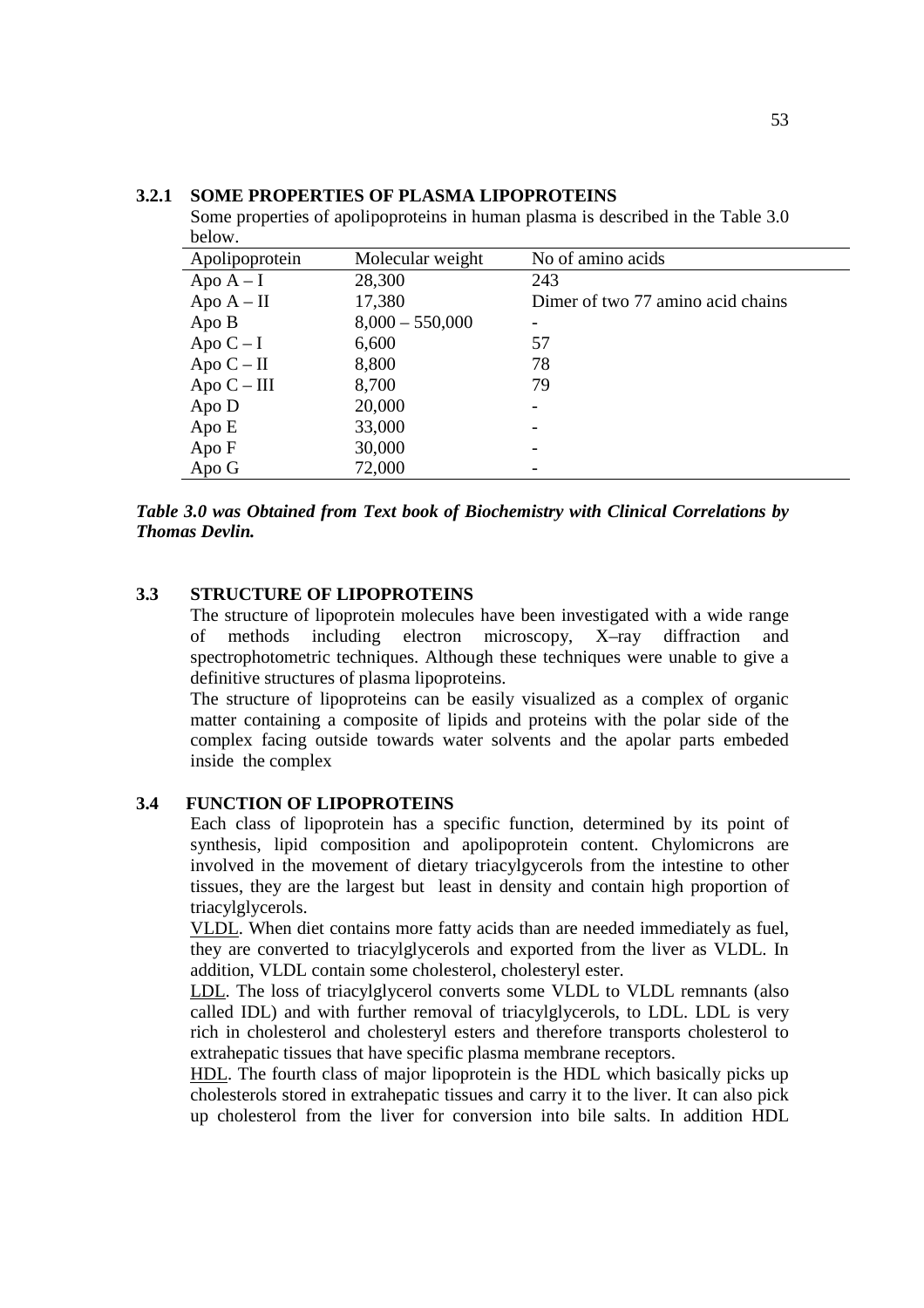particles converts cholesterol and phosphatidylcholine of chylomicron and VLDL remnants to cholesteryl esters.

#### **3.5 SELF ASSESSMENT EXERCISES(SAE).**

- 1.(a) Describe the composition of lipoproteins.
	- (b) What are the functions of lipoproteins.

#### **4.0 CONCLUSION**

Lipids are transported in the blood as lipoproteins which are of different types, each containing a specific apolipoprotein which has a characteristic lipid it transports.

#### **5.0 SUMMARY**

At the end of this unit we have learnt that:

- Lipoproteins are multicomponent of complex of proteins and lipids of characteristic density, molecular weight, size and chemical composition.
- Lipoproteins are classified based on their densities into four different classes namely: LDL, VLDL, HDL and Chylomicrons.
- Lipoproteins are composed of different type of apoproteins/apolipoproteins of varying molecular weight.
- Each lipoprotein has a particular type of lipid it majorly contains as such has a characteristics function.

#### **6.0 TUTOR MARKED ASSIGNMENT**

1(a) Classify lipoprotein based on their densities

- (b) Give some characteristics of lipoproteins
- 2 (a) Describe lipoproteins structurally
	- (b) State the function of HDL and VLDL

#### **7.0 REFERENCES AND FURTHER READING.**

Elegbede J.A.(1990) Introductory Biochemistry (Chemistry of Macromolecules) .Institute of Education Press.

 Nelson L.,D., and Cox M.,M (2000) Lehninger's Principles of Biochemistry. New York. Worth Publishers.

 White A.,Handler P.,Smith E.,L., Hill R.,L., Lehman R.I.(1978). Principles of Biochemistry  $(6<sup>th</sup>$  edition)Mc Graw Hill, Kogakusha.

Devlin, T. (1986). Textbook of Biochemistry with Clinical

Correlations.( $2<sup>nd</sup>$  Edition) John Wiley and sons New York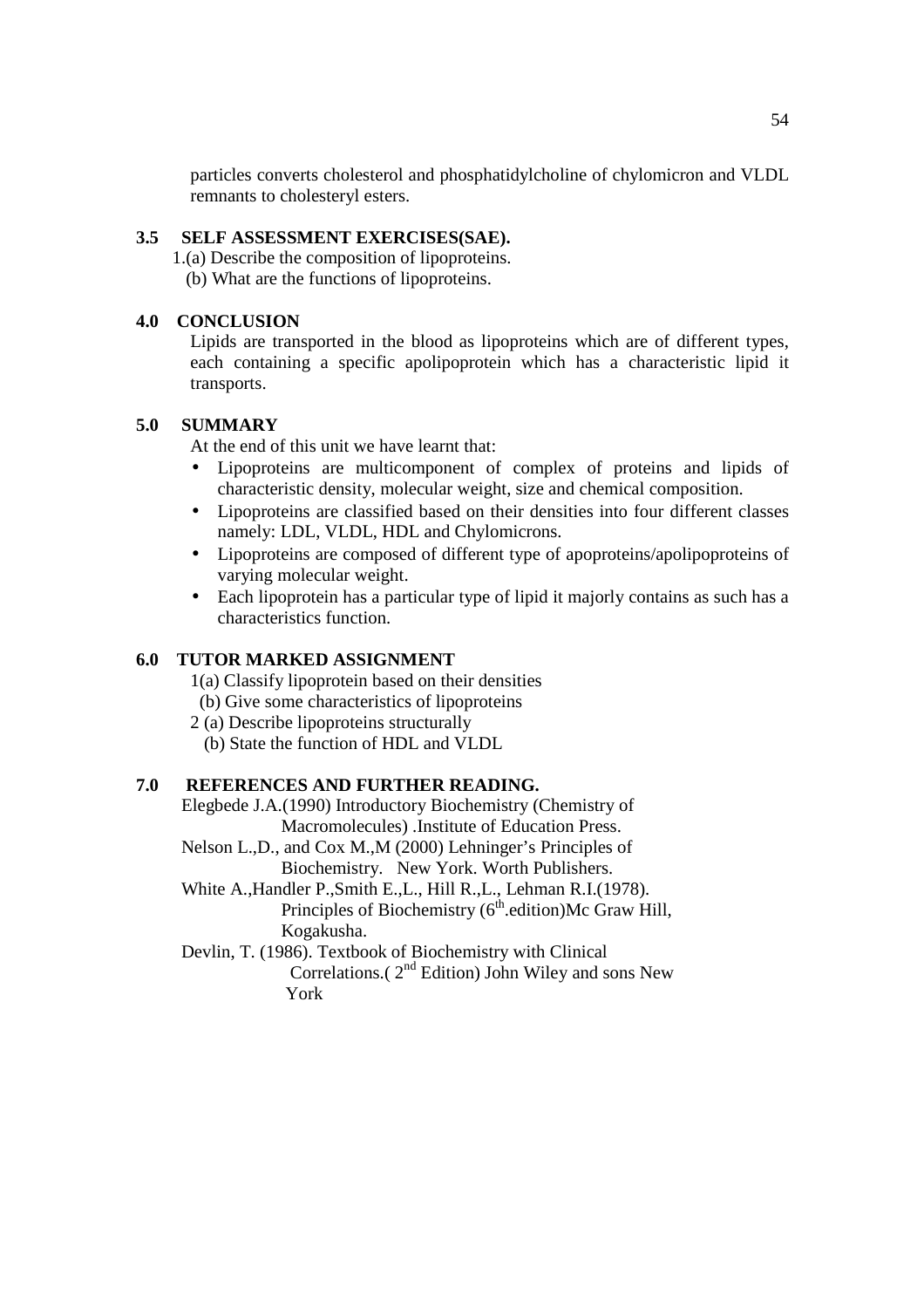#### **MODULE 2: LIPIDS**

#### **UNIT 5:** MEMBRANES AND MEMBRANE STRUCTURE 1.0 Introduction. Introduction.

- 
- 2.0 Objectives.
- 3.0 Chemical Composition of Membranes.
	- 3.0.1 Lipids of membrane.
	- 3.0.2 Membrane Proteins.
	- 3.0.3 Carbohydrate of Membranes.
	- 3.1 Molecular Structure of Membranes.
	- 3.2 Properties of Biological Membranes.
	- 3.3 Function of Membranes.
	- 3.4 Self assessment Exercises.
- 4.0 Conclusion
- 5.0 Summary
- 6.0 Tutor Marked Assignment (TMA)<br>7.0 References and Further Reading
- References and Further Reading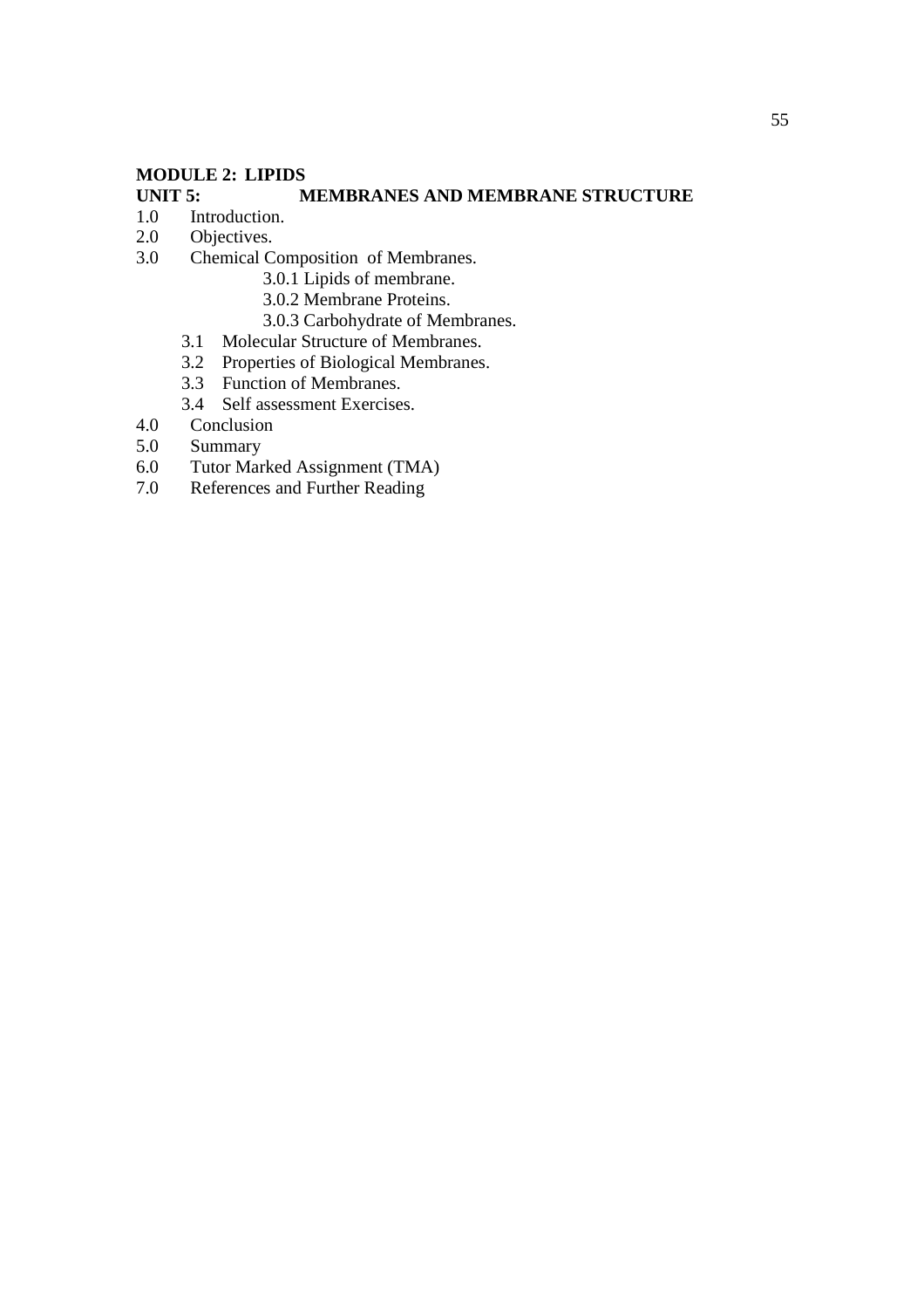#### **1.0 INTRODUCTION**

Living cells , whether prokaryotic or eukaryotic do have biological membranes which could serves as a barrier between cellular components and the entire extracellular environment. Biological membranes have trilaminar appearance when viewed under the microscope, with two dark bonds on each side of the light band. The overall width of various mammalian membranes is  $7 - 10$ nm, some membranes have smaller widths especially the intracellular ones. Even though, electron microscopy has provided us with a very static picture of the membranes, membranes are very dynamic with a movement that permits cellular and subcellular structures in eukaryotic cells to adjust their shape and move. In this unit we shall discuss the chemistry, component and other properties of membranes.

#### **2.0 OBJECTIVES**

- To study the chemical composition of membranes.
- To know the structure of biological membranes.
- To study the properties of biological membranes.
- To study the function of biological membranes .

#### **3.0 CHEMICAL COMPOSITION OF BIOLOGICAL MEMBRANES**

Lipids and proteins are the two (2) major components of all membranes but the amount varies greatly between different membranes. Intracellular membranes are known to have some proportion of protein because of the greater enzymatic activity of these membranes. Membranes also contain high amount of various polysaccharide (sugars) in the form of glycoprotein and glycolipid. Free carbohydrates do not exits in membranes.

#### **3.0.1 LIPIDS OF MEMBRANE.**

The three major lipid components of membranes are phosphoglycerides, sphingolipids and cholesterol. Individual cellular membranes also contain small quantities of other lipids such as triacylglycerol and diol derivatives. The percentage of each of the major lipids varies significantly in different membranes and is presumably related to specific roles of individual membranes.

#### **3.0.2 MEMBRANE PROTEINS**

Membrane proteins are classified into two (2). The peripheral membrane proteins (or extrinsic) which easily isolated from the membranes by treatment of the membrane with salt solution of low or high ionic strength, or extremes of pH or the name is used to imply a physical location on the surface of the membrane. Peripheral protein many with enzymatic activity are usually soluble in water and free of lipids.

Integral (or intrinsic) proteins require rather drastic treatment such as use of detergent or organic solvents to be extracted from the membrane. They usually contain tightly bound lipid, which if removed leads to denaturation of the protein and loss of its biological function. Removal of integral proteins leads to disruption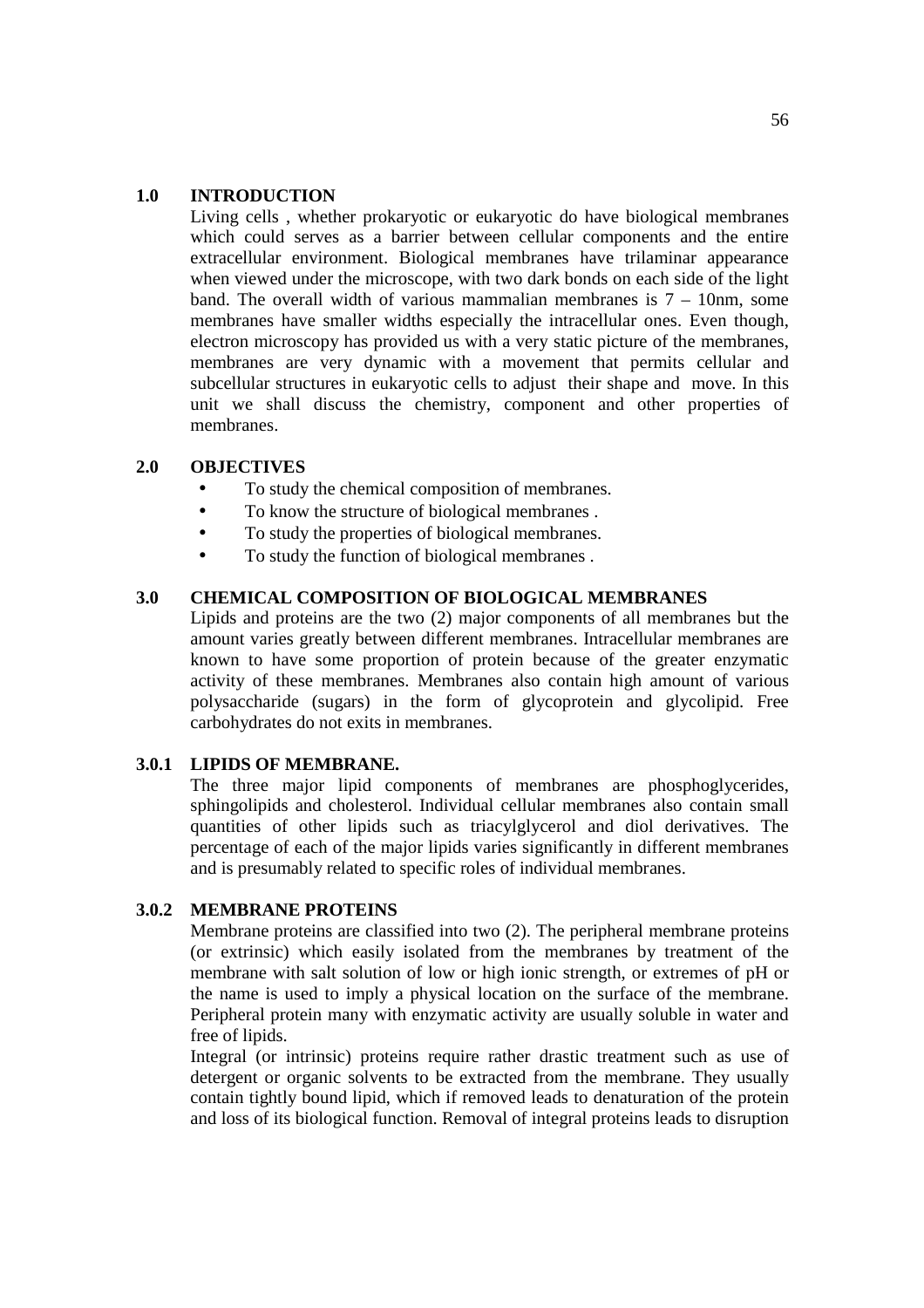of the membrane where as peripheral proteins can be removed with little or no change in the integrity of the membrane.

#### **3.0.3 CARBOHYDRATE OF MEMBRANES**

Carbohydrates present in membranes are exclusively in the form of oligosaccharides covalently attached to proteins to form glycoproteins and to a lesser amount of lipids to form glycolipids. The sugars found in glycoproteins and glycolipids include Glucose, Mannose, Galactose, Fucose, N-acethylglucosamine, N-acetylgalactosamine and Sialic acid.

#### **3.1 MOLECULAR STRUCTURE OF MEMBRANES**

The basic structural characteristic of all membranes is derived from physicochemical properties of the major lipids components, the phosphoglycerides and sphingolipids. These are ampiphatic compounds with a hydrophilic head and hydrophobic tail .

These ampiphatic compounds due to their low solubility in water react in a unique fashion in aqueous systems. Under proper condition these lipids molecules will come together to form spheres termed micelles with the hydrophobic tails interacting to exclude water and the charged polar groups on the outside. The specific concentration of lipid required for micelle formation is called critical micelle concentration.

Also, depending on the condition, the ampiphatic lipids will interest to form a bimolecular leaf structure with two layers of lipid in which the polar group are at the interface between the aqueous medium and the lipid while the hydrophobic tails react to form an environment that excludes water. This bilayer conformation is the basic lipid structure of all biological membranes. Lipids bilayers are extremely stable structures. A lipid bilayer can close in on itself, forming a spherical vesicle separating the external space from an internal compartment. These vesicle are termed liposomes.

Based on the physicochemical properties of lipids, their biochemical and electron microcopy investigations, knowledge of the structure of biological membrane evolved. The basic structure is a bimolecular leaf arrangement of lipids in which the phosphoglycerides, sphingolipids and cholesterol are oriented so that the hydrophobic portions of the molecules interact to minimize their interaction with water or other polar lipids. The polar heads of the ampiphatic compounds are at the interface with the aqueous environment. This arrangement of lipids is same as that if synthetic phospholipids, liposomes. A major problem to resolve, however has been to explain the interaction of integral and peripheral proteins with the lipid bilayer.

A number of models for biological membrane structure have been proposed dating back to 1935 by H Davson and Danielle which was refined by J.D. Robertson later.

In early 1970s, G.L. Nichoson and S.J. Singer proposed Mosaic model for membranes in which it was suggested that proteins are on the surface as well as on the lipid bilayer. Some proteins could span the lipid bilayer with their polar groups in contact with the aqueous environment on both sides and hydrophobic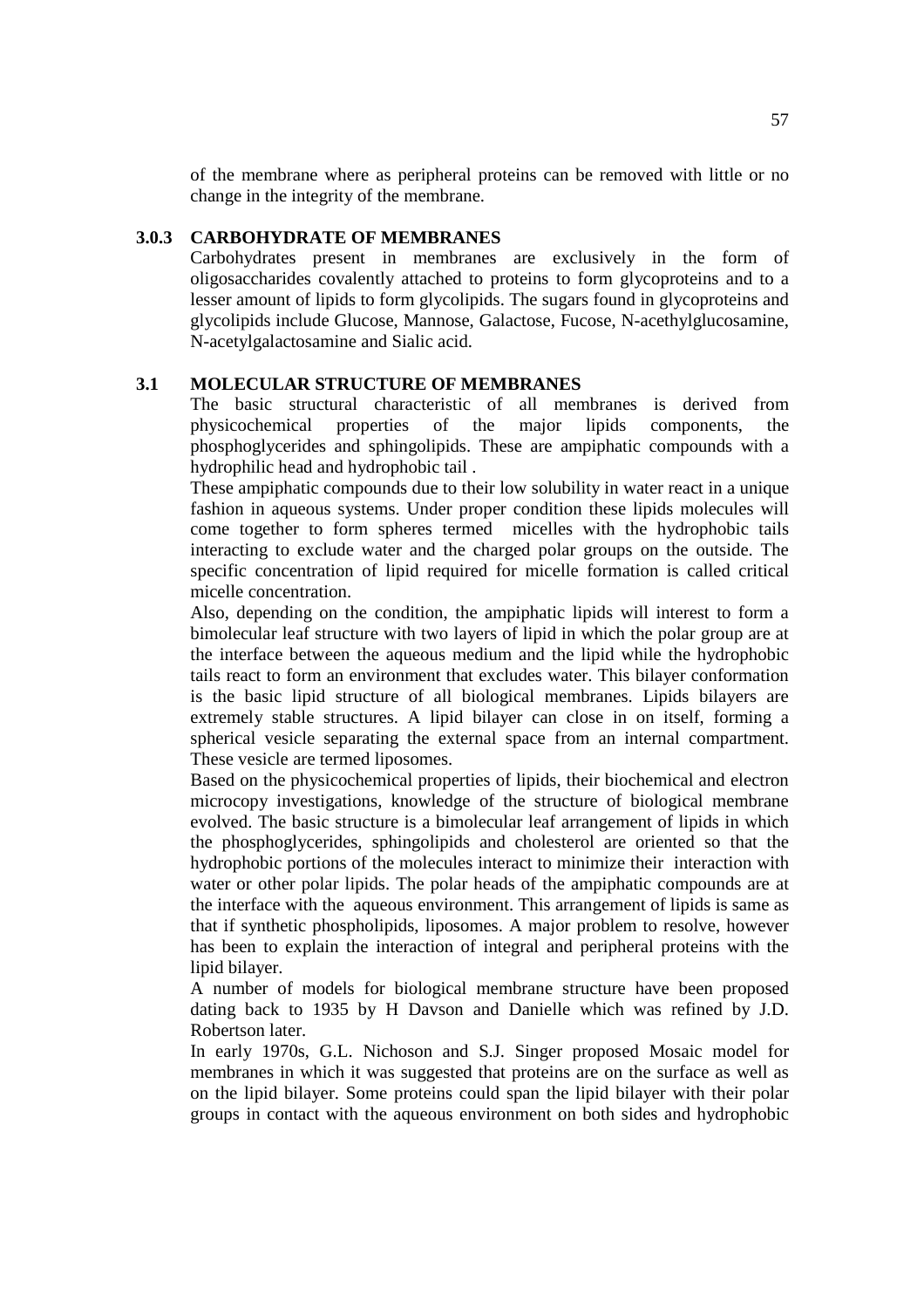portions interacting with the lipids in the interior of the membrane. This model has been extensively refined and is referred to as fluid mosaic model to indicate the movement of both lipids and proteins in the membrane.



*The Fluid Mosaic Model of Biological Membrane Structure: Obtained from Lehninger's's Principles of Biochemistry.*

#### **3.2 PROPERTIES OF BIOLOGICAL MEMBRANES**

- Biological membranes have fluidity (both lipids and protein more) and the degree of fluidity is dependent on temperature and composition of the membrane. At low temperatures, the lipids are in a gel crystalline state and as the temperature increases, there is a phase transition into liquid – crystalline state.
- They posses specific recognition sites e.g receptors.
- There is an asymmetric distribution of lipid components across biological membranes. Each layer of the bilayer of lipids has a different composition with respect to individual phosphoglycerides and phospholipids.
- There is an asymmetric distribution of lipid components across biological membranes. Each layer of the bilayer of lipid has a different composition with respect to individual phosphoglycerides and phospholipids.
- They contain electrically charged surface groups which support a different electrical potential across membrane structure.
- Biological membranes allow diffusion of solute molecules through them.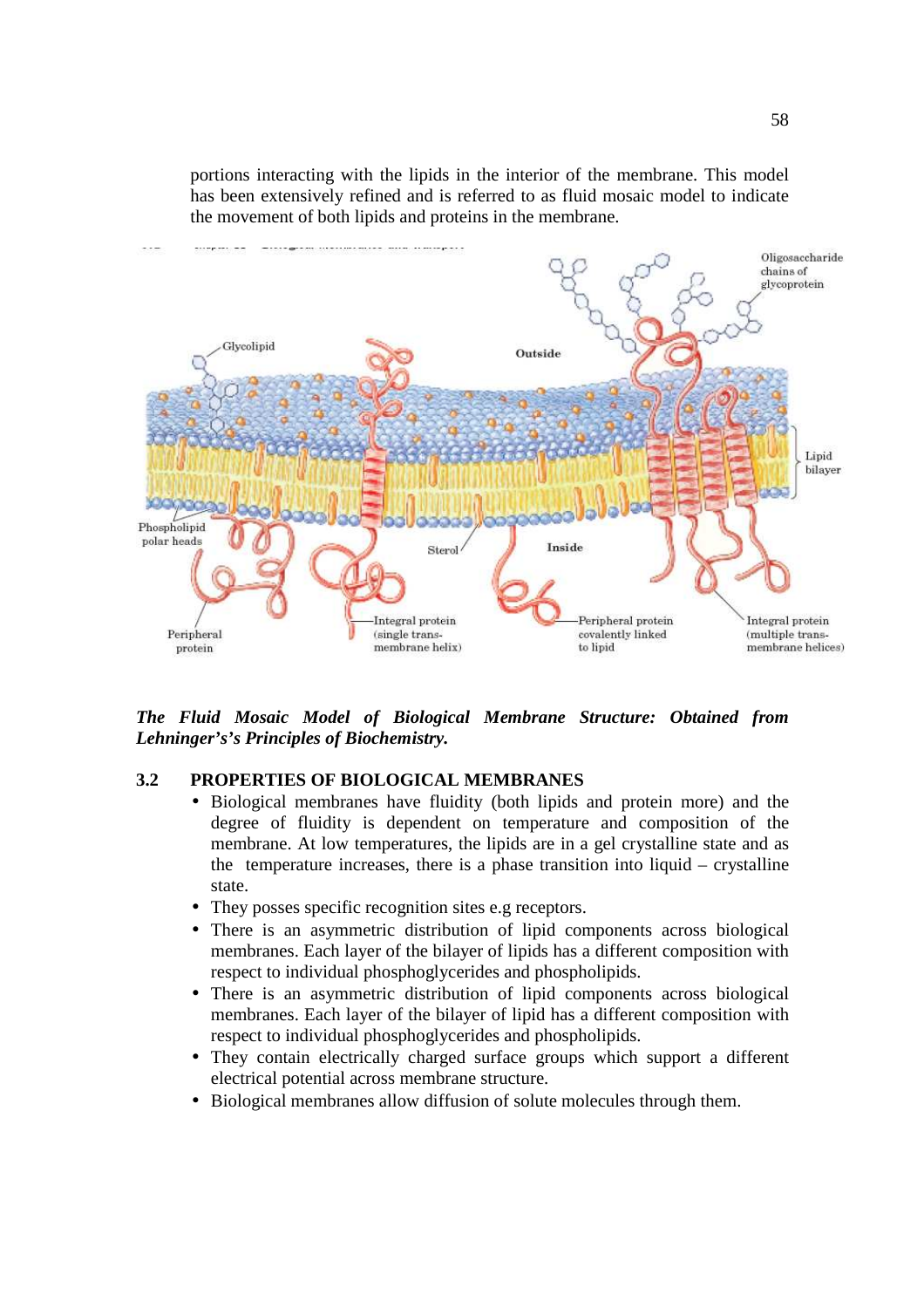#### **3.3 FUNCTION OF MEMBRANES**

- Recognition of certain molecular signals.
- They serve as components of nerve cells.
- They control movement or translocation of molecules in and out of the cell.
- They serve as receptors for hormones.

#### **3.4 SELF ASSESSMENT EXERCISES(SEA)**

1.(a) What are the functions of membranes?

(b) Outline the properties of membranes.

#### **4.0 CONCLUSION**

Biological membranes contain lipids, proteins and carbohydrates that confer some physicochemical properties that defines its structure, property and function.

#### **5.0 SUMMARY**

In this unit we learnt that:

- Membranes are structures found in prokaryotic and eukaryotic organisms.
- Proteins and lipids form major chemical composition of membranes.
- The structure of the biological membranes is basically derived from lipid bilayer and the fluid mosaic model of membrane structure is the most thermodynamically stable.
- Biological membranes have properties which include: Fluidity asymmetry, presence of recognition sites etc.
- Biological membranes functions in transport of solutes, conditions of impulses and recognition of some molecules any others.

### **6.0 TUTOR MARKED ASSIGNMENT (TMA)**

1(a) Describe the lipid composition of membranes

- (b) Describe the fluid mosaic model structure of biological membranes
- 2 Relate the function of membranes to its property.

### **7.0 REFERENCES AND FURTHER READING.**

Elegbede J.A.(1990) Introductory Biochemistry (Chemistry of Macromolecules) .Institute of Education Press. Nelson L.,D., and Cox M.,M (2000) Lehninger's Principles of Biochemistry. New York. Worth Publishers. White A.,Handler P.,Smith E.,L., Hill R.,L., Lehman R.I.(1978). Principles of Biochemistry  $(6<sup>th</sup>$ .edition)Mc Graw Hill, Kogakusha. Devlin, T. (1986). Textbook of Biochemistry with Clinical Correlations.( $2<sup>nd</sup>$  Edition) John Wiley and sons New York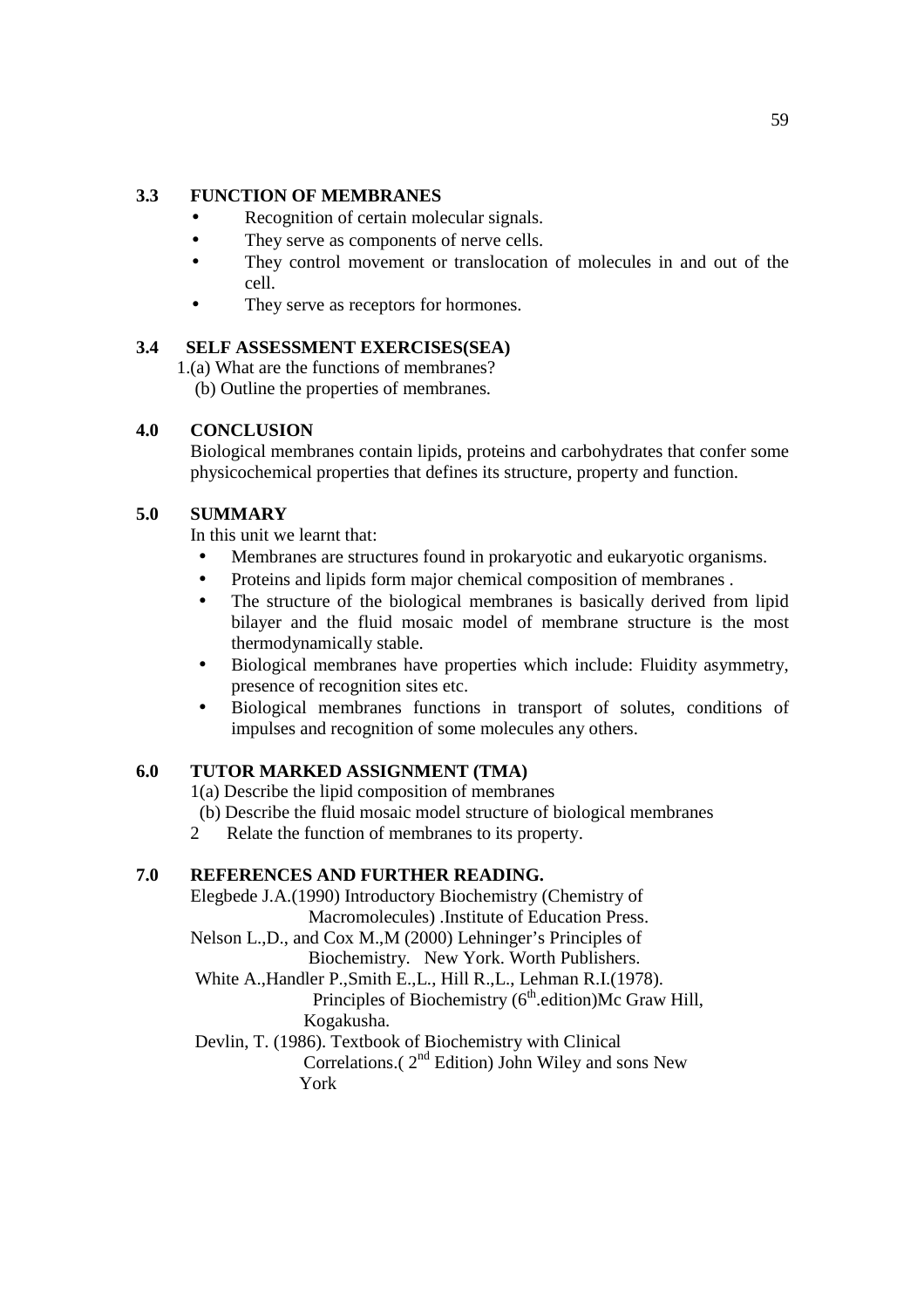# **MODULE 3: NUCLEIC ACID UNIT 1: CHEMISTRY OF NUCLEOSIDES**

- 1.0 Introduction.
- 2.0 Objectives.
- 3.0 Definition of Nucleosides.
	- 3.1 Components of Nucleosides.
		- 3.1.1 Nitrogenous Bases and Their Structures.
		- 3.1.2 Pentose Sugars and Their Structures.
		- 3.1.3 Linkages between Pentose Sugars and Nitrogenous Bases.
	- 3.2 Some Common Purines and Pyrimidine Bases and Their Structures.
	- 3.3 Nomenclature of Nucleosides.
- 3.4 Self Assessment Exercises.
- 4.0 Conclusion
- 5.0 Summary
- 6.0 Tutor Marked Assignment
- 7.0 References and Further Reading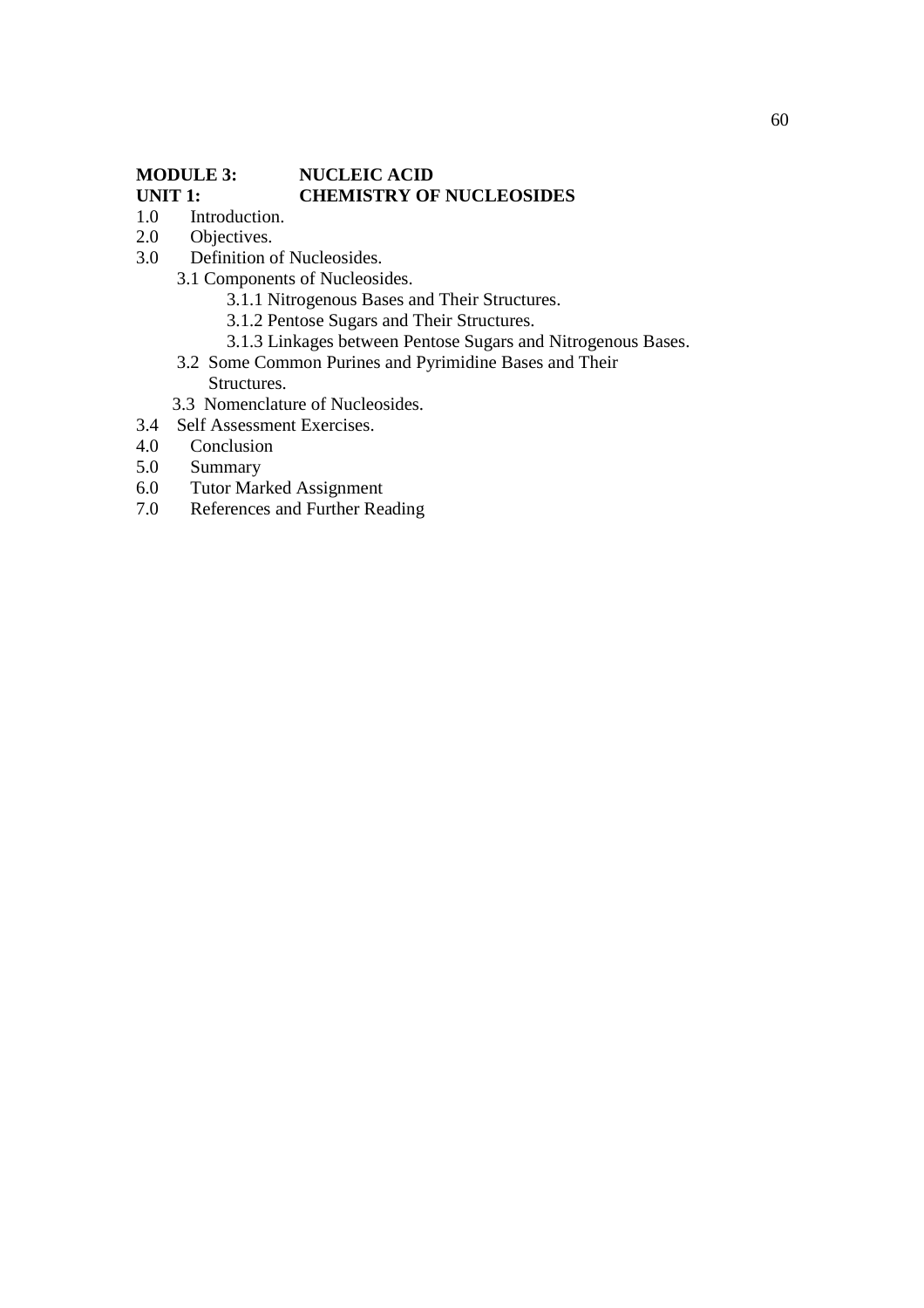#### **1.0 INTRODUCTION**

The association of nitrogenous bases and pentose sugars gives a compound called nucleoside which is a component of nucleotides (the monomeric units of nucleic acids). Based on the type of nitrogenous base and the types of sugar it is liked to, different types of nucleotides are formed each having its own characteristic and structure.

#### **2.0 OBJECTIVES**

The objectives of this unit include:

- To know what are nucleosides;
- To know the different components present in nucleosides;
- To know the structure of different type of nucleosides;

#### **3.0 DEFINITION OF NUCLEOSIDES**

Nucleosides are organic compounds containing pentose sugars and nitrogenous base linked together by *N*-β-gylcosidic bond. The sugar can either be a ribose sugar or a deoxyribose sugar while the nitrogenous bases are: Adenine, Guanine, Cytosine, Thymine or Uracil etc.

#### **3.1 COMPONENTS OF NUCLEOSIDE.**

The components of nucleosides are basically nitrogenous bases and pentose sugars.



#### **3.1.1 NITROGENOUS BASES AND THEIR STRUCTURES**

The nitrogenous bases present in nucleosides are either purines or pyrimidines and are given below. The purine bases contains the purine ring (double ring system) while the pyrimidine base contain pyrimidine ring (single ring structure). The purine bases are: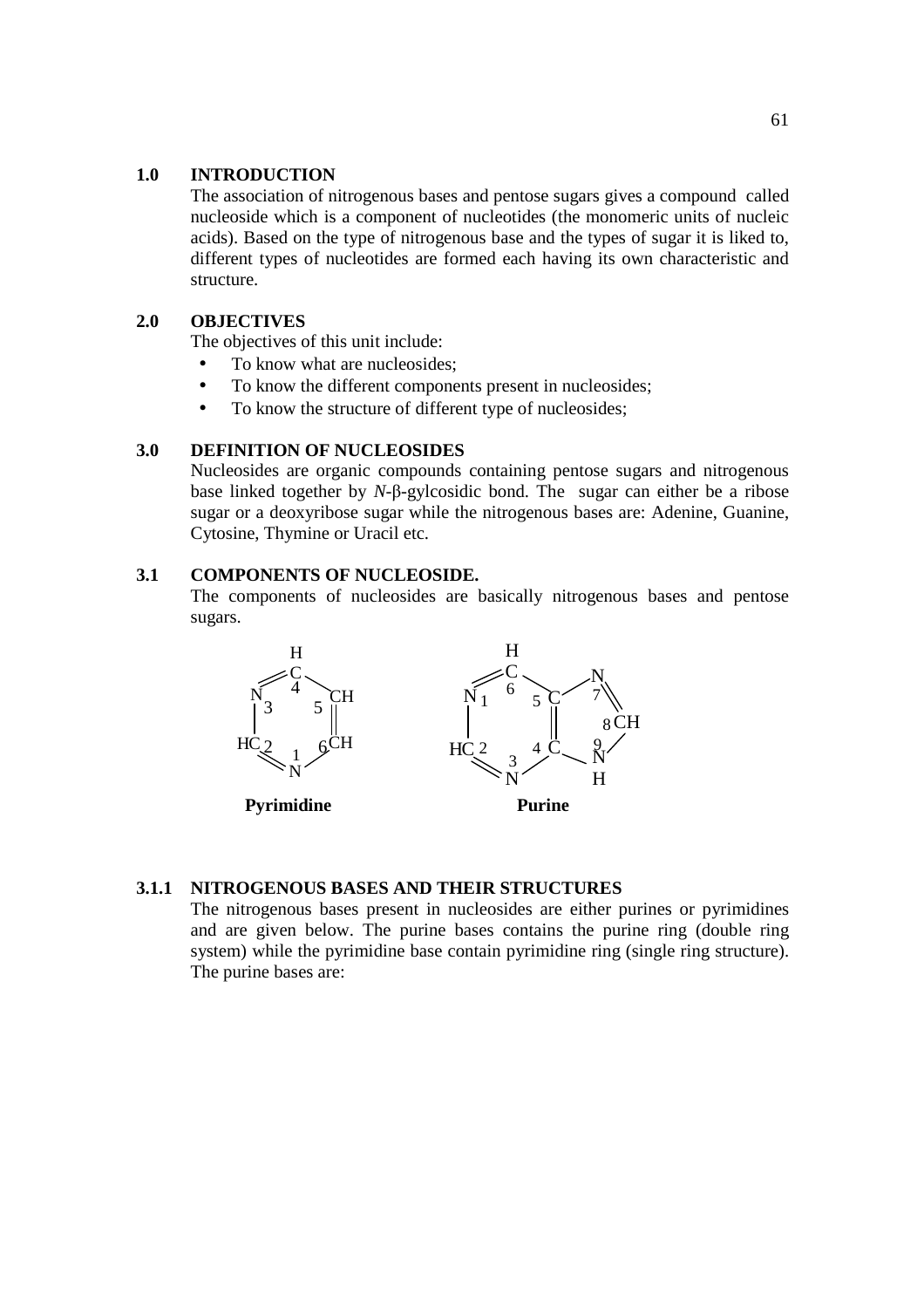• Adenine denoted by A and has the structure:



• Guanine denoted by G and has the following structure:



Source: Harper's Review of Biochemistry

• The pyrimidine bases are cytosine, thymine and uracil Cytosine denoted by C and has the following structure



• Thymine denoted by T and has the structure below



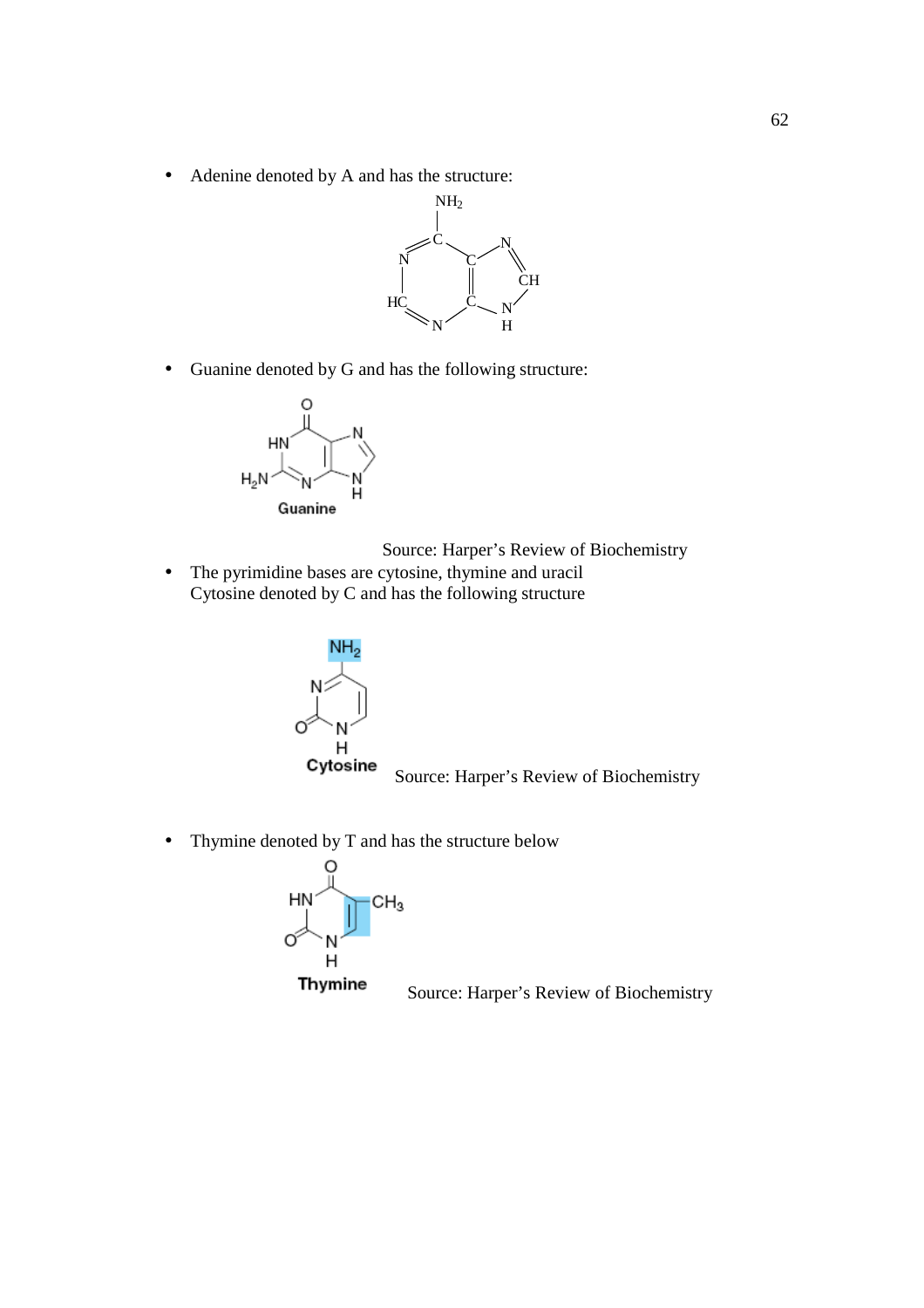• Uracil, denoted by U and has the structure below:



**Uracil** Source: Harper's Review of Biochemistry

In addition to the purine bases A and G other unusual purine bases do exist and they include: hypoxathine, 1 methylguanine, 1 methylhypoxanthine etc. Unusual pyrimidine bases also exist and they are derived from the cytosine, thymine and uracil and they include: 5-methylcytosine, Thiouracil etc.

#### **3.1.2 PENTOSE SUGARS AND THEIR STRUCTURES**

The pentose (5 carbon) sugars of nucleoides are basically ribose or (ribofuranose) 2' deoxyribose (2' deoxyribofuranose). The 2' deoxyribose sugar is found in deoxyribonucleic acid (DNA) while the ribose sugar is found in ribonucleic acid (RNA).





 $\alpha$  - D – Ribofuranose 2 – Deoxy -  $\alpha$  - D- ribofuranose (Ribose sugar) (Deoxyribose sugar structure) Source: Lehninger's's Principles of Biochemistry

#### **3.1.3 LINKAGES BETWEEN PENTOSE SUGARS AND NITROGENOUS BASES IN NUCLEOSIDES**

In nucleosides, nitrogenous bases are joined to pentose sugar through the hemiacetal hydroxyl group on the C-1 (first carbon atom of the sugar). Generally, the purines are attached to the sugar through the *N*-9 nitrogen atom while pyrimidine are attached through the *N*-1 nitrogen atom.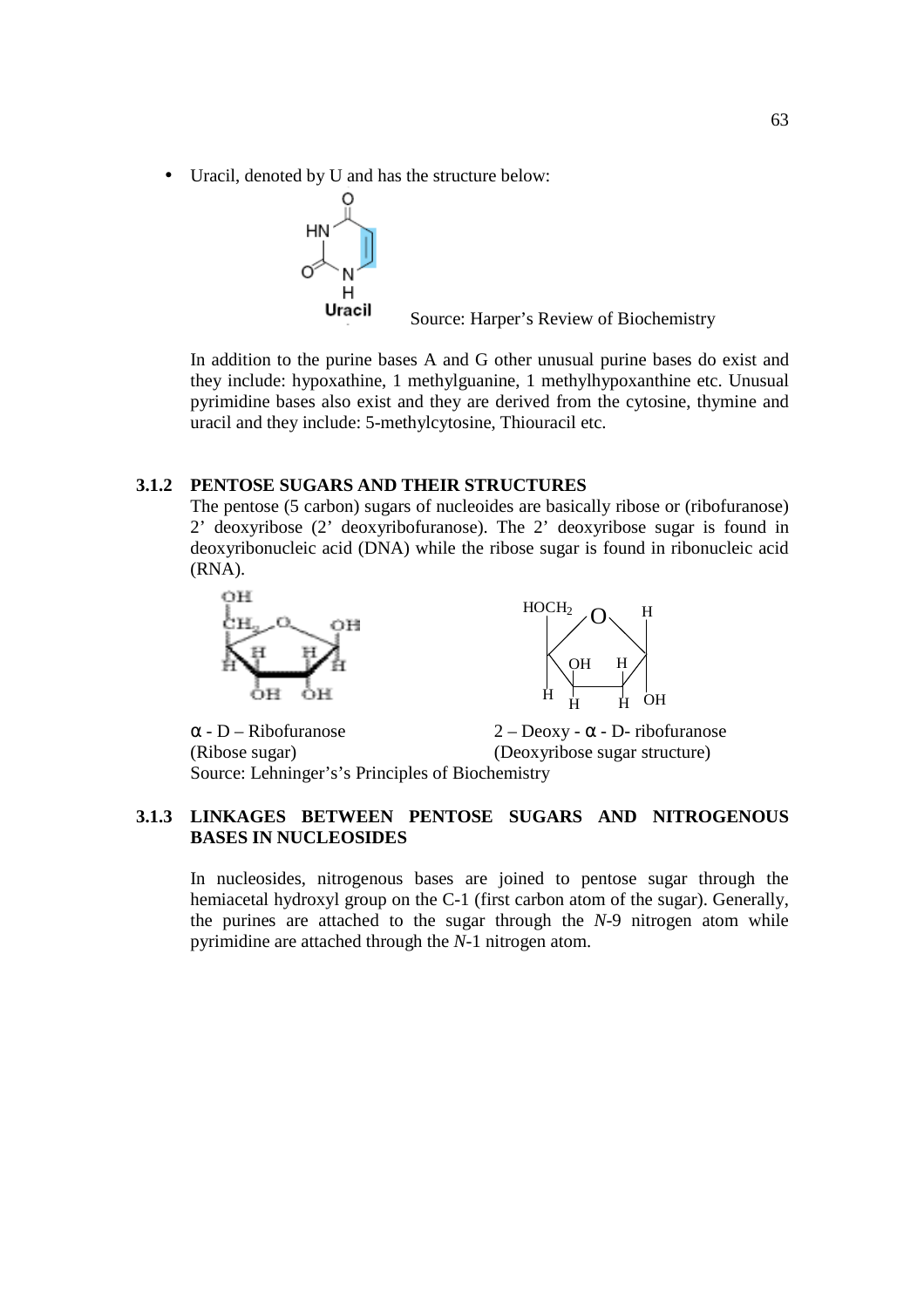# **3.2 COMMON PURINE AND PYRIMIDINE NUCLEOSIDES AND THEIR STRUCTURES**

Purine Nucleosides.





Guanosine Source: Harper's Review of Biochemistry

Adenosine Pyrimidine Nucleosides







Source: Harper's Review of Biochemistry.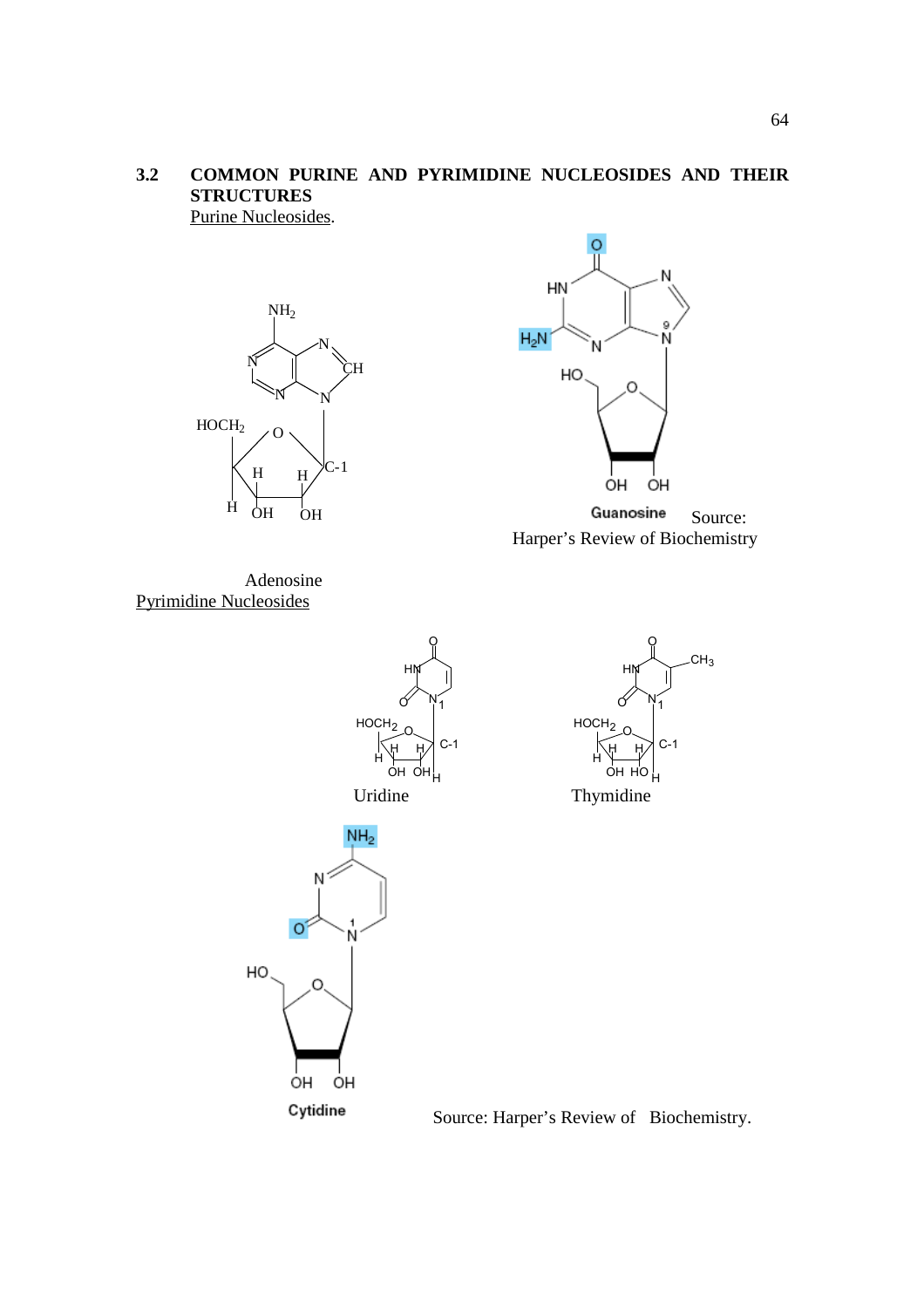#### **3.3 NOMENCLATURE OF NUCLEOSIDES**

Nucleosides are named based on the type of ribose sugar attached to the nitrogenous base and whether the base present in the nucleoside is a purine or pyrimidine.

All purine nucleoside names end with a suffix (-osine ) added to the name of the purine base irrespective of whether it contains ribose or deoxyribose sugar. Examples include: Adenosine, guanosine, deoxynadenosine and deoxyguanosine. If the purine nucleoside contains a deoxyribose sugar then the prefix (-deoxy) is added to the name of its ribonucleoide counterpart example deoxyadenosine and deoxyguanosine are deoxyribonucleosides of adenosine and guanosine respectively.

For the naming of pyrimidine ribonucleoside the suffix (-idine) is added to the name of the base in the nucleoside. Example the ribonucleoside of uracil is named uridine, the (-acil) of uracil is replaced by (-idine). Cytosine ribonucleoside is named Cytidine while that of Thymine is Thymidine. On the other hand pyrimidine deoxyribonucleoside are named by adding a prefix 2' deoxy to the name of its pyrimidine ribonucleosides counterpart e.g. 2' deoxythymididine, 2' deoxycytidine, 2'deoxyadenosine, 2'deoxyguanosine and 2'deoxyuridrine.

#### **3.4 SELF ASSESSMENT EXERCISES.**

1.(a) Draw the structure of purine and pyrimidine ring. (b) Draw the structure of two named purine and pyrimidine

nucleosides.

#### **4.0 CONCLUSION**

Nucleosides are components of nucleotides which contain either purine or pyrimidine base. They also contain ribose or deoxyribose sugar.

#### **5.0 SUMMARY**

In this unit we have learnt that:

- Nucleoside is a compound containing pentose sugar and nitrogenous bases joined together via β –N- glycosidic linkage;
- The nitrogenous bases found in nucleosides are Adenine, Guanine, Cytosine, Uracil and Thymine.
- The purine bases are Adenine and Guanine while pyrimidine bases are Cytosine, Thymine and Uracil.
- Deoxyribonucleosides are named by adding the prefix -2'deoxy to the name of their ribonucleoside counterparts.

#### **6.0 TUTOR MARKED ASSIGNMENT (TMA).**

- 1(a) Define nucleosides.
- (b) Using the structure of a ribonucleoside, illustrate the type of linkage in nucleosides.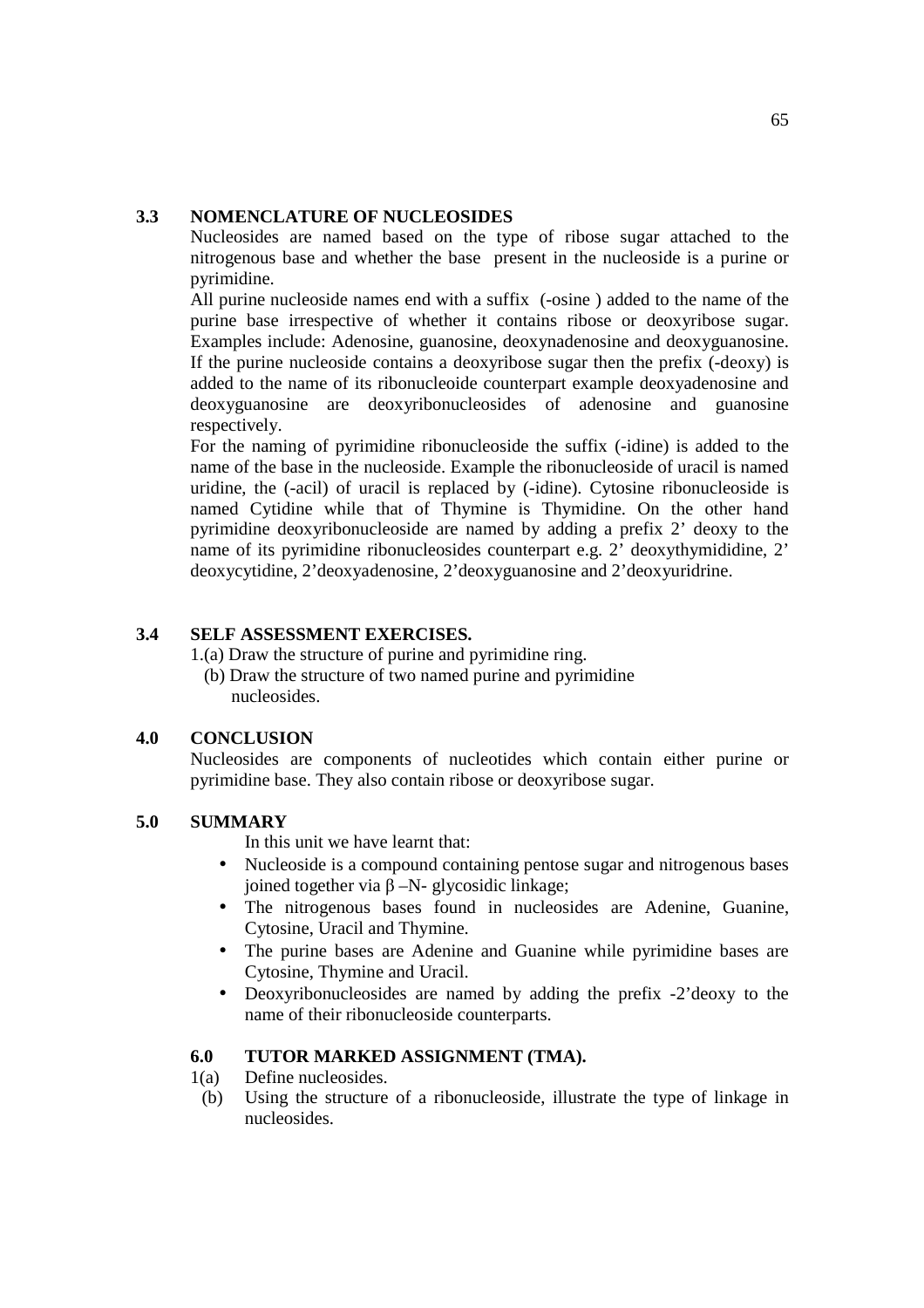2(a) Draw the structures of a ribose and a 2'deoxyribose sugar.

(b) How do you name purine and pyrimidine deoxyribonucleosides?

#### **7.0 REFERENCES AND FURTHER READING.**

 Elegbede J.A.(1990) Introductory Biochemistry (Chemistry of Macromolecules) .Institute of Education Press.

 Nelson L.,D., and Cox M.,M (2000) Lehninger's Principles of Biochemistry. New York. Worth Publishers.

 White A.,Handler P.,Smith E.,L., Hill R.,L., Lehman R.I.(1978). Principles of Biochemistry  $(6<sup>th</sup>$ .edition)Mc Graw Hill, Kogakusha.

 Devlin, T. (1986). Textbook of Biochemistry with Clinical Correlations. $(2<sup>nd</sup> Edition)$  John Wiley and sons New York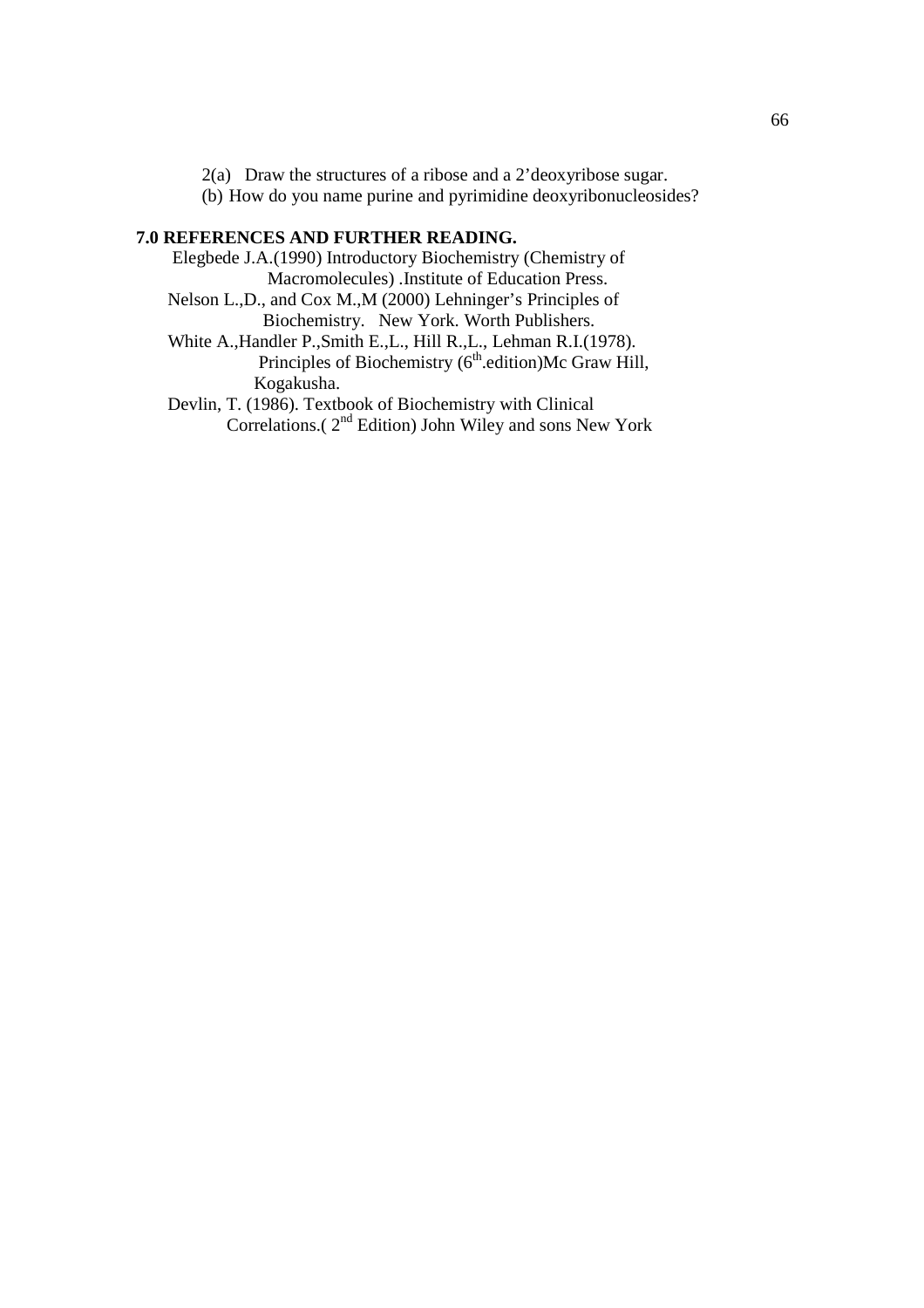# **MODULE 3:** NUCLEIC ACIDS<br>
UNIT 2: CHEMISTRY OF 1 **UNIT 2: CHEMISTRY OF NUCLEOTIDES** 1.0 Introduction.

- Introduction.
- 2.0 Objectives.
- 3.0 Definition of Nucleotides.
	- 3.1 Components of Nucleotides.<br>3.2 Nomenclature of Nucleotides
	- 3.2 Nomenclature of Nucleotides.<br>3.3 Structures of Some Common N
	- 3.3 Structures of Some Common Nucleosides.<br>3.4 Derivatives of Nucleotides.
	- Derivatives of Nucleotides.
	- 3.5 Functions/Roles of Nucleotides and Their Derivatives.<br>3.6 Self Assessment Exercises.
		- Self Assessment Exercises.
- 4.0 Conclusion.
- 5.0 Summary.
- 6.0 Tutor Marked Assignment.
- 7.0 References and Further Reading..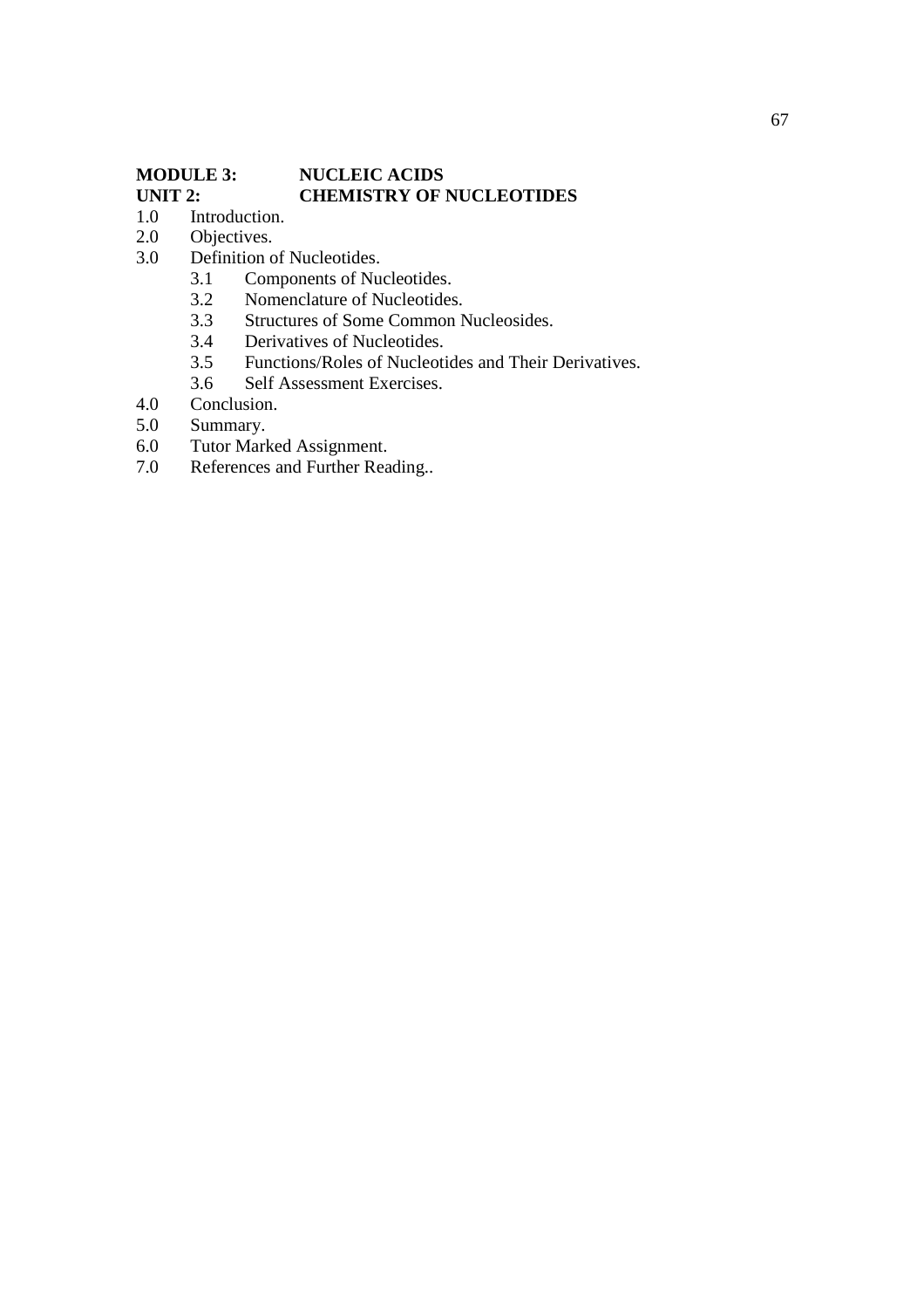#### **1.0 INTRODUCTION**

The monomeric units of nucleic acids (RNA & DNA) are nucleotides. These nucleotides are of different types and structures. They are also of physiological significance in cells and tissues where they are found. On partial hydrolysis of nucleic acids, nucleotides can be obtained. The structure of every protein, every biomolecule and cellular component is a product of information programmed into nucleotide sequences in form of genes. In this unit we are going to study the chemistry and roles of nucleotides.

#### **2.0 OBJECTIVES:**

The objectives of this unit include:

- To teach you what a nucleotide is and its components;
- To teach you the structures of different nucleotide types:
- To teach you the roles and functions of nucleotides;

#### **3.0 DEFINITION**

Nucleotides are phosphoric acid esters of nucleosides. They contain nitrogenous bases and sugars which are esterified to a phosphoric acid residue. The esterification could be either at positions (2, 3 or 5) in ribose and (3 or 5) in the deoxyribose where the ester bonds could be formed. In addition, the nucleotides could be in form of mono,di and triphosphates.

#### **3.1 COMPONENTS OF NUCLEOTIDES**

As mentioned earlier, nucleotides contain nitrogenous bases, sugars and phosphoric acids in ester linkage. Like nucleosides, the nitrogenous base, present in nucleotides are purines: Adenine and Guanine; pyrimidines: Cytosine, Thymine and Uracil. The uracil can only be found in ribonucleotides while thymine base can only be found in deoxyribonucleotides. The sugar in nucleotides is the pentose sugar which could be ribose and deoxyribose.

#### **3.2 NOMENCLATURE OF NUCLEOTIDES**

Nucleotides are strong acids and therefore are called adenylic acid, guanylic acid, thymidylic acid, cytidylic and undylic acids. All the above mentioneds nucleotides are monophosphate derivatives of their corresponding nucleotides and ribonucleotides as given in the table below.

| Adenylic acid (Adenylate)     | Adenosine 5'monophosphate |
|-------------------------------|---------------------------|
| Guanylic acid (Guanylate)     | Guanosine 5'monophosphate |
| Thymidylic acid (Thymidylate) | Thymidine 5'monophosphate |
| Cytidylic acid (Cytidylate)   | Cytidine 5'monophophate   |
| Uridylic acid (Uridylate)     | Uridine 5' monophosphate  |

In all the examples given above, the phosphate groups are on position 5 of the sugar. However, the product of enzymatic or alkaline hydrolysis of RNA yields  $2^{\prime}$ ,  $3^{\prime}$  or  $3^{\prime}$ ,  $5^{\prime}$  monophosphates.

When the phosphate is on position 2, the nucleotide is named ribo nucleoside 2' monophosphate e.g. adenosine 2' monophosphate. When the phosphate is on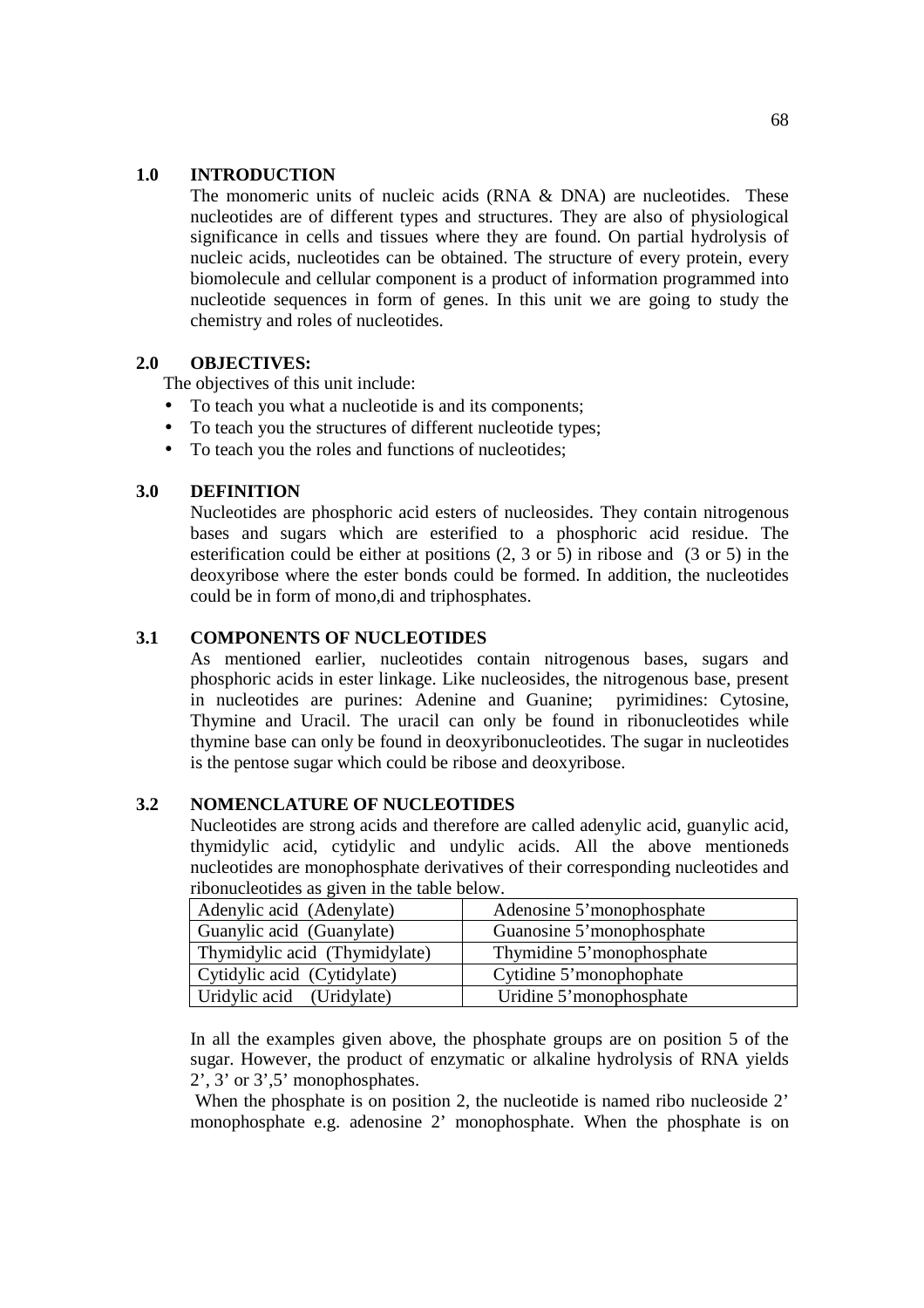position 3, the nucleoside is called ribo nucleoside 3' the monophosphate. The ribonucleoside could be a cyclic monophosphate where a single phosphate is attached on carbon atoms or position 2'and 3' at the same time e.g Adenosine 2'3' cyclic monophosphate (cAMP).

When more than one phosphate is bonded to a nucleoside e.g. 2 or 3, the terms di and triphosphates are used respectively e.g. Adenosine diphosphate (ADP) and Adenosine triphosphate (ATP).

#### **3.3 STRUCTURES OF SOME COMMON NUCLEOTIDES**



*The structures of Nucleotides in above were obtained from Lehninger's's Principles of Biochemistry.*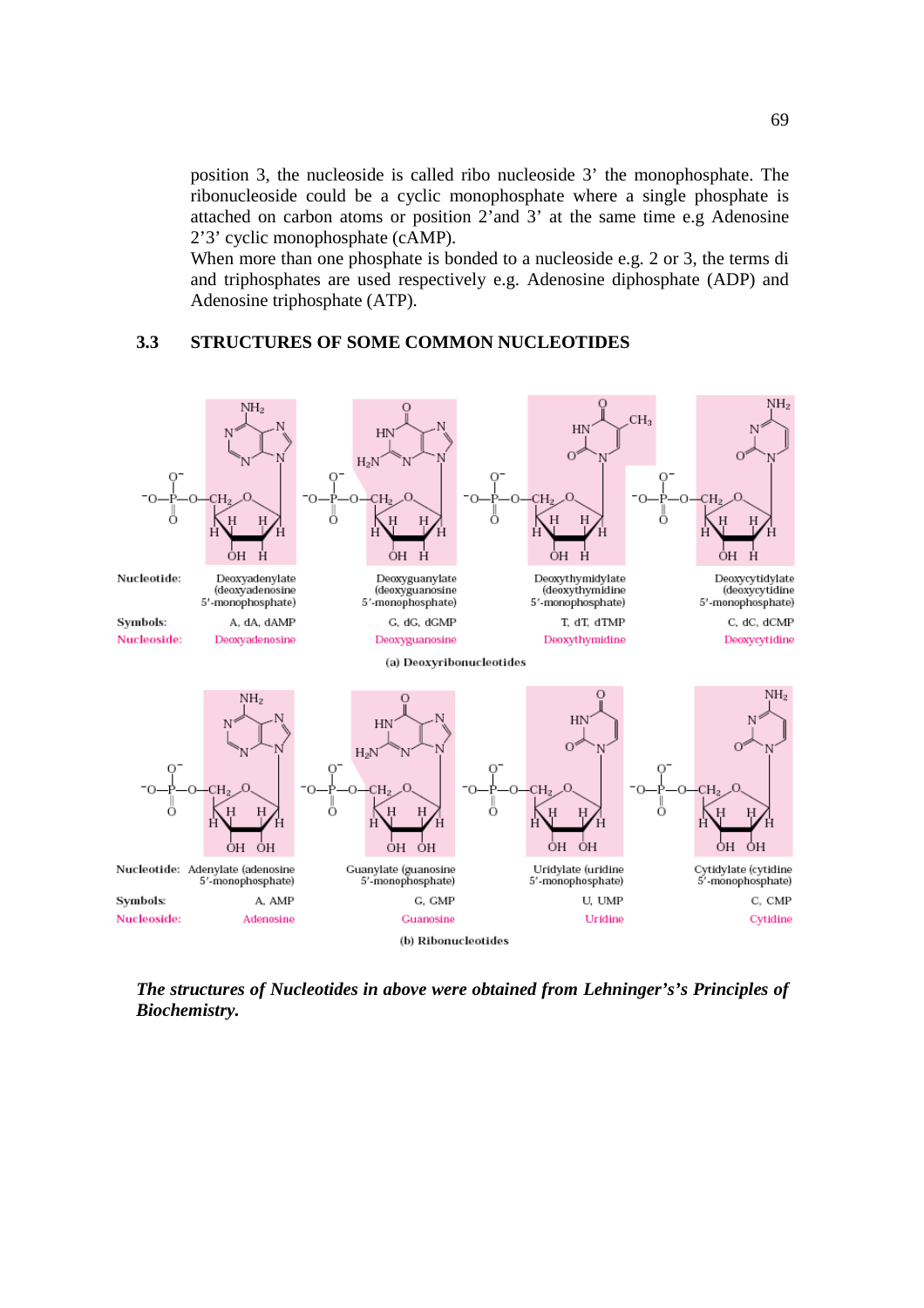#### **3.4 DERIVATIVES OF NUCLEOTIDES**

Nucleotide derivatives are compound that have their structures derived from some nucleotide structures. They contain nucleotide components and therefore nucleotide share close structural features. Different types of nucleotide derivatives do exist examples include: Nicotinamide Adenine dinucleotide (NAD), Nicotinamide Adenine dinucleotide phosphate (NADP), flavine adenine dinucleotide (FAD) among others.

#### **3.5 IMPORTANCE/ROLE OF NUCLEOTIDES/NUCLEOTIDE DERIVATIVES**

- Nucleotides play significant roles in cellular metabolism e.g. ATP which serves as energy currency of living cells. The energy used by cells is derived from theis nucleotide molecule.
- Nucleotides also serve as coenzymes for important enzyme catalyzed reactions NAD and FAD are two coenzymes that are involved in oxidation-reduction reaction in living cells. Reactions of the Krebs's cycle involves these coenzymes.
- Nucleotide have also been found to play role in metabolic regulation. A derivative of AMP, cyclic AMP (cAMP) is directly involved in this process.
- Nucleotides also serve as source of electrons  $(H<sup>+</sup>)$  in reductive biosynthetic pathways e.g. synthesis of cholesterol,  $NADPH<sub>2</sub>$  is very relevant in this process.

#### **3.6 SELF ASSESSMENT EXAMINATION(SAE).**

1(a). Draw the structures of two named ribonucleotides.

 (b). Draw the structures of Adenosinetriphosphate and Guanosine diphosphate .

#### **4.0 CONCLUSION**

Nucleotides are organic compounds that are monomeric units of nucleic acids, they are of different types and structures and have variety of physiological functions.

#### **5.0 SUMMARY**

- Nucleotides are phosphate esters of nucleotides.
- Nucleotides differ based on their nitrogenous base composition and pentose sugar.
- Nucleotides could be mono, dio or triphosphates.
- They have variety of roles they play in cellular and metabolic processes.

#### **6.0 TUTOR MARKED ASSIGNMENT (TMA)**

- 1(a) Describe the chemistry of a named nucleotide.
- (b) How are nucleotides named?
- 2(a) Distinguish between nucleosides and nucleotides.
- (c) What are the role(s) of nucleotides in cellular and metabolic processes?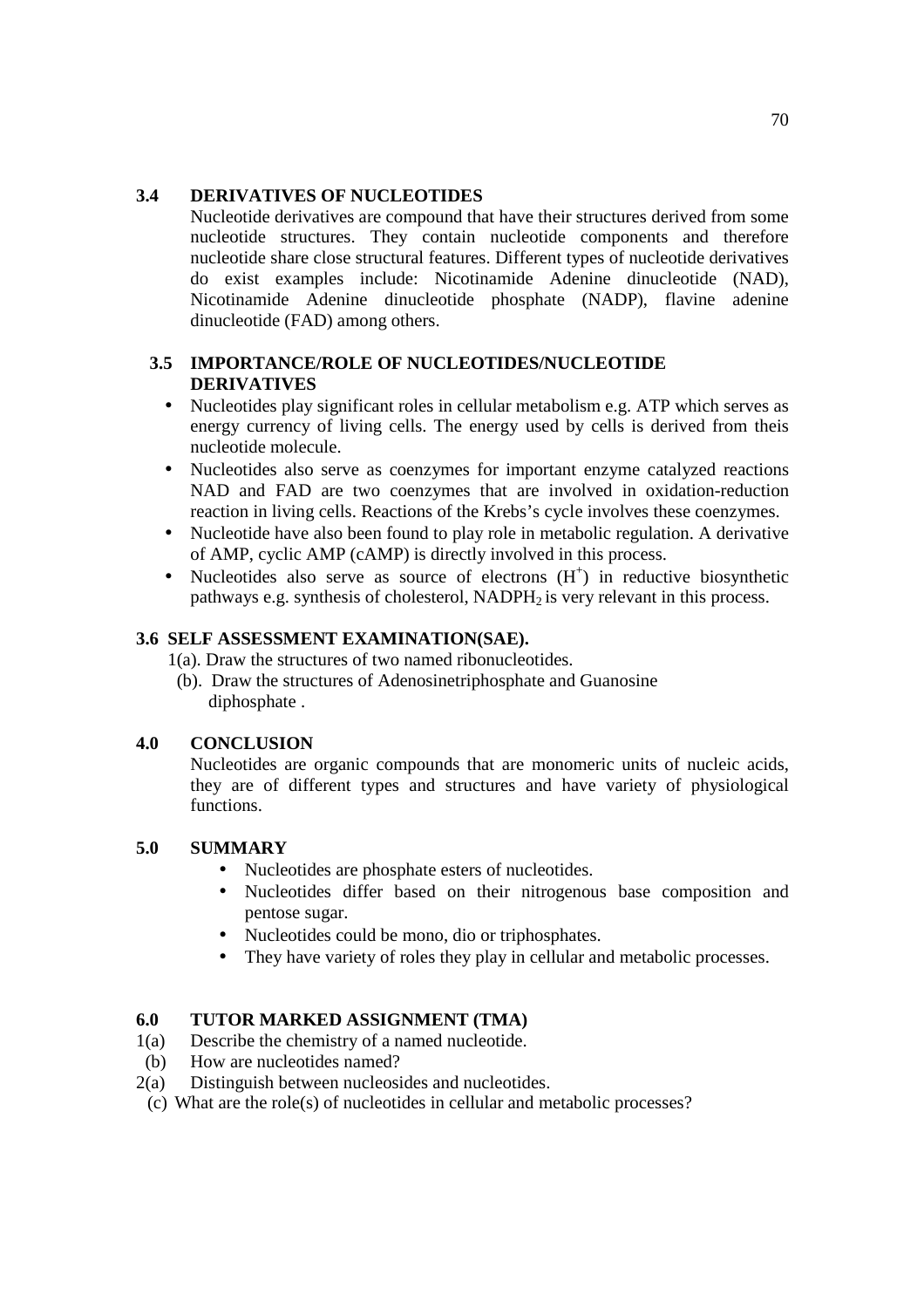#### **7.0 REFERENCES AND FURTHER READING**

 Elegbede J.A.(1990) Introductory Biochemistry (Chemistry of Macromolecules) .Institute of Education Press. Nelson L.,D., and Cox M.,M (2000) Lehninger's Principles of Biochemistry. New York. Worth Publishers.

 White A.,Handler P.,Smith E.,L., Hill R.,L., Lehman R.I.(1978). Principles of Biochemistry  $(6<sup>th</sup>$ .edition)Mc Graw Hill, Kogakusha.

 Devlin, T. (1986). Textbook of Biochemistry with Clinical Correlations.( $2<sup>nd</sup>$  Edition) John Wiley and sons New York.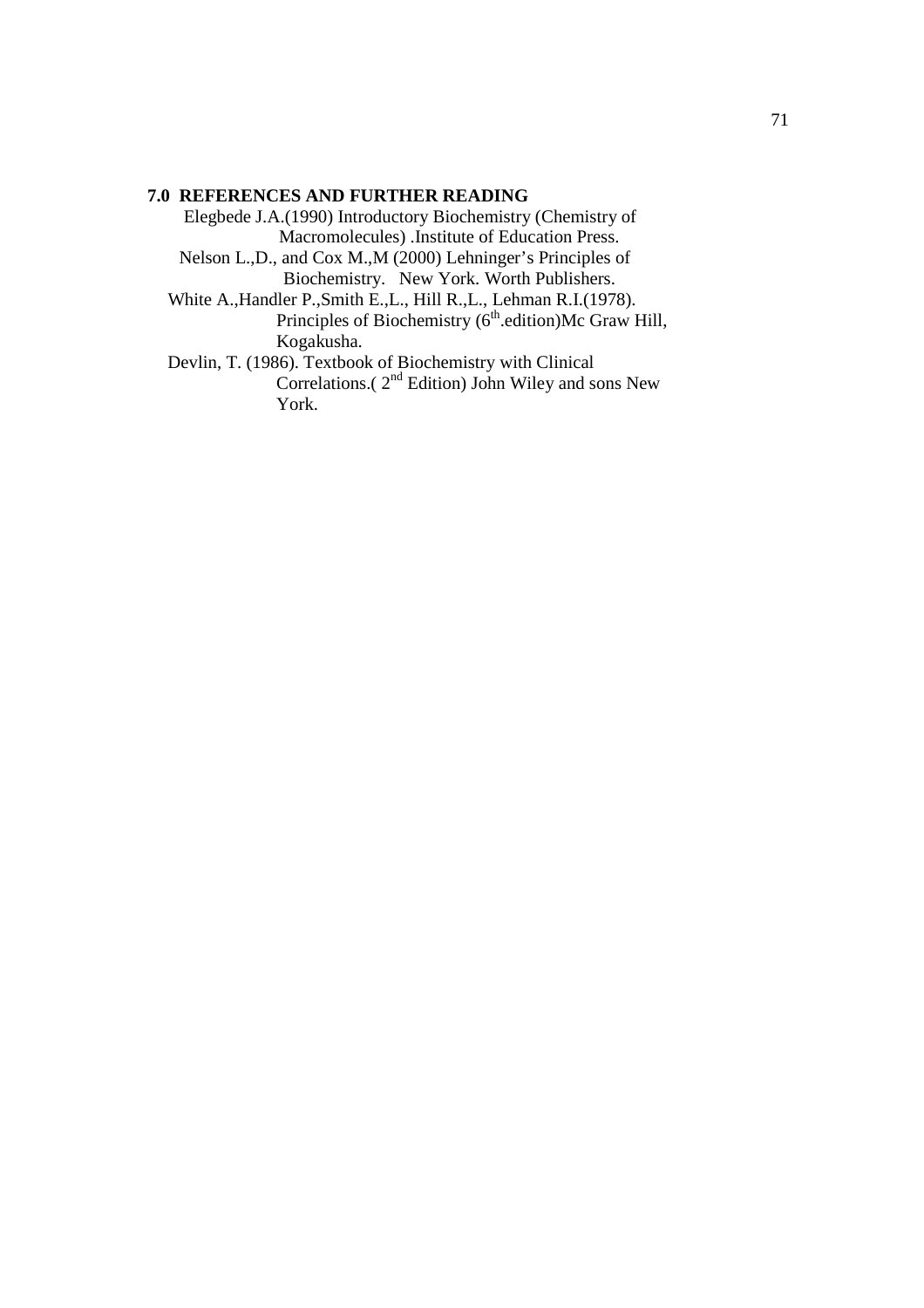## **MODULE 3: NUCLEIC ACID UNIT 3: CHEMISTRY OF NUCLEIC ACIDS**

- 1.0 Introduction.
- 2.0 Objectives.<br>3.0 Definition c
- Definition of Nucleic Acids.<br>3.1 Characteristics of Nuclei
	- 3.1 Characteristics of Nucleic Acids.<br>3.2 Types of Nucleic Acids.
	- Types of Nucleic Acids. 3.2.1mRNA 3.2.2 rRNA 3.2.3 tRNA
- 4.0 Conclusion.
- 5.0 Summary.
- 6.0 Tutor Marked Assignment.<br>7.0 Further Reading and Refere
- Further Reading and References.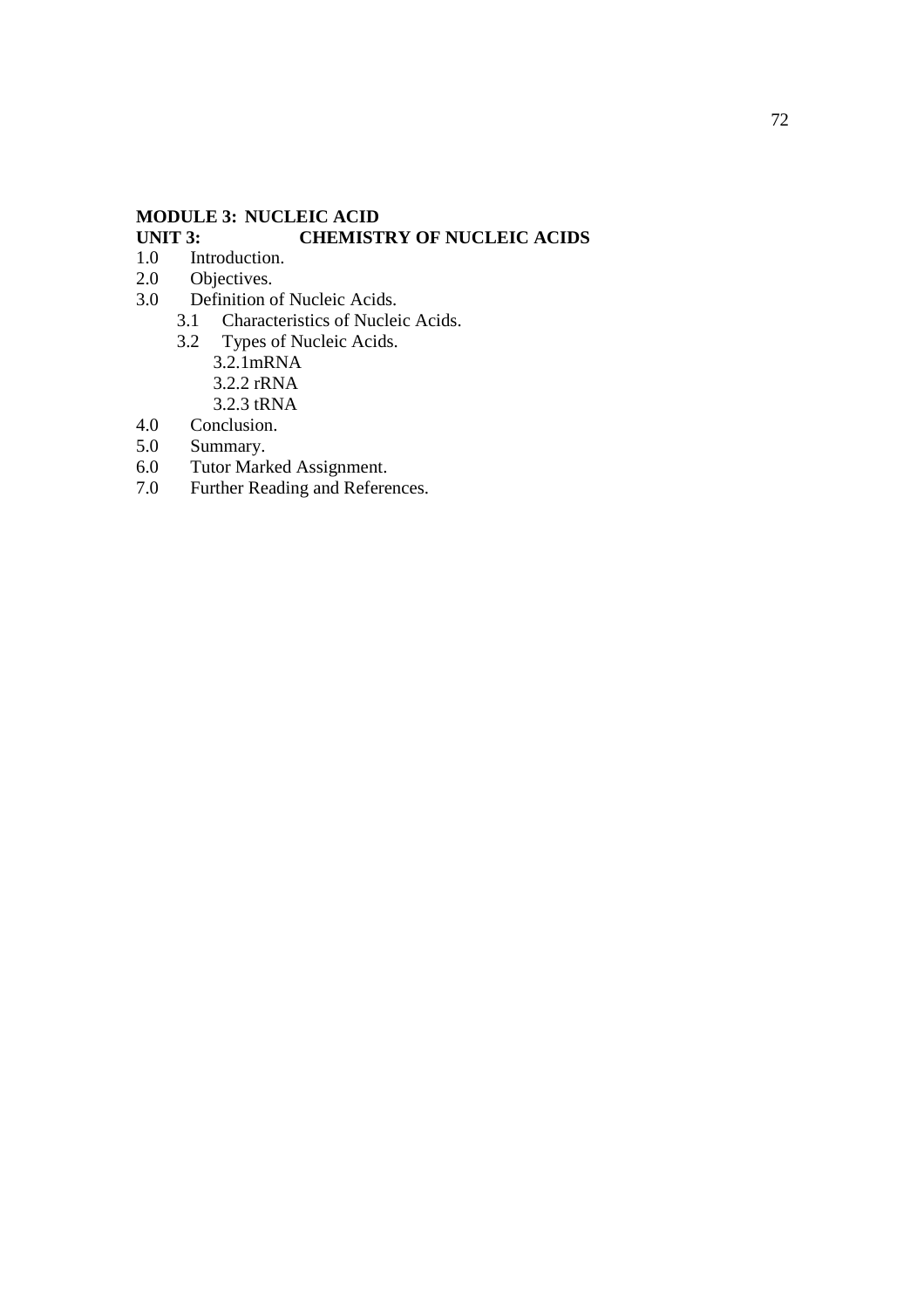#### **1.0 INTRODUCTION**

The Chemistry of nucleic acids is basically about what nucleic acids are, the chemical groups that constitute them, the linkages in them and other chemical characteristics including their nomenclature and their structures. In this unit, you will study the basics about nucleic acids .

#### **2.0 OBJECTIVES**

By the end of this unit, you should be able to:

- Define nucleic acids;
- Know the basic constituents of nucleic acids;
- Draw each chemical constituent and label various atoms;
- Name nucleic acids.

## **3.0 DEFINITION OF NUCLEIC ACIDS.**

Nucleic acids are macromolecules that are found in the cells and are responsible for storage and transmission of genetic information. Chemically, nucleic acids are polymers of nucleotides joined together by phosphodiester linkages (bonds). Nucleic acids are divided into two; Ribonucleic acid (RNA) which is single stranded containing Adenine (A), Uracil (U), Cytosine (C) and Guanine (G) ribonucleotides and deoxyribonucleic acid which is double stranded containing Adenine, Thymine (T), Cytosine and Guanine deoxyribonucleotides.

## **3.1 CHARACTERISTICS OF NUCLEIC ACIDS.**

- **Linkage:** The components of nucleic acids are nucleotides joined by phosphodiester linkage to one another.
- **Component:** Based on the type of sugar in nucleic acids, nucleic acids can either be deoxyribonucleic acids in which case they contain dexyribose sugar or ribonucleic acids when the sugar is a ribose one.
- **Denaturation:** Double stranded DNA or RNA can be denatured. DNA is highly viscous at pH 7.0 and room temperature  $(25^{\circ}C)$ . When such solution is subjected to extreme pH or temperature above  $80^{\circ}$ C, its viscosity decreases sharply indicating that DNA has undergone physical change. The denaturation of the doubles helical DNA is called melting of the double helical DNA as is associated with the disruption of hydrogen bonds between the paired bases in the DNA. When temperature is used to denature DNA, the temperature midpoint in the transition is called melting temperature  $(t_m)$  Renaturation of the DNA is a rapid one-step process which occurs when the temperature and pH is returned to the range in which the DNA is stable.
- **UV Absorption:** The conjugated system of purines and pyrimidines resulted in marked absorption in the ultraviolet (UV) region of the light spectrum with Absorption maxima near 260nm. Since proteins have a much weaker absorption in this region, the spectrum properties of nucleic acids have been useful in locating and estimating these substances in cells and tissues.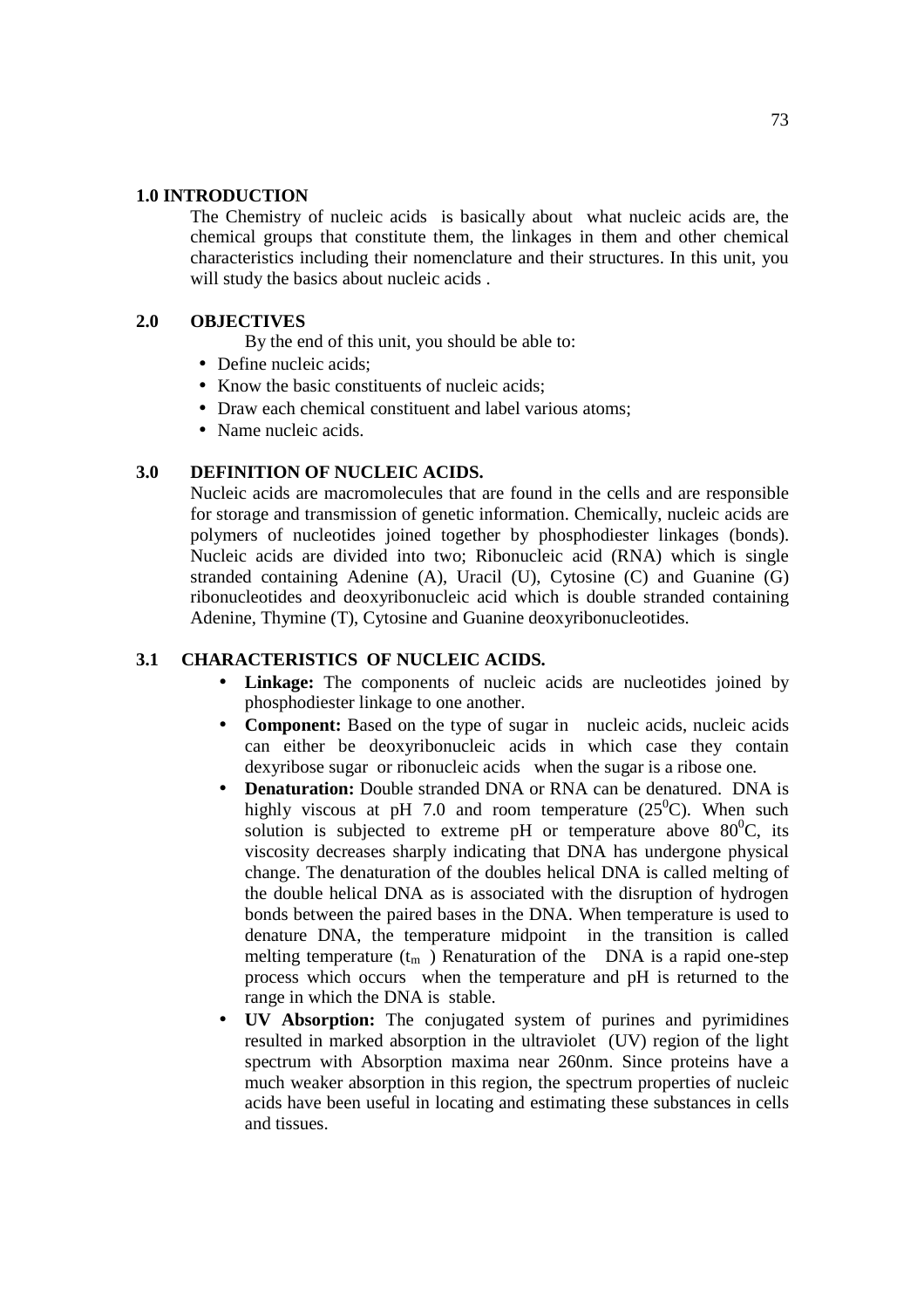When a double stranded DNA is altered or denatured by change in temperature or pH, the close interaction between stacked bases in the nucleic acid is also affected because there is a decrease in the hydrogen bonding keeping both strands of the DNA together. This process is associated with a marked increase in absorption near the 260nm region, this phenomenon is called hyperchromic effect. The denatured form of DNA can therefore be detected by monitoring the absorption of UV light. Deoxyribonucleic Acids (DNA), when isolated, may be circular or linear, i.e. contain two ends. However, DNA exists in a highly condensed form within the chromosome. While the length of DNA in the largest human chromosome may be 8cm, it is condensed in a mitotic chromosome whose length is only 5 nm. In prokaryotes (bacteria or blue-green algae) the DNA is not associated with significant amount of protein while in eukaryotes, DNA is found in cytoplasmic organelles e.g. chloroplasts, mitochondria and chromosomes of the nucleic.

Nuclear DNA of plant and animal cell is associated with basic proteins, the histones, which are noncovalently bound to the DNA by ionic linkages. A DNAhistone complex is called chromatin.Ribonucleic acids(RNA) however are not associated with these proteins (histones).

**Size of Nucleic Acids:** DNA and RNA molecules are long and unbranched. RNA molecules however have the capacity of forming secondary and tetiary structures which will be discussed in the next unit. Their size can be stated in three types of unit (length, number of base pairs and mass) thus 1nm  $(10^{-4}$ cm) of DNA contains 3,000 bases. The length of DNA molecules containing 300 to 300,000 base pairs can be measured directly by electron microscope. DNA was originally thought to be no longer than  $(5x10^4$ cm) until it was discovered that it is very sensitive to hydrodynamic shear. When care it taken to avoid shear, considerable longer DNA molecules can be isolated. Sizes of DNA can be resolved using molecular-seiving effect of porous agarose gels and by sedimentation in a centrifugal field.

#### **3.2 TYPES OF NUCLEIC ACIDS.**

There are three different forms/types of DNA: The A form, B form and the Z form. The B form also known as B-DNA is the most stable. The structure of each form will be discussed in the next unit.There are 3 major types of RNA, namely ( mRNA) messenger RNA, (tRNA) transfer RNA and rRNA (Ribosomal RNA) although more recently other RNA molecules do exist.

**3.2.1 Messenger RNA (mRNA):** This constitute of about 5-10% of total RNA in cell. Usually single stranded and their base sequence is usually complementary with that of DNA. mRNA is intimately involved in transcription and translation of information coded by DNA for protein synthesis.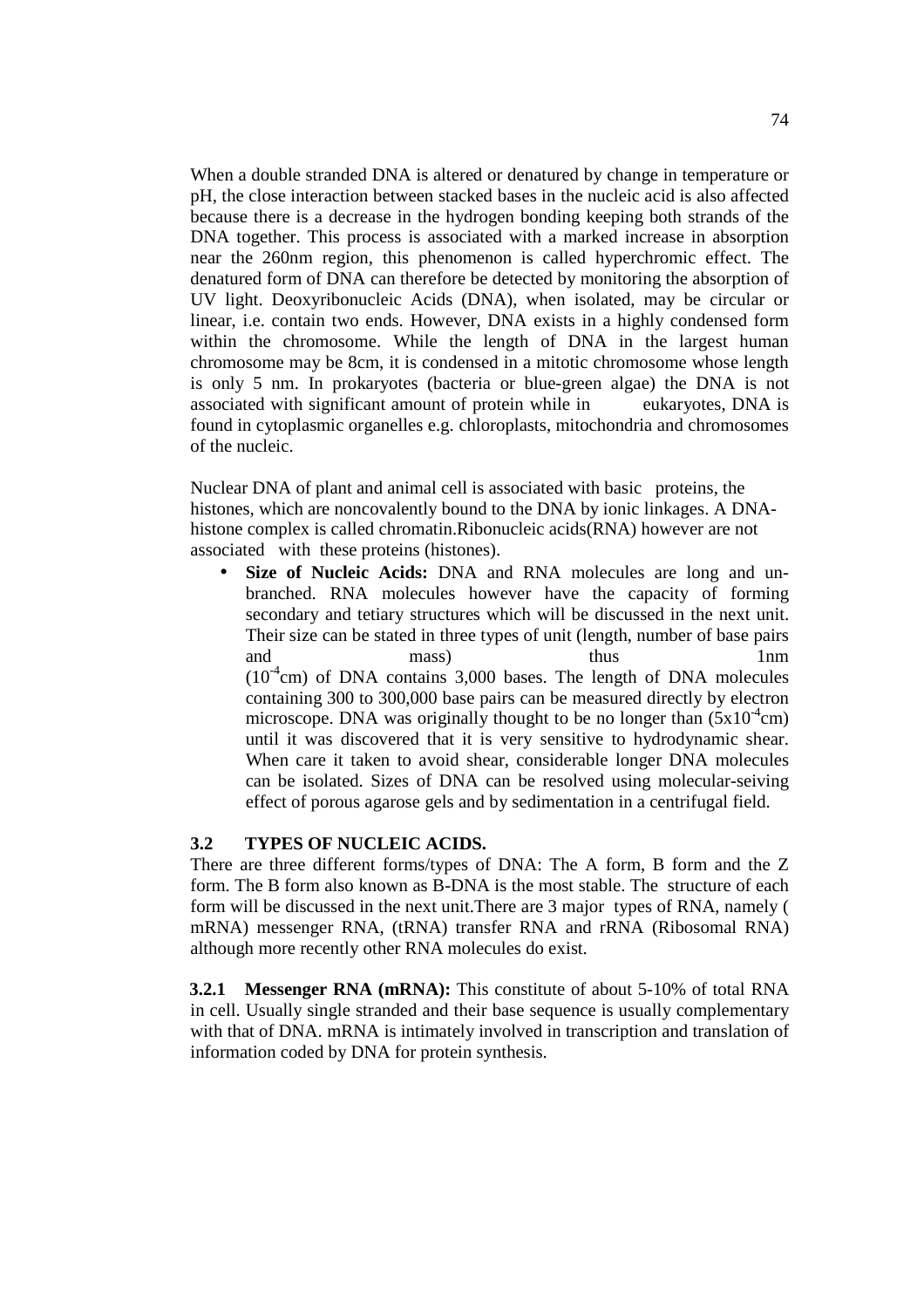- **3.2.2 Ribosomal RNA (rRNA):-** These are found associated with large number of proteins in an ordered complex. Ribosomal RNA has a helical structure resulting from the folding back of a single stranded polymer, but may exist in several conformation ribosomal RNA constitute about 74-80% of total RNA in a cell.
- **3.2.3 Transfer RNA (tRNA).** The tRNA comprises about 15% of the total cellular DNA. They are relatively small nucleic acids and range in length from 65-110 nucleotides the pairing of the bases in the DNA helix.

# **3.3 SELF ASSESSMENT EXERCISES(SAE)**

- 1. (a) Describe the size of a DNA molecule.
	- (b) Explain the term DNA denaturation.

# **4.0 CONCLUSION**

Conclusively, you have learnt what nucleic acids are . You have also learnt about its chemical composition and its types, DNA and RNA. Properties/characteristics of the nucleic acid types have also been studied.

# **5.0 SUMMARY**

In this unit we have learnt that:

- Nucleic acids are polymers of nucleotides.
- There are two types of nucleic acids, DNA and RNA. The DNA is further subdivided into three (3) forms namely: A form, B form and Z form.
- DNA can be denatured and renatured .
- DNA is highly condensed in the chromosome and its size can be determined under centrifugal field.
- RNA has a primary, secondary and tertiary structures.

# **6.0 TUTOR MARKED ASSIGNMENT**

- 1. (a) Define the term nucleic acids.
- (b) Give three (3) Different properties of nucleic acids.
- 2. (a) How many types of RNA do you know?
	- (b) Chemically describe any named one.

# **7.0 REFERENCES AND FURTHER READING.**

 Elegbede J.A.(1990) Introductory Biochemistry (Chemistry of Macromolecules). Institute of Education Press.

- Nelson L.,D., and Cox M.,M (2000) Lehninger's Principles of Biochemistry. New York. Worth Publishers.
- White A.,Handler P.,Smith E.,L., Hill R.,L., Lehman R.I.(1978). Principles of Biochemistry  $(6<sup>th</sup>$  edition)Mc Graw Hill, Kogakusha.
- Devlin, T. (1986). Textbook of Biochemistry with Clinical Correlations. $(2<sup>nd</sup> Edition)$  John Wiley and sons New York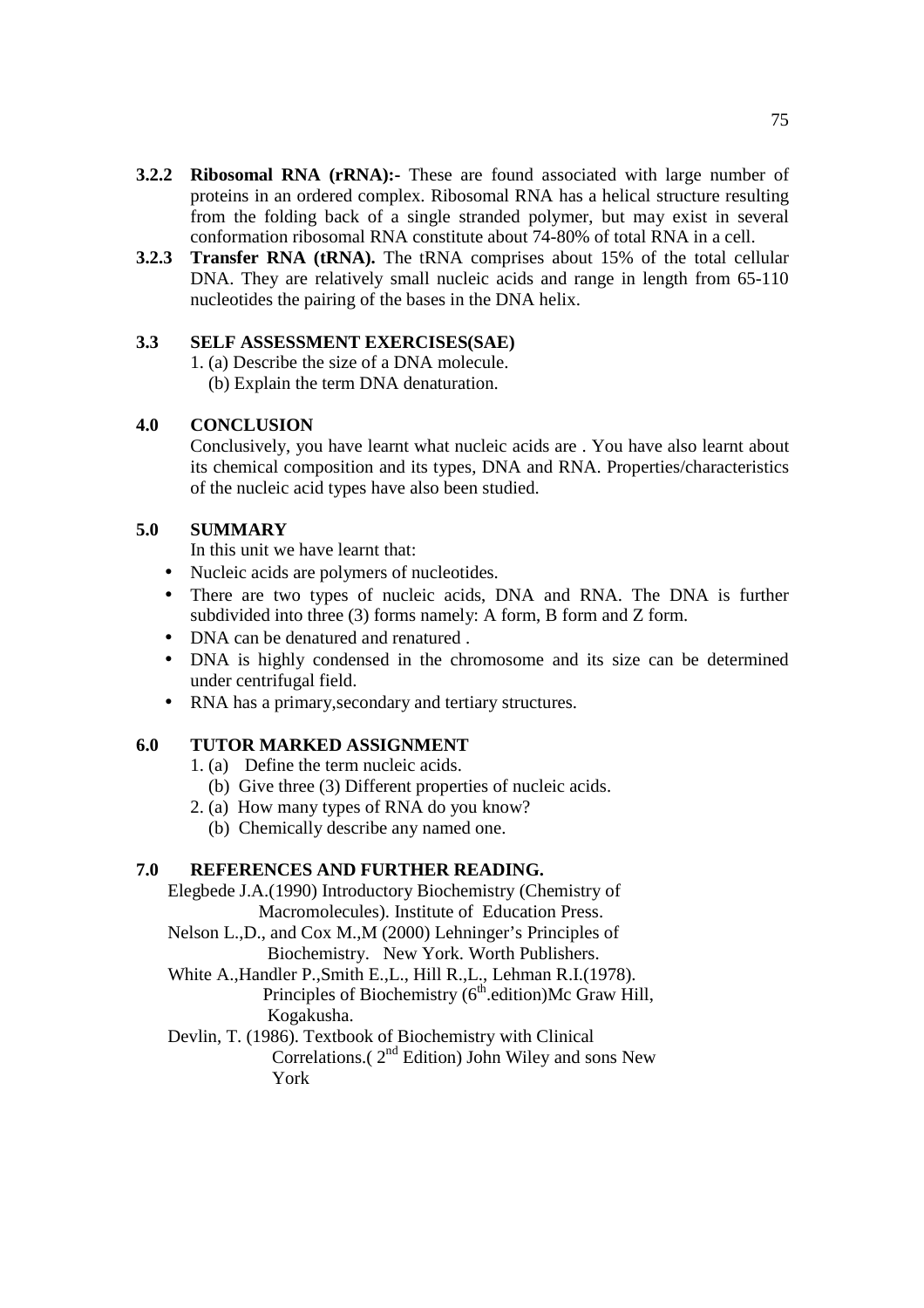# **MODULE 3: NUCLEIC ACIDS**

# **STRUCTURE OF NUCLEIC ACIDS**

- 1.0 Introduction
- 2.0 Objectives
- 3.0 Structure of DNA
- 3.1 Different forms of DNA
	- 3.1.1 A DNA
	- 3.1.2 B DNA
	- 3.1.3 Z DNA
- 3.2 Structure of RNA
- 3.3 Structure of Different forms of RNA 3.3.1 Messenger RNA(mRNA)
	- 3.3.2 Transfer RNA(tRNA)
	- 3.3.3 Ribosomal RNA(rRNA)
- 3.4 Self Assessment Exercises.
- 4.0 Conclusion.
- 5.0 Summary.
- 6.0 Tutor Marked Assignment (TMA)
- 7.0 References and Further Reading.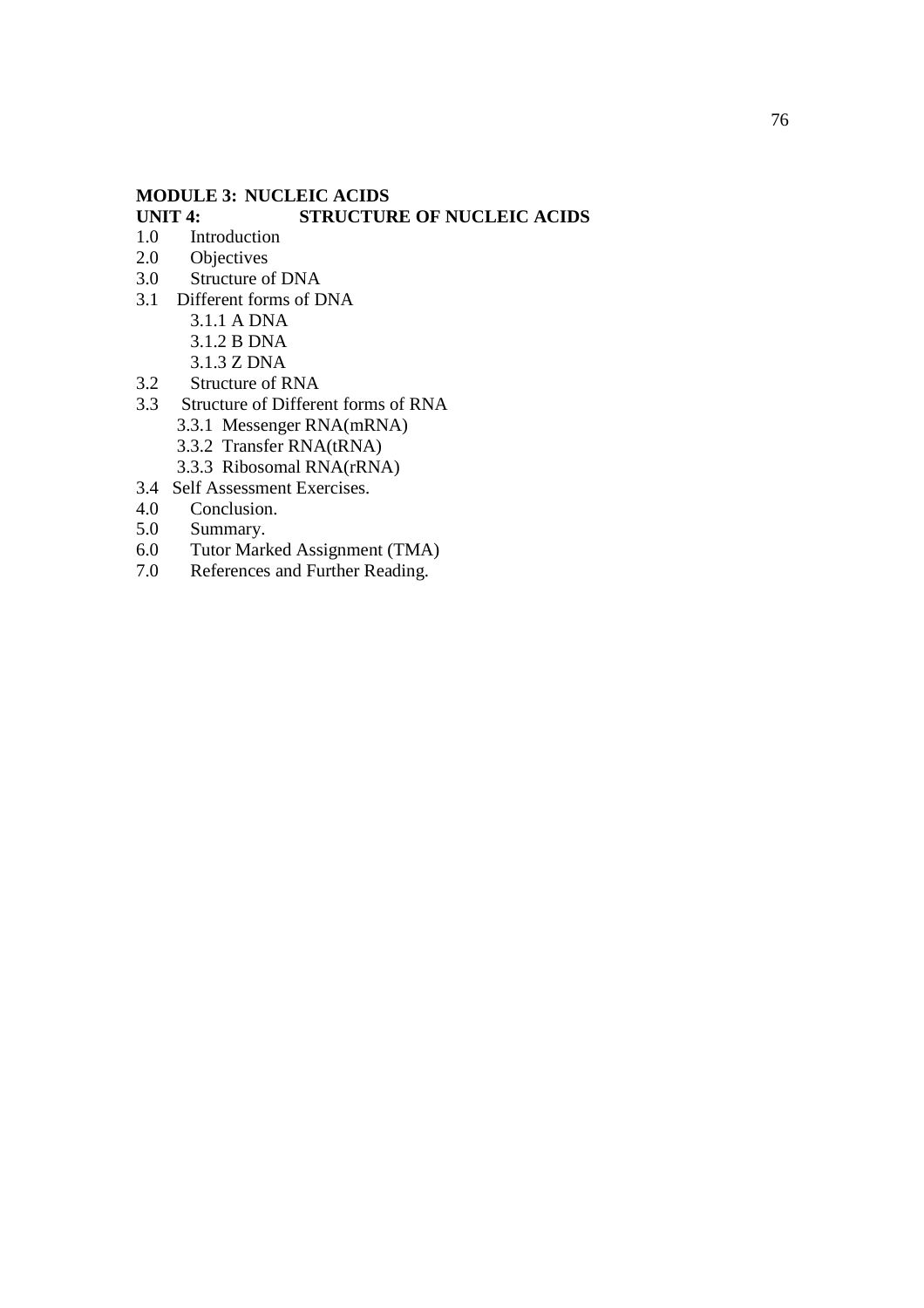## **1.0 INTRODUCTION**

Nucleic acids comprising of both RNA and DNA as mentioned earlier have peculiar structures which are different from one another. The structure of nucleic acids are basically derived from the respective nucleotides for RNA, deoxyribonucleotides for DNA and the phosphate acid molecule embedded in the structure of the various types of nucleic acids and their properties.

# **2.0 OBJECTIVES**

By the end of this unit, you should be able to:

- Describe the structure of nucleic acids;
- Draw the structure of DNA:
- Describe the structure of RNA;
- Explain the structure and properties of different types of RNA.

#### **3.0 STRUCTURE OF DNA**

The structure of DNA was worked out by bringing together a number of observations from various sources. The following are some of the key observations.

- That DNA from different sources have remarkable similarity in their Xray diffraction patterns; suggesting that DNA molecules have uniform molecular pattern and consists polynucleotide chains arranged in helical structure.
- That the ratio of the bases (A: T and C: G) is very close to one. The importance of this observation in working out the structure of DNA is that it suggests the pairing of bases in the DNA helix. It was then shown that A and T can be paired with a maximum of two hydrogen bonds between them while C and G will have a maximum of three bonds.
- The third observation was that of titration data which suggested that the long polynucleotide chains were held together through bonds between these residues.

Using these observations, Watson and Crick constructed a model of DNA structures in 1953.

The Watson - Crick Model consist of 2-deoxyribonucleotides joined together by phosphate diesters with the bases projecting perpendicularly from the chains into the central axis. For each adenine projecting inwards, there is a corresponding thymine from the other chain and for each cytosine, there is a guanine. Thus A-T and C-G are held together by two and 3 hydrogen bonds respectively.

The two chains are however not identical because of base pairings. The chains do not run in the same direction with respect to linkage between the nucleotides, rather they are antiparallel.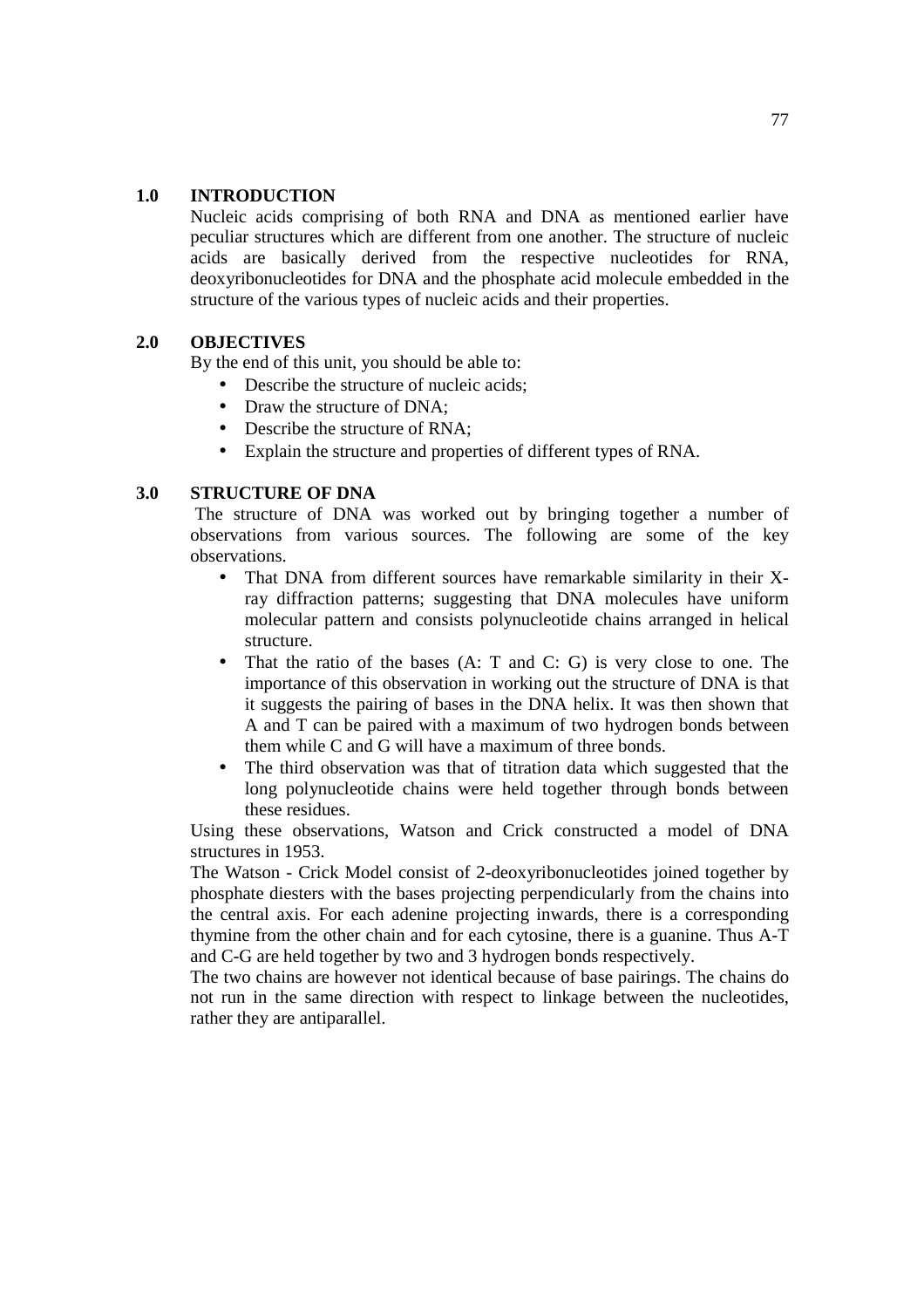

*Structure of DNA obtained from Lehninger's's Principles of Biochemistry* 

# **3.1 DIFFERENT FORMS OF DNA**

Structurally, there are 3 different forms of DNA: the A form, B and Z forms.

# **3.1.1 A DNA**

The A form of DNA is favoured in a right handed helix with a diameter The A form of DNA is favoured in a right handed helix with a diameter approximately  $26\text{\AA}$ . It has 11 base pairs per helical turns and rise per base pair is  $2.6<sup>2</sup>$ .



*The A form of DNA obtained from Lehninger's's Principles of Biochemistry. Biochemistry.***3.1.2 B DNA**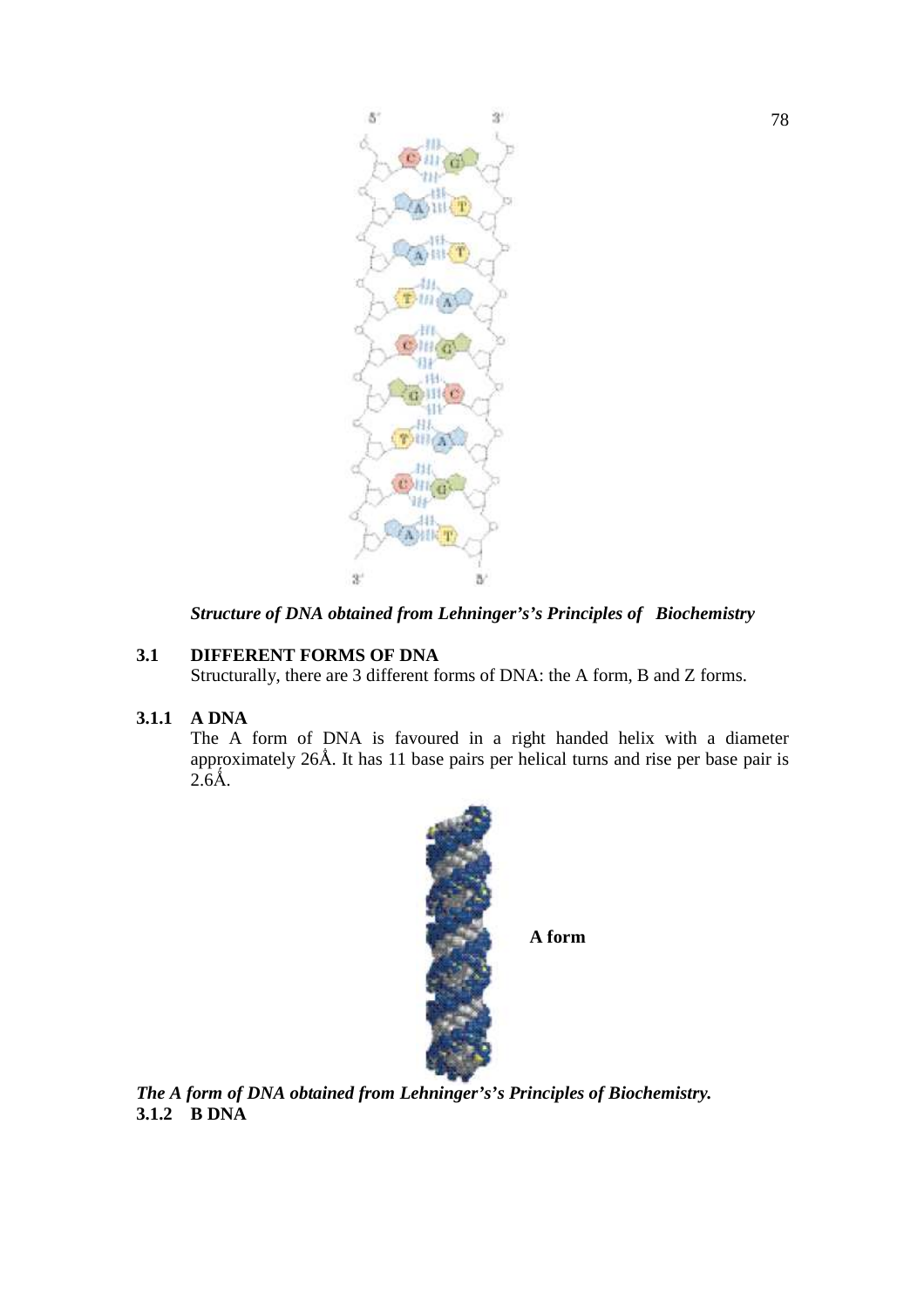The B DNA is also refered to as the Watson-Crick DNA structure. The DNA is arranged as a left handed helix with approximate diameters of  $20\text{\AA}$ . The base pairs per helical turns are 10.5 and base turns rise of helix 3.4Å.

*B form of DNA was obtained from Lehninger's's principles of Biochemistry* 



**B form** 

#### **3.1.3 Z-DNA**

The Z-DNA is a more radical departure from B-DNA with left handed helical rotation. There are 12 base pairs per helical turn, and its structures appears to be more slender and elongated.

*The Z form of DNA was obtained from Lehninger's's principles of Biochemistry.* 



 **Z form**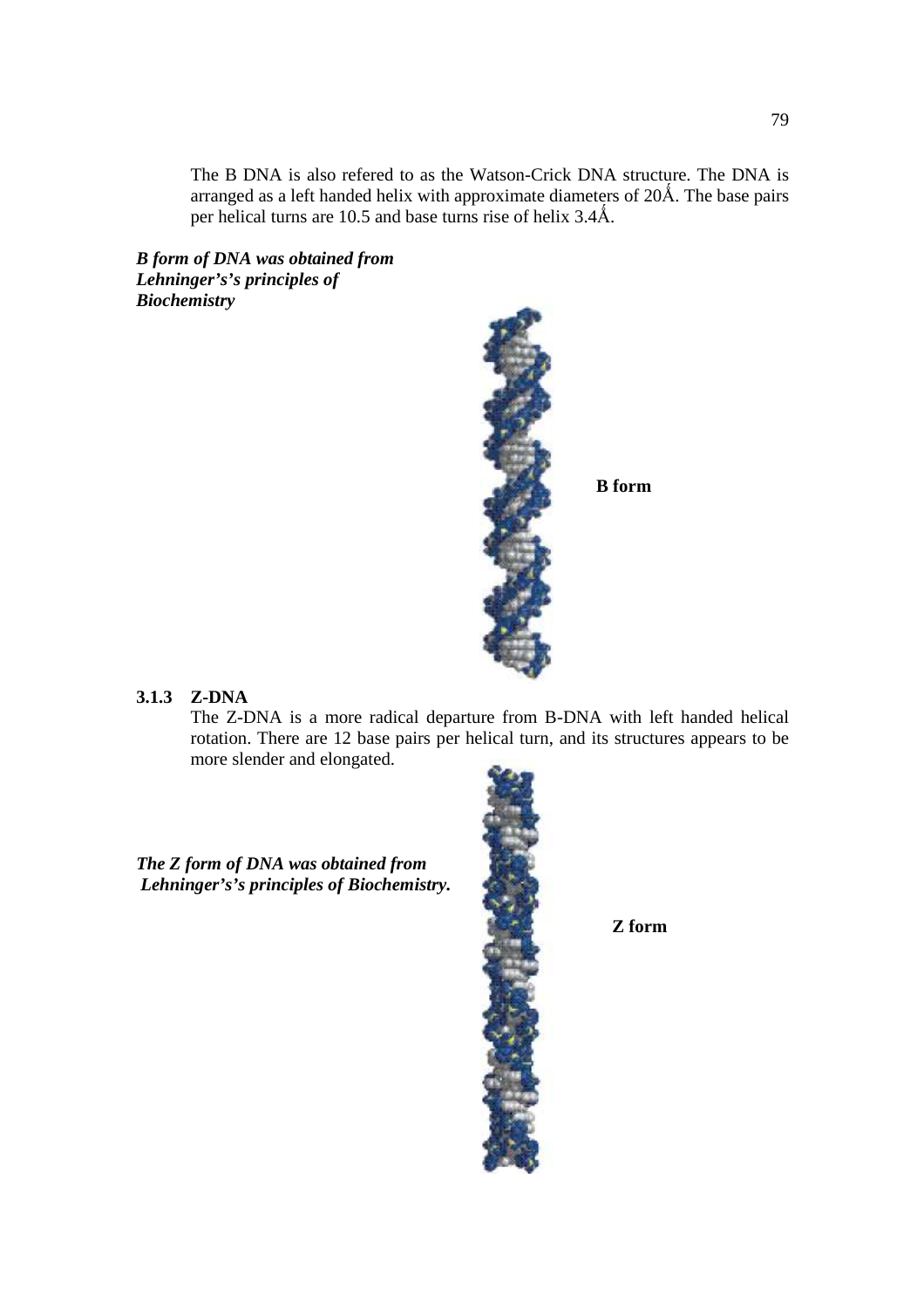#### **3.2 STRUCTURE OF RNA Primary structure**

 The RNA molecule is usually an unbranched linear polymer containing nucleotides as its monomers which are usually joined by phosphodiester linkage. Modification of the bases of RNA occurs usually after polymerization and adds to

some structural features of the RNA molecule e.g. the 5' terminus 7 methyl cap in eukaryotic mRNA which you will come across later.

The linkage of the ribonucleotides in RNA is 3'5' phosphodiester link involving 3'-OH group of ribose and 5'-phosphate group of another ribonucleotide. This linkage forms the backbone from which the chains are extended. The length of RNA molecule in eukaryotes is from 65 nucleotides to 6000 nucleotides.

#### **Secondary structure**

 RNA in solution exhibits greater varieties of structures. In low ionic strength solutions, the molecules appear as extended polyelectrolyte chains while in high ionic strength solutions they contract .

A single strand of RNA may have double helical regions formed by hydrogen bonding between complimentary base sequences within the RNA molecule. These double helical regions may or may not have large unpaired loops at the end as demonstrated in tRNA.

## **Tertiary structure**

RNA in solution are dynamic molecules in solution. They undergo changes in conformation during synthesis, processing and functioning. The association of RNA with proteins enables the RNA molecule to be stable and also fold into specific conformations e.g. the "L shaped" conformation of the tRNA. The arms and the loops of tRNA are folded in specific conformations held in position not only by the base pairing interactions but also other interactions. This folding that occurs in the tRNA molecule apparently occurs during its functioning eg. during transcription

# **3.3 STRUCTURE OF DIFFERENT TYPES OF RNA**

Although different types of RNA do exist, this section of the unit is going to describe the structures of the 3 major types of RNA namely: mRNA, tRNA and rRNA.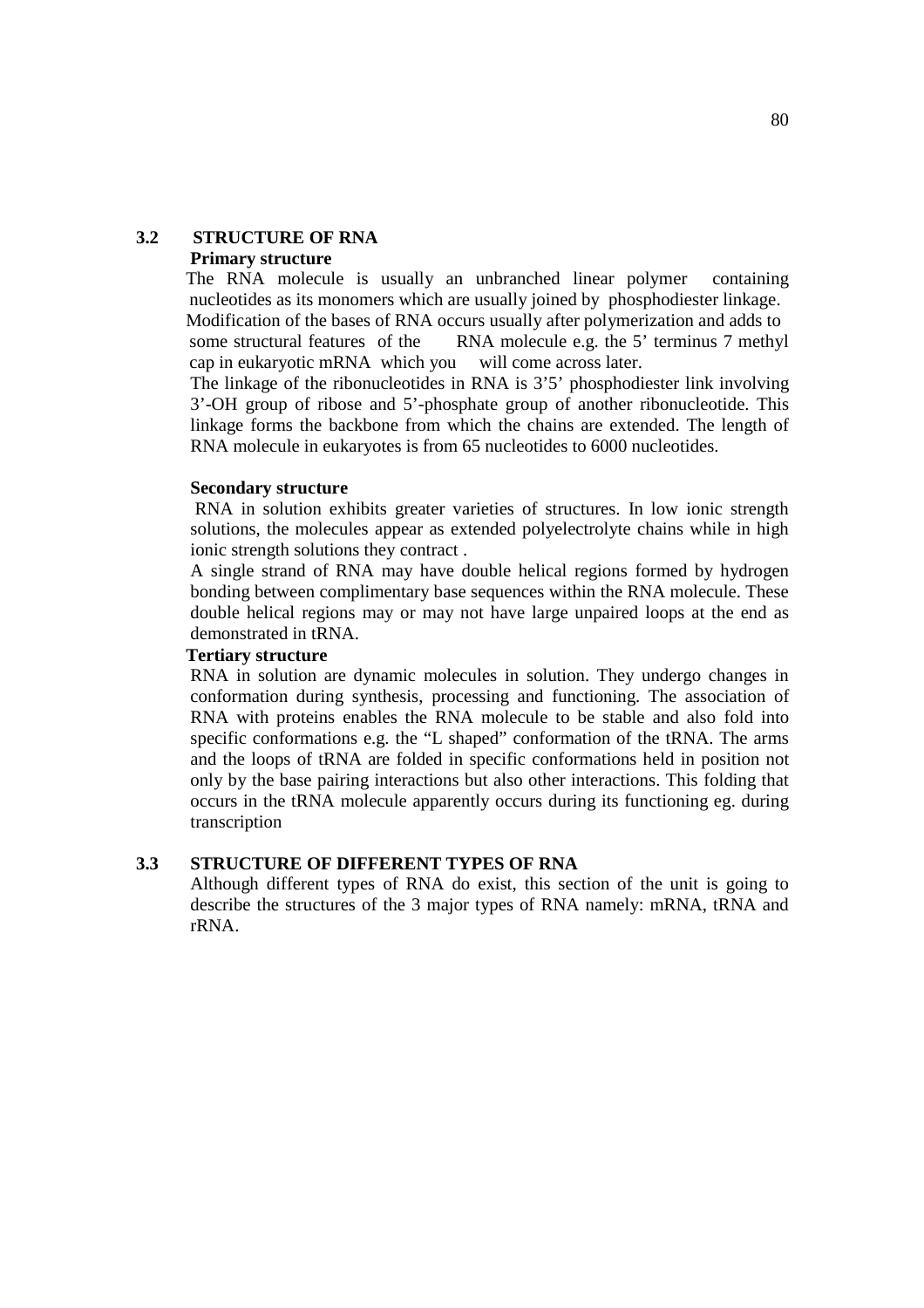#### **3.3.1 MESSENGER RNA (mRNA)**

Messenger RNA (mRNA) especially the eukaryotic mRNA has some unique structures not found in rRNA or tRNA. Structurally, the 5'terminus mRNA is "capped" i.e its 5' end being covered with a methylated base especially (Guanosine 5' triphosphate)

The methylation is on the 2'-hydroxyl group of the ribose sugar. The capping is followed by a non translated or "leader" sequence. Following the leader sequence is an initiation codon or sequence, most often AUG . The coding region follows the non-translated region of the mRNA molecule. At the end of the coding sequence, a termination sequence is found. A second non translated sequence follows, which is terminated by a series of adenylic acids called poly A tail which makes up 3' terminus of the mRNA molecule.

# **3.3.2 TRANSFER rRNA (tRNA)**

Transfer RNAs range in length from 65-110 nucleotides which corresponds to molecular weight of 22, 000-37500 Daltons. The sedimentation coefficient for tRNAs as a group is 4S. The letter, S (Svedberg) in 4S is often used to designate the unit of tRNA. Structurally, tRNAs contain high proportion of modified nucleotides and bases involved in secondary conformation, helices and tertiary folding that makes them to conform to the general 2 dimensional "cloverleaf" structure or three dimensional 'L-form" as determined by x-ray crystallography. The tRNA is a single stranded 5' to 3' nucleotide stretch folded into a conformation with different loops as a result of intramolecular hydrogen bonding of base pairs within the molecule. The various loops are: the D-loop, anticodon loop, variable loop or arm, TψC loop and the acceptor system, each having its own function.

#### **3.3.3 STRUCTURE OF RIBOSOMAL RNA(rRNA).**

Structurally the rRNA has a helical structure resulting from the folding back of single stranded polymer but may exist in several conformations.

#### **3.3 SELF ASSESSMENT EXERCISES(SMA).**

- 1(a) Briefly distinguish between the primary, secondary and tertiary structures of RNA.
- (b). Write short notes on the different forms of DNA.

# **4.0 CONCLUSION**

In conclusion, it is now clear that nucleic acids DNA and RNA have their respective structures which are basically derived from its components. The forms of DNA namely: A form, B form and Z form each has its own independent structure. In addition, each of the type of RNA: tRNA, mRNA and rRNA have structures differing from one another derived from their components.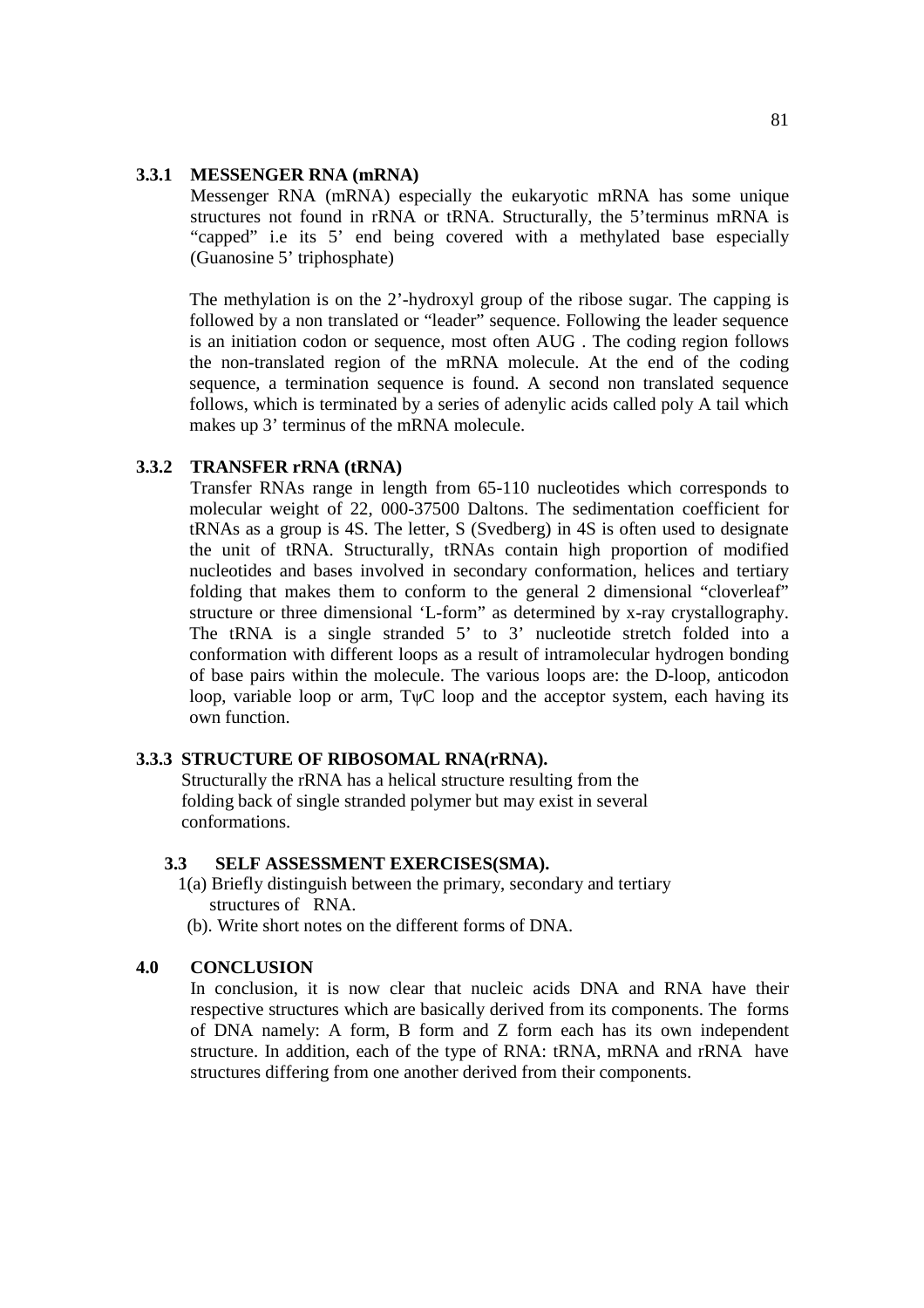# **5.0 SUMMARY**

- In this unit we have learnt that:
- DNA has a structure different from RNA
- Structurally there are 3 forms of DNA.
- Structures of mRNA, rRNA and rRNA have been described
- RNA have primary, secondary and tertiary level structural organization.

# **6.0 TUTOR MARKED ASSIGNMENT (TMA)**

- 1(a) Describe the structure of DNA
- (b) Write short notes on the following:
	- i) mRNA structure
	- ii) tRNA structure
- 2 Discuss the structural hierarchy of RNA.

# **7.0 REFERENCES AND FURTHER READING.**

Elegbede J.A.(1990) Introductory Biochemistry (Chemistry of Macromolecules) .Institute of Education Press.

- Nelson L.,D., and Cox M.,M (2000) Lehninger's Principles of Biochemistry. New York. Worth Publishers.
- White A.,Handler P.,Smith E.,L., Hill R.,L., Lehman R.I.(1978). Principles of Biochemistry  $(6<sup>th</sup>$  edition)Mc Graw Hill, Kogakusha.
- Devlin, T. (1986). Textbook of Biochemistry with Clinical Correlations.( 2nd Edition) John Wiley and sons New York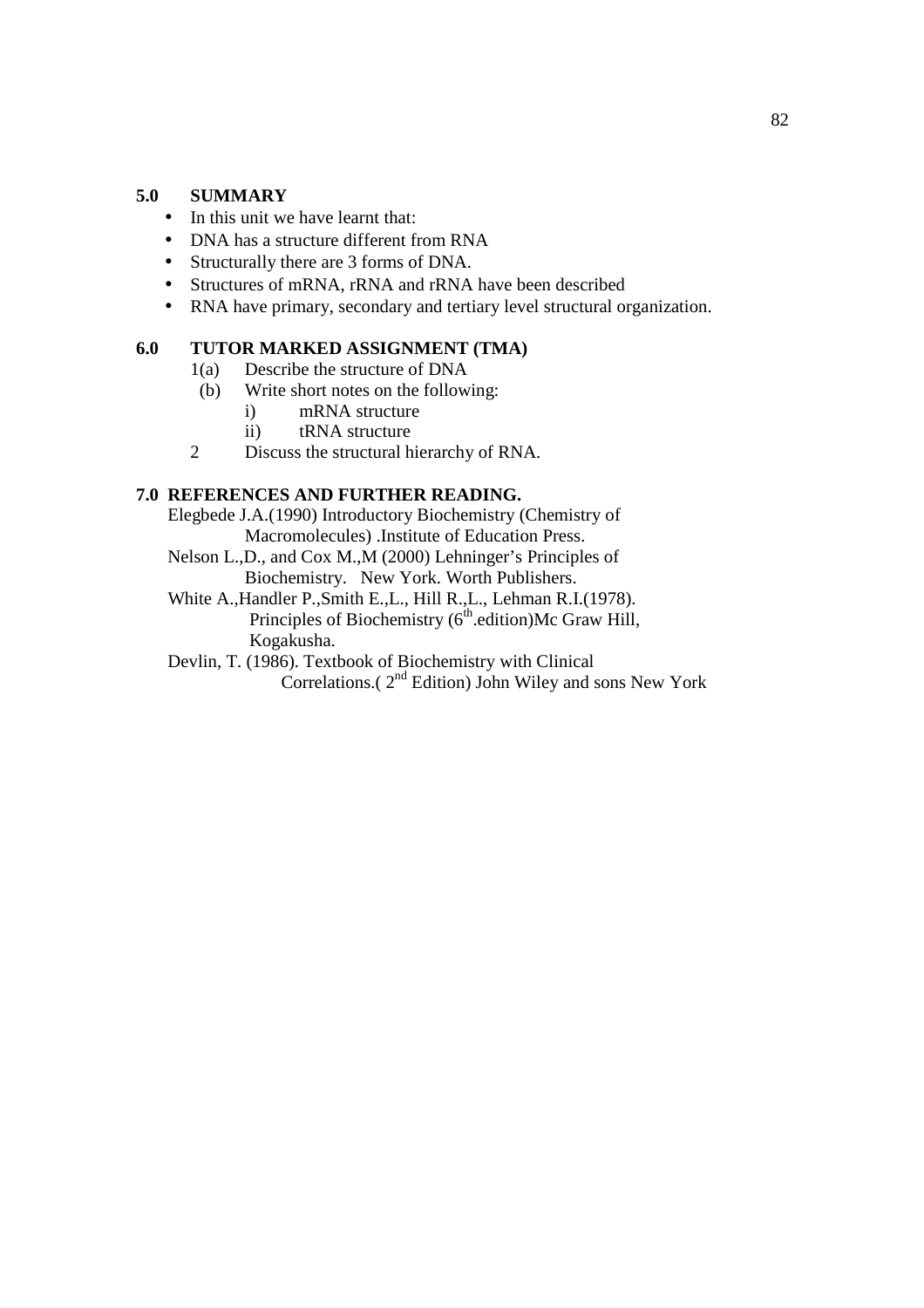# **MODULE 3: NUCLEIC ACIDS**

# **UNIT 5: ROLES OF DNA AND RNA**

- 1.0 Introduction.<br>2.0 Objectives.
- 2.0 Objectives.<br>3.0 Differences
- 3.0 Differences between Deoxyribonucleic Acid (DNA) and Ribonucleic Acid (RNA)
	- 3.0.1 Structural and Chemical Differences between DNA and RNA.
	- 3.0.2 Similarities between DNA and RNA.<br>3.1 Functions / roles of DNA
	- 3.1 Functions / roles of DNA
	- 3.2 Function / Roles of RNA.
	- 3.3 Self Assessment Exercises.
- 4.0 Conclusion.
- 5.0 Summary.
- 6.0 Tutor Marked Assignment (TMA).
- 7.0 References and Further Reading.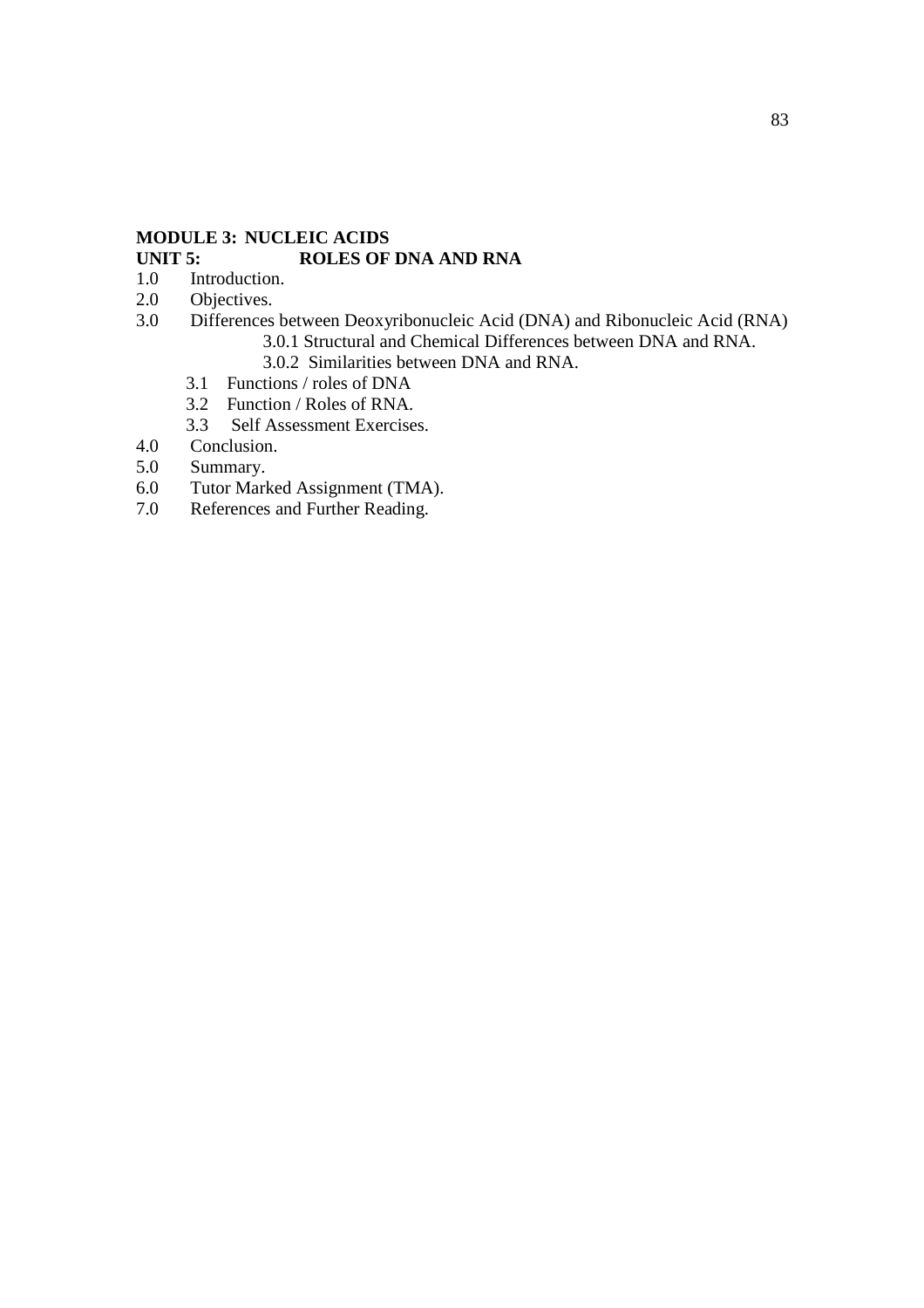# **1.0 INTRODUCTION**

Like any other macromolecule found in living systems, nucleic acid have their roles and functions anywhere they are found. Aside from the fact that nucleic acids differ from one another structurally and chemically, they also have different functions and roles which is very much reflected in their chemistry. In this unit you will study the roles of nucleic acids and the differences between them.

# **2.0 OBJECTIVES**

The objectives of this unit is to teach you;

- Differences between DNA and RNA:
- Similarities between DNA and RNA:
- The functions/roles of DNA:
- The function/roles of RNA:
- The function/roles of the different types of RNA.

# **3.0 DIFFERENT BETWEEN DNA AND RNA**

Although both deoxyribonucleic acid (DNA) and ribonucleic acid (RNA) are nucleic acids, they however have some differences chemically and structurally which will now be described.

# **3.0.1 CHEMICAL AND STRUCTURAL DIFFERENCES BETWEEN DNA AND RNA**

| DNA                                    | <b>RNA</b>                                   |
|----------------------------------------|----------------------------------------------|
| Contains deoxyribose sugar             | Contains ribose sugar                        |
| Contains the bases: Adenine, Thymine,  | Contains the bases: Adenine, Guanine,        |
| Cytosine and Guanine.                  | Cytosine and Uracil. RNA does not contain    |
|                                        | Thymine.                                     |
| Can<br>hydrolysed<br>only be           | by   Can only be hydrolysed by ribonucleases |
| deoxyribonucleases (DNAses).           | (RNAses).                                    |
| DNA is synthesized in 5'-3' direction. | RNA is synthesized in 3'-5' direction.       |
| DNA is synthesized by DNA polymerase   | RNA is synthesized by RNA polymerase         |
| enzyme.                                | enzyme.                                      |
| DNA is double stranded.                | RNA is single stranded.                      |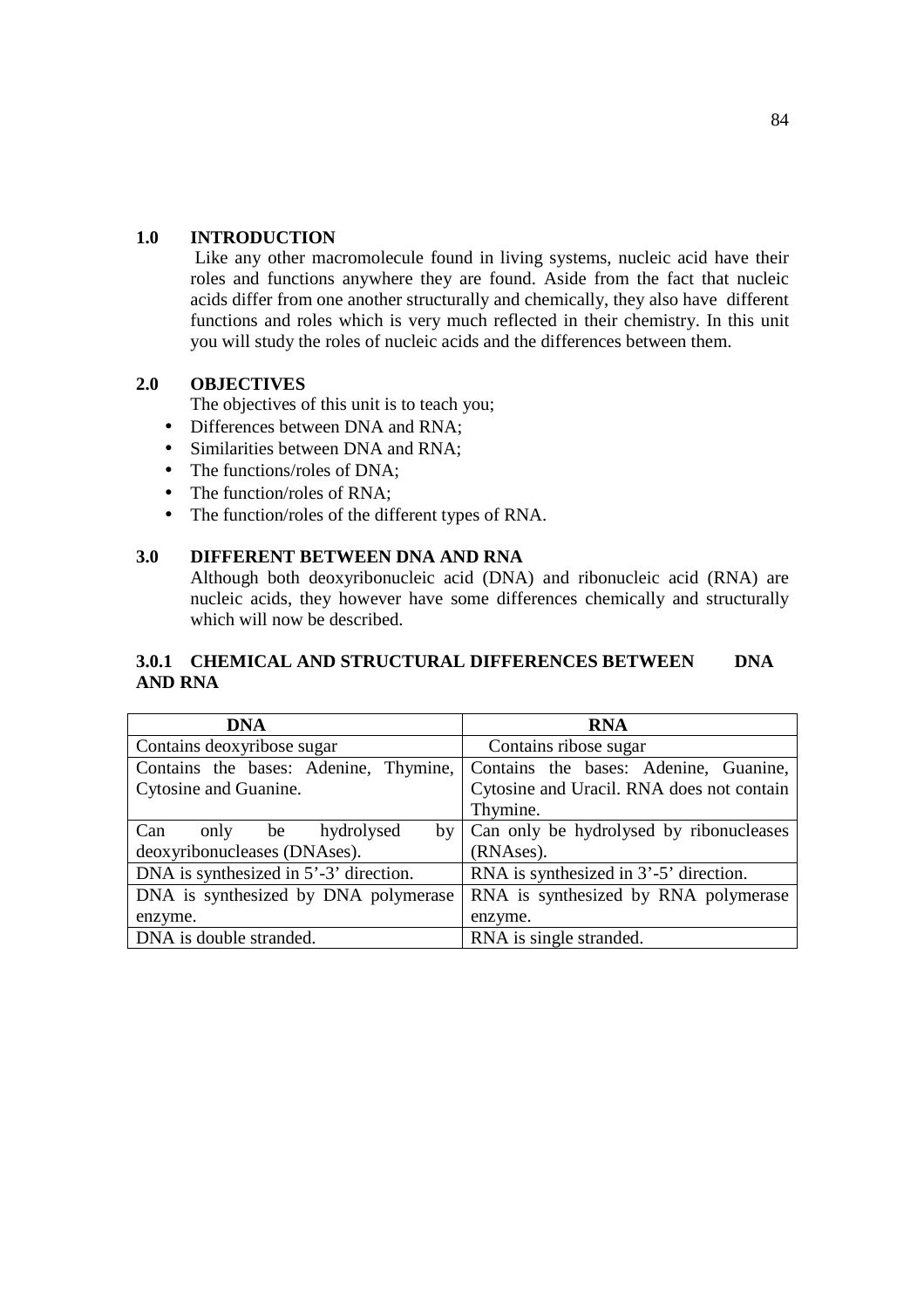## **3.0.2 SIMILARITIES BETWEEN DNA AND RNA**

- DNA and RNA contain three major components: nucleotide, nitrogenous base and phosphoric acid.
- DNA and RNA both contains Adenine, Guanine and Cytosine nitrogenous bases.
- Both DNA and RNA carry genetic information.
- DNA and RNA are both polymers of nucleotides
- Both DNA and RNA can be found in the cell.

# **3.1 FUNCTION AND ROLES OF DNA.**

Having discovered that DNA is a genetic material. It is worthwhile emphasizing that the main role of the DNA is storage and transmission of genetic information from parents to offsprings or from one generation to another. DNA is capable of undergoing replication (synthesis of another copy of DNA) and being transcribed into RNA (transcription). These two processes enables the genetic information encoded in the DNA found in the nucleus to be transformed into a functional biological material e.g protein in the cytoplasm.

# **3.2 FUNCTION AND ROLES OF RNA**

RNA, like DNA has shown to be a general constituent of prokaryotic and eukaryotic cells. Although RNA molecules are not as stable as DNA, they also serve as genetic information carrier in some organisms e.g some viruses where RNA is their genetic material.

The main functions of tRNA include:

Transportation of specific amino acids to the ribosome's (site for protein synthesis) decoding the genetic information in the messenger RNA in terms of the proper amino acid to be inserted in the sequence of protein/polypeptide synthesised. Each tRNA carries one amino acid and also possess an anticodon by which it recognizes the message on the mRNA template during protein synthesis. Transfer RNAs have two primary active sites, the 3'hydroxyl terminus to which specific aminoacid are attached covalently and the anticodon triplet.

Ribosomal RNAs (rRNA) serve as a structural framework for the ribosomes. The hinging mechanism between the two ribosomal subunits enable translocation and mRNA movement.

Messenger RNA (mRNA) are direct carriers of genetic information from the nucleus to the cytoplasmic ribosomes. Each eukaryotic mRNA contain information for only one polypeptide and is therefore monocistronic whereas prokaryotic mRNA can contain information for more than one polypeptide chain and therefore designated polycistronic.

#### **3.4 SELF ASSESSMENT EXERCISES(SMA)**

1.(a) Define the terms polycistronic and monocistronic.

(b) Outline the similarities between DNA and RNA.